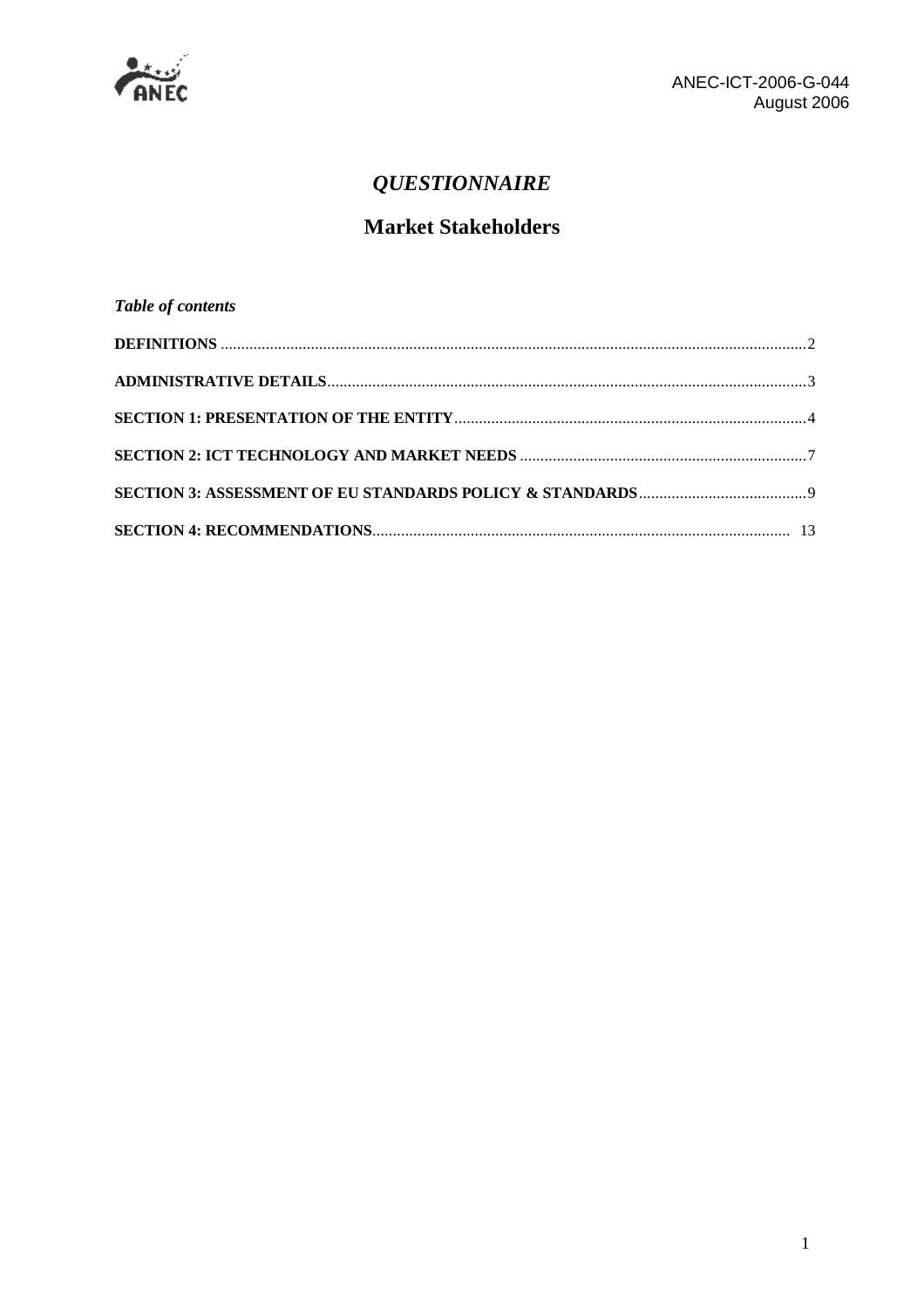

### **DEFINITIONS**

#### *THE FOLLOWING TERMS SHOULD BE UNDERSTOOD IN THIS QUESTIONNAIRE WITH THE FOLLOWING MEANING:*

*EU (or European) Standardisation Policy*: The policy framework governing standards-setting activities and standards in Europe, that is primarily defined by policy and legal instruments adopted by the EU institutions.

*EU Standardisation System:* The operational/organisational structure of standards-setting activities in the European Union.

*ESOs*: The three formally-recognised standardisation bodies in Europe: CEN, CENELEC and ETSI.

*ENs*: *European Norms*, being formal standards on the basis of the New Approach.

*(Standardisation) consortia*: Standards-setting platforms that are primarily formed by private stakeholders with an interest in the development of a specific standardisation activity or standard.

*NSBs:* National Standards Bodies that are established in the EU Member States.

*IPR:* Intellectual Property Rights.

*OJ*: Official Journal of the European Union.

*Standards*: The deliverables of a standardisation activity, being formal ENs or pre-standards or technical specifications or any other types of outputs of a standardisation initiative (hence, standards in the wide sense of the term).

*EU Standards*: Standards as defined above produced in accordance with the EU standardisation policy.

*EU Standardisation:* The production/adoption of standards but **only within the Information and Communications Technologies broad subject area (ICT)**.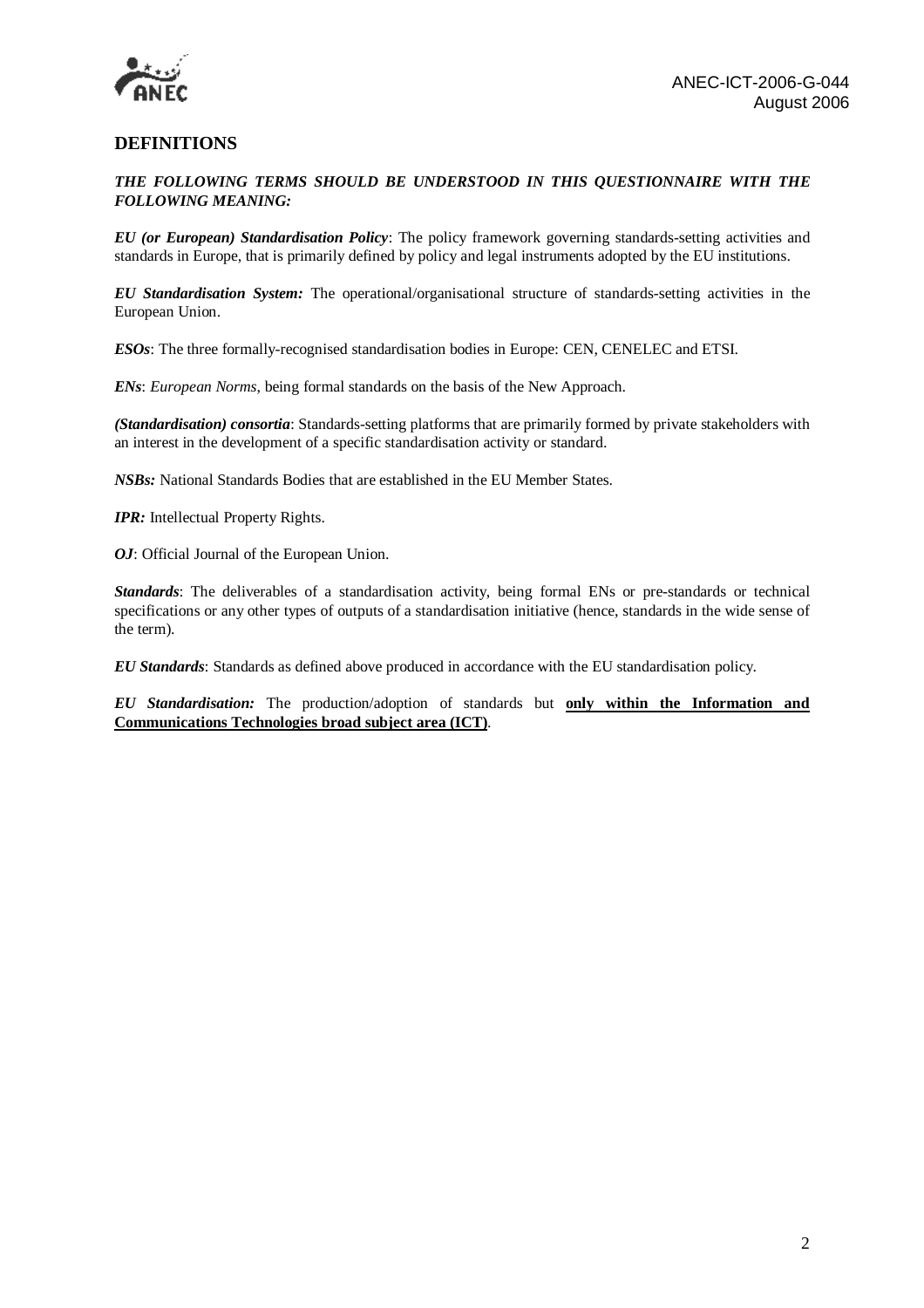

### **ADMINISTRATIVE DETAILS**

# **Please complete the following information:**

| organisation/company,<br>Name of                  | incl.   ANEC                       |
|---------------------------------------------------|------------------------------------|
| website                                           | www.anec.org                       |
| this<br><b>Name</b><br>contributor(s)<br>of<br>to | Chiara GIOVANNINI (contact person) |
| Questionnaire                                     |                                    |
| Professional title / position with company        | Programme Manager                  |
| <b>Address</b>                                    | Av. de Tervueren 32, box 27 - BE-  |
|                                                   | 1040 Brussels, Belgium             |
| <b>Telephone</b>                                  | Tel: +32 (0)2 743 24 70            |
| Fax                                               |                                    |
| e-mail                                            | c.giovannini@anec.org              |

**\* Please include names and personal details of all persons having replied.**

**N.B.! You are invited to indicate (by ticking in the appropriate box) if you agree with the following:** 

| <b>YES</b> | You accept that your feedback to this Questionnaire becomes publicly<br>available.                                                                                                                                                                                                            |
|------------|-----------------------------------------------------------------------------------------------------------------------------------------------------------------------------------------------------------------------------------------------------------------------------------------------|
| <b>YES</b> | You accept that your personal name and the name of your organisation are<br>included in the list of the entities having taken part in this survey ("list of<br>survey participants")                                                                                                          |
| <b>YES</b> | Please indicate if any information you provide in the Questionnaire should be<br>treated as confidential information and, therefore, should not be published.<br>If this is the case, please indicate the Question's for which we should treat<br>your answer as confidential.<br>Question n° |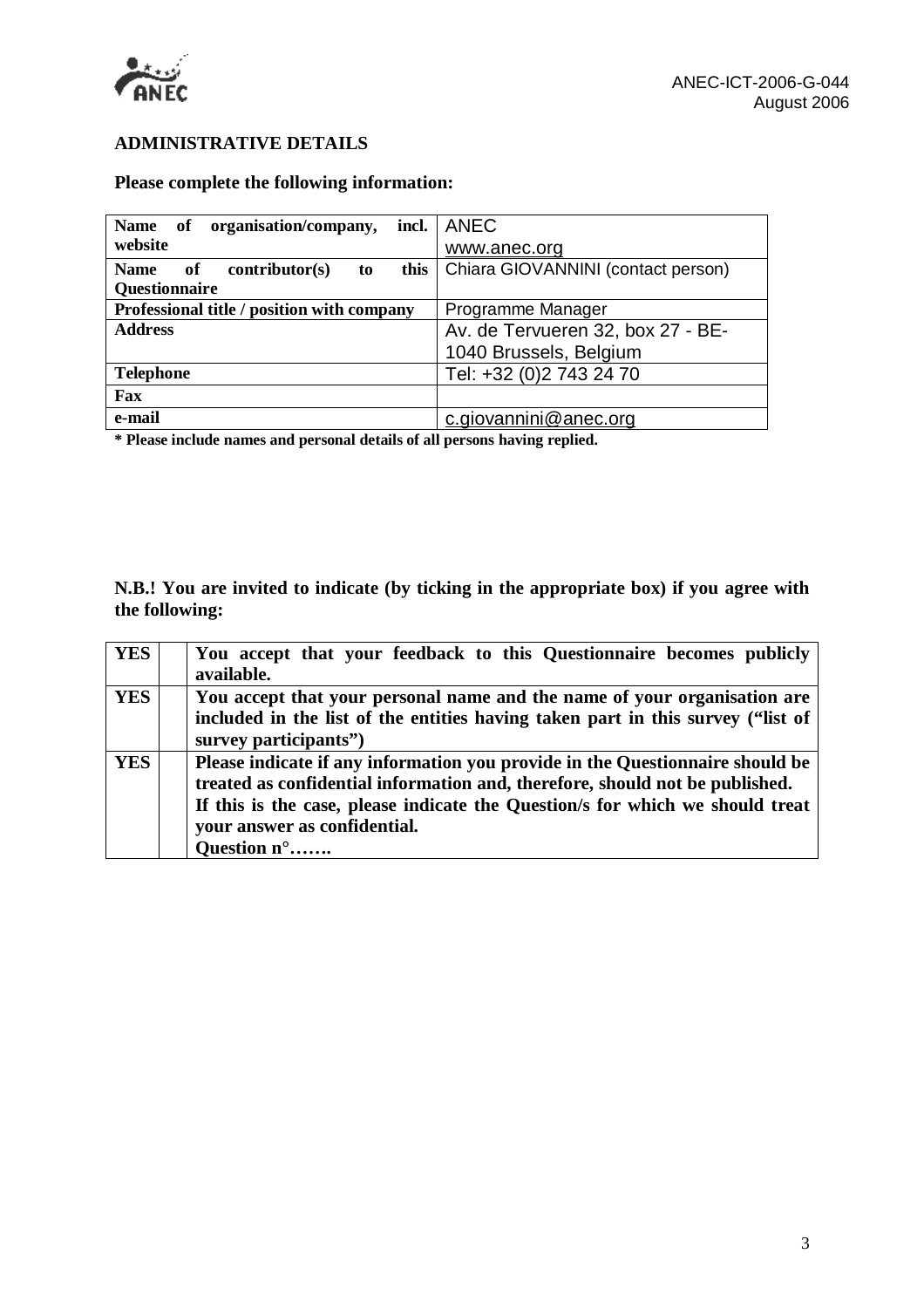

### **SECTION 1: PRESENTATION OF THE ENTITY**

#### **1] Please describe briefly:**

#### **a) Your organisation's/company's profile, area of business and activities, and its relation to standards in the ICT area.**

\* It is important to stress what is your role in standardisation: e.g., you are users of standards, you produce standards or you are involved in the promotion of concrete standards in a specific industry segment, you represent the public interest, etc.

Answer:

ANEC stands for 'European Association for the Co-ordination of Consumer Representation in Standardisation', in short the *European consumer voice in standardisation*. ANEC was established in 1995 as an international non-profit association under Belgian law to defend consumer interests in European standardisation and to counterbalance industry while aiming at a high level of protection. ANEC is funded by the European Commission and EFTA, and its Secretariat is based in Brussels. Our areas of priority are: Child Safety, Design for All, Domestic Appliances, the Environment, the Information Society, Services and Traffic Safety.

#### **b) Your organisation's/company's involvement, if any, in standardisation activities at EU or international level.**

\* For instance, you may support standardisation activities with the ESOs, or on an international platform, such as ISO, or you may participate in standardisation consortia.

#### Answer:

# **ANEC REPRESENTATION IN WORKING GROUPS AND STANDARDS COMMITTEES**

**CEN** 

General Assembly

Administrative Board

External Policy Network

Certification Board

Technical Board (BT and TCMG)

CEN STAR - Standardisation and Research

BT WG 117 Child Safety

BT WG 163 Services Standardisation

BT Task Force 144 Highchairs

BT 180 Task Force Services of Real Estate Agents

BT Task Force 106 Lighters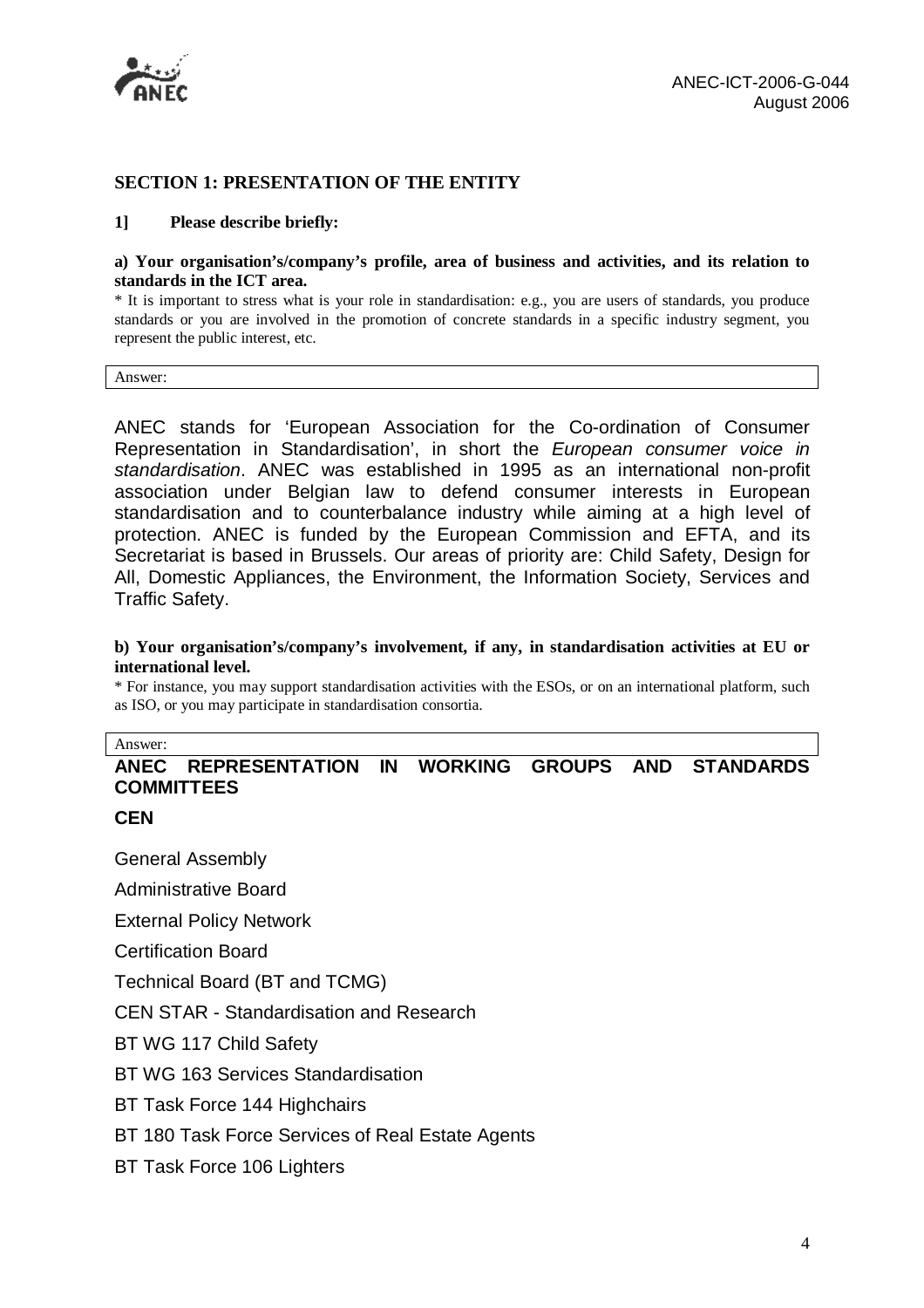



BT Task Force 165 Reusable ink jet cartridges ISSS ICT Forum CEN Advisory Nucleus on Machinery Safety CEN Sector Forum Gas - Utilization TC52 WG3 TG12 "Activity toys" TC114 Safety of Machinery TC122 Ergonomics - WG3 Surface Temperatures TC136 SC1 Sports, Playground and other Recreational Equipment TC144 Tractors and Machinery for Agriculture and Forestry + WG7 Garden equipment TC207 WG1 TG3 Children's furniture TC224 Machine-readable Cards TC224 WG6 Man-machine interfaces TC224 WG15 Citizen cards TC 248 WG20 "Cords on children's clothes" TC252 Child Use and Care Articles + working groups TC278 Road Transport Telematics TC293 Technical Aids for Disabled Persons TC331 Postal Services TC331 WG1 – Quality of Postal Services TC331 Customer Needs Task Force TC 350 Sustainability of construction works TC 350/Task Group "Framework" TC 350/WG 3 "Product level" ISSS Forum ISSS WS Learning Technologies ISSS Forum on Biometric Standardisation ISSS WS Web Content Accessibility **CENELEC**  General Assembly Technical Board (BT) BTTF 120-1 Surface temperatures

CCAF (CENELEC Conformity Assessment Forum)

CLC TC 111X Environment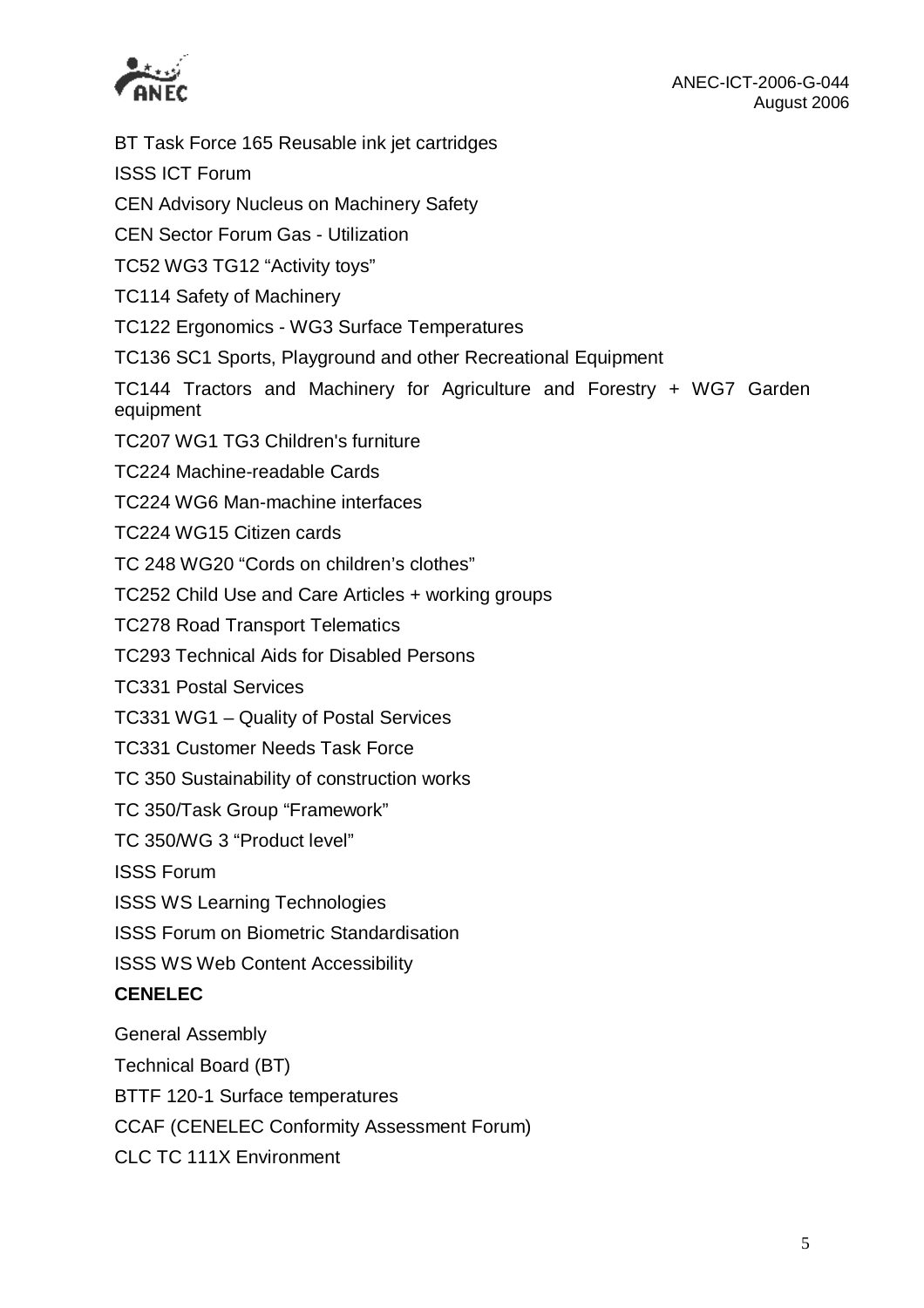

TC59X Consumer Information Related to Household Electrical Appliances + WGs 1 and 2

TC61 Safety of Household and Similar Electrical Appliances

TC61F Safety of Hand-held and Transportable Electric Motor Operated Tools

TC61 WG4

TC205 WG 16 - Smart Houses

TC106x Electro Magnetic Radiation on Humans

ICT FORUM

Smart House Code of Practice Forum

**ETSI** 

General Assembly

Board

Operational Coordination Group (OCG)

TC Human Factors

TC STQ (Speech Transmission Quality)

TC Safety

TISPAN TC Next Generation Network

# **ISO**

Consumer Policy Committee (COPOLCO)

COPOLCO Services, Subgroup Financial Services

ISO TC207 Environmental Management

ISO TC207 SC 3 Environmental Labelling

ISO TC207 SC3 WG4 Type III environmental declarations

ISO TC207 NGO CAG Task Force

ISO TC207 NGO Forum

TC22 SC12 Child Restraint in Vehicles

TC 59 – Access to the Built Environment

ISO TC 22 / SC12 / WG1 – Child restraint systems in road vehicles **IEC** 

TC61 Safety of Household and Similar Electrical Appliances (through CI)

TC108 Safety of Electronic Equipment within the Fields of Audio/Video, Information Technology and Communication Technology

# **UN-ECE - United Nations Economic Commission for Europe**

WP29 - Working Party 29 Inland Transport Committee (through CI)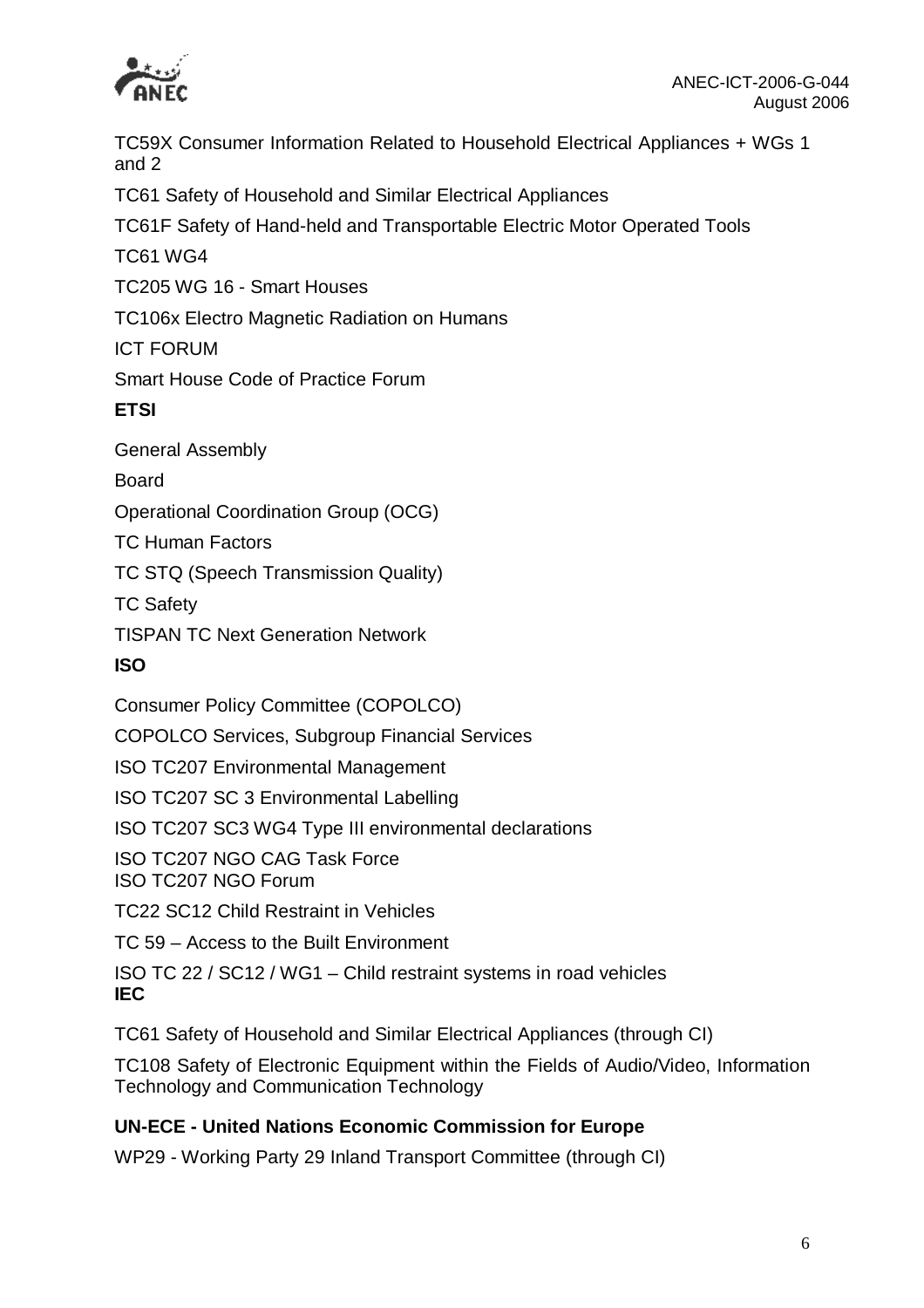

GRSP - Group of Experts on Passive Safety (through CI)

# **W3C**

Advisory Committee

W3C / WAI

**ICT Standardisation Board (ICTSB)** 

**DATSCG** 

SHSSG – Smart Houses Standardisation Steering Group

# **SECTION 2: ICT TECHNOLOGY AND MARKET NEEDS**

#### **2] In your view, are there any important technology advancements that should be addressed by EU standardisation activities as soon as possible?**

\* In this question, you may also mention technology requirements that your community of the category of market players you represent sees as challenging for standardisation activities in the near future.

Answer:

ANEC welcomes the European Union's commitment to foster an Information Society for All which aims at tackling technical barriers for people with different disabilities in terms of Information and Communication Technologies (ICT). ANEC has repeatedly stated the importance it attaches to this issue. However, the challenges of eAccessibility standardisation are that many standards are informal and international such as the World Wide Web Consortium (W3C), which poses a problem in terms of consumers' participation and transparency of the systems. In addition, it is difficult to reflect in a relatively static document such as a standard, the dynamics of eAccessibility technologies. Standardisation is essential but not sufficient to achieve eAccessibility and legislation may be needed.

Moreover, standards could be a useful tool to address issues such a protection of consumers privacy in the Information Society, especially with regards to Internet Security (spam) and Radio Frequency Identification (RFID).

#### **3] As a standardisation specialist, what are, in your view, the needs of the business sector you represent from EU standardisation?**

\* If possible, you are invited to state any positive or negative real cases you may be aware of; as experienced by industry, your community or your personal activities in standardisation, etc..

\*\* You may also refer to, and if possible enclose herein, any reports, position papers, other literature your company, business community or another forum in which you participate has prepared on this issue.

Answer:

ANEC believes that ICT standardisation should be based on the following principles, which go beyond the WTO TBT Agreement "Code of Good Practice for the preparation, adoption and application of standards":

- 1. Openness and transparency;
- 2. Enhanced consumer participation;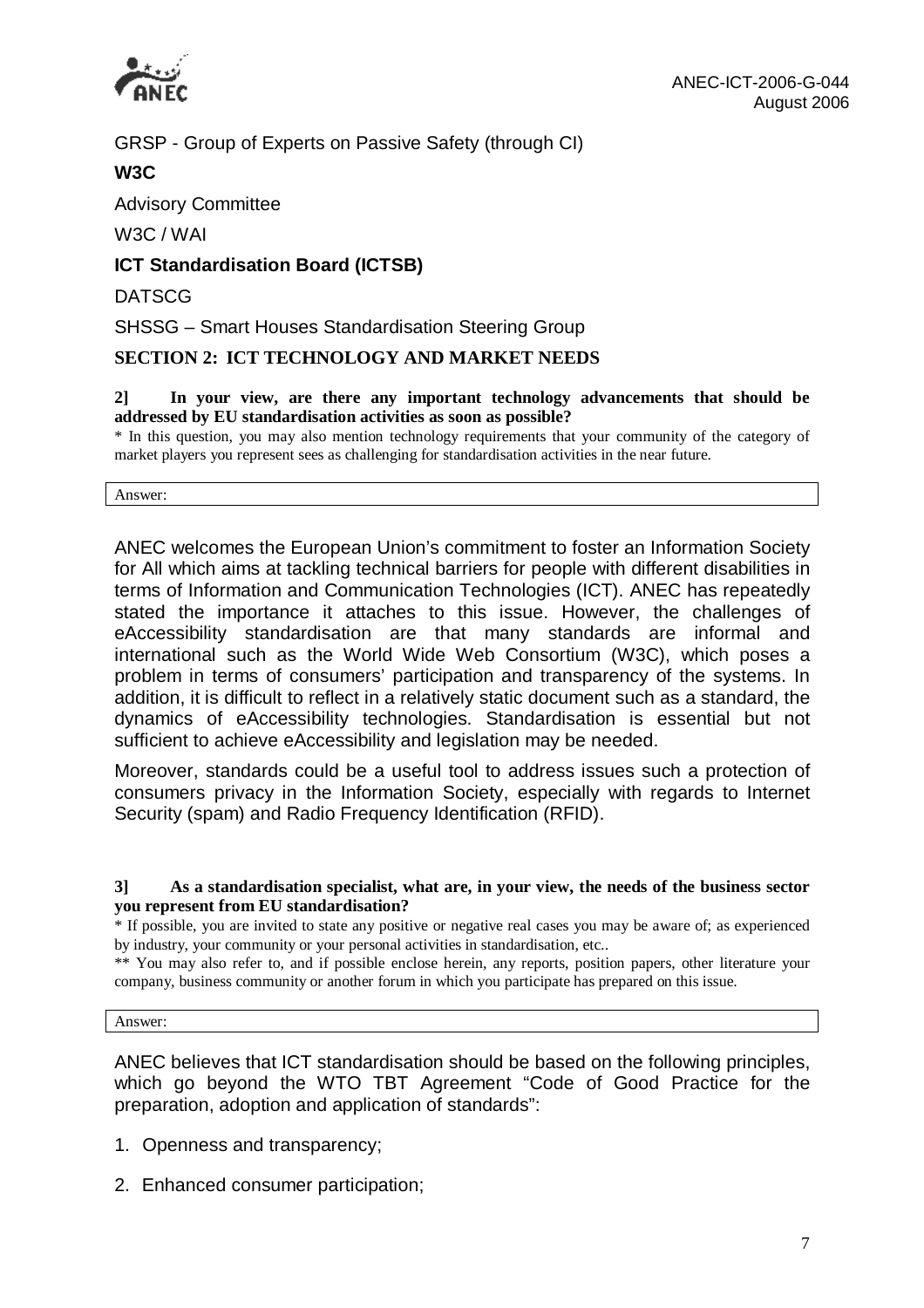

- 3. Consensus;
- 4. Implementation and assessment of standards;
- 5. Cautious use of New Deliverables and non-formal standard setting fora.

Please see ANEC position on the future challenges of ICT standardisation attached (ANEC2005/ICT/035).

#### **4] Are EU standards important for the particular sector of business you represent? If yes, for which aspects of your business are they important?**

\* Example: a possible answer here may be that, undoubtedly EU standards have an impact on the recognition of your market/business in Europe, or in order to enhance legal certainty of the products and services you market at EU cross-border level, etc.

#### Answer:

- Accessibility/Design for All
- Safety
- Consistent user interface
- Ease of use
- Environmental issues
- Health and safety issues
- Interoperability and compatibility
- Privacy and security of information
- Quality of service, system reliability and durability

#### **5] Do you currently use EU standards in your business?**

#### **a) If the answer is negative, do you mostly use other standards (i.e. US standards or specifications developed within a concrete consortium, such as IETF, etc.).**

#### **b) If the answer is negative, why do you prefer other standards and not European?**

Answer:

ANEC does not use standards as such but contributes to the elaboration of standards.

#### **6] Should EU standardisation policy deal more efficiently with interoperability issues?**

\* Example: a possible answer here may be that, indeed, specific policy actions at EU level should tackle this problem or that this is an issue that the market should short out on its own.

#### Answer:

ANEC thinks that interoperability is a key issue for standardization. However, from a consumes point of view other issues such accessibility, security and private data protection are equally important.

**7] Regardless of interoperability, should the EU standardisation policy deal with other**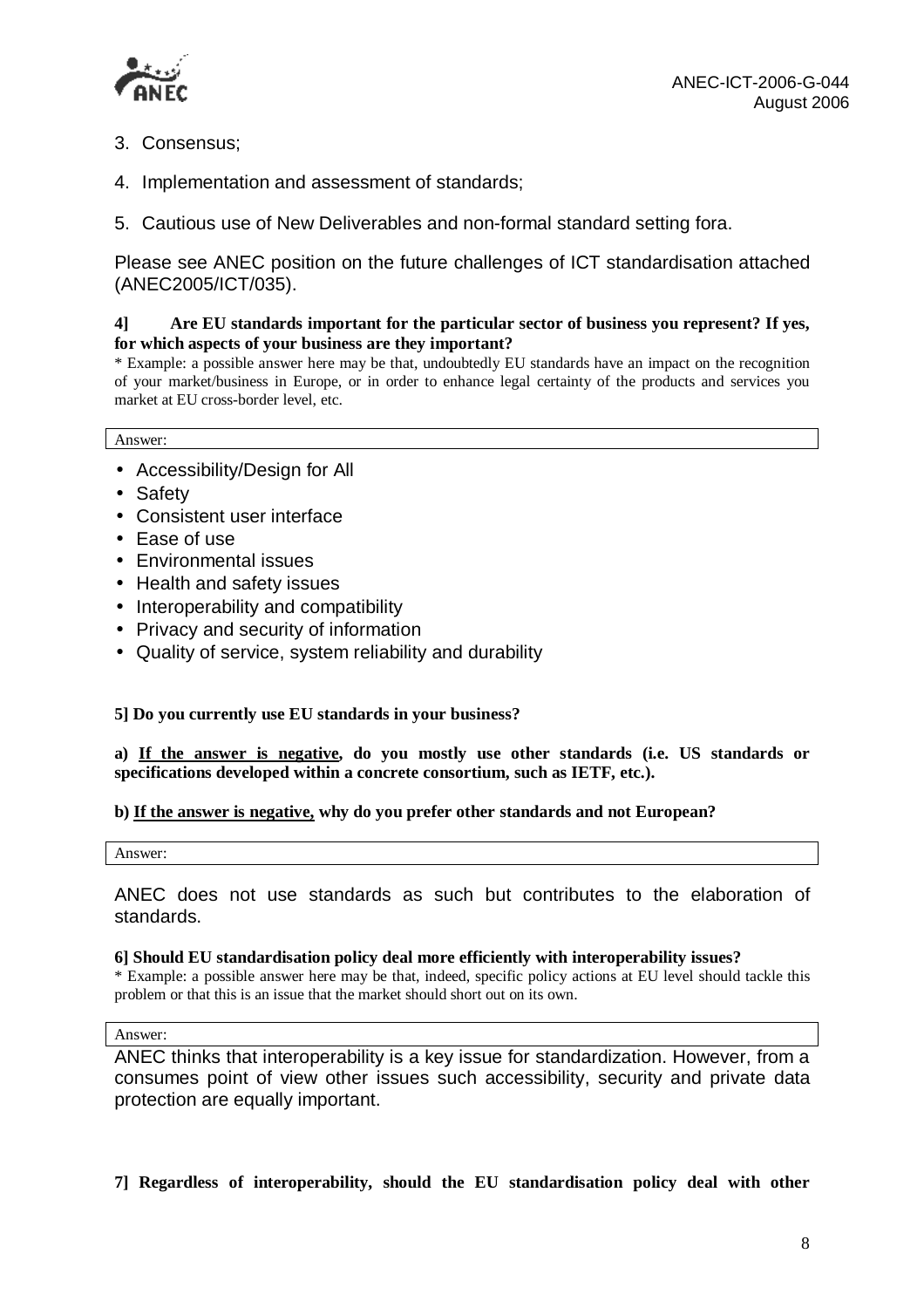

#### **"functionalities"?**

\* Such functionalities may be: standards' reliability, usability, quality, efficiency, cross-border legal recognition, maintainability, portability. Please feel free to indicate other functionalities that, according to you, should be addressed in the EU policy agenda about standardisation.

#### Answer:

It is a basic consumer right to have access to products and services. Discrimination exists if elderly people and people with disabilities cannot use many of today's mainstream consumer products and services. ANEC believes that standards, in particular in relation to ICT and the Information Society, are a suitable tool to implement the concept of 'Design for all'.

#### **SECTION 3: ASSESSMENT OF EU STANDARDS POLICY & STANDARDS**

*\* Please answer the following questions taking into account the special interests and needs of your organisation/company or of the community you represent (specific industry sector, public interest body, other user communities):* 

#### **8] To the extent that you have implemented (or tried to implement) EU standards, what are the main obstacles that your business/organisation has faced during this implementation?**

Answer:

ANEC considers essential the monitoring of standards implementation as deficiencies in enforcement of standards and safety law allow unsafe products to circulate in the Internal market and thus undermine the consumer confidence.

**9] a) Do you consider adequate the information you receive about standards-setting initiatives taking place in Europe?** 

#### **b) Are you contacted in-time to take part in these initiatives?**

Answer:

It is very difficult to reply to this question as informal industry lead standards consortia producing their own technical specifications may establish a closed group, often for commercial benefit, the output of which may not be publicly available. From a consumer point of view, the lack of transparency and consensus involved raises concerns because they impede proper consumer participation.

**10] Is it a problem for you that formal standardisation procedures (within ESOs) and nonformal standards-setting activities (e.g. within consortia) many times result in the development of similar, conflicting or overlapping standards?** 

Answer:

Yes, please see above.

**11] In your view, why are US standards or standards produced in specific consortia (e.g. IETF standards in the internet area) prevailing over EU standards in many areas?** 

Answer: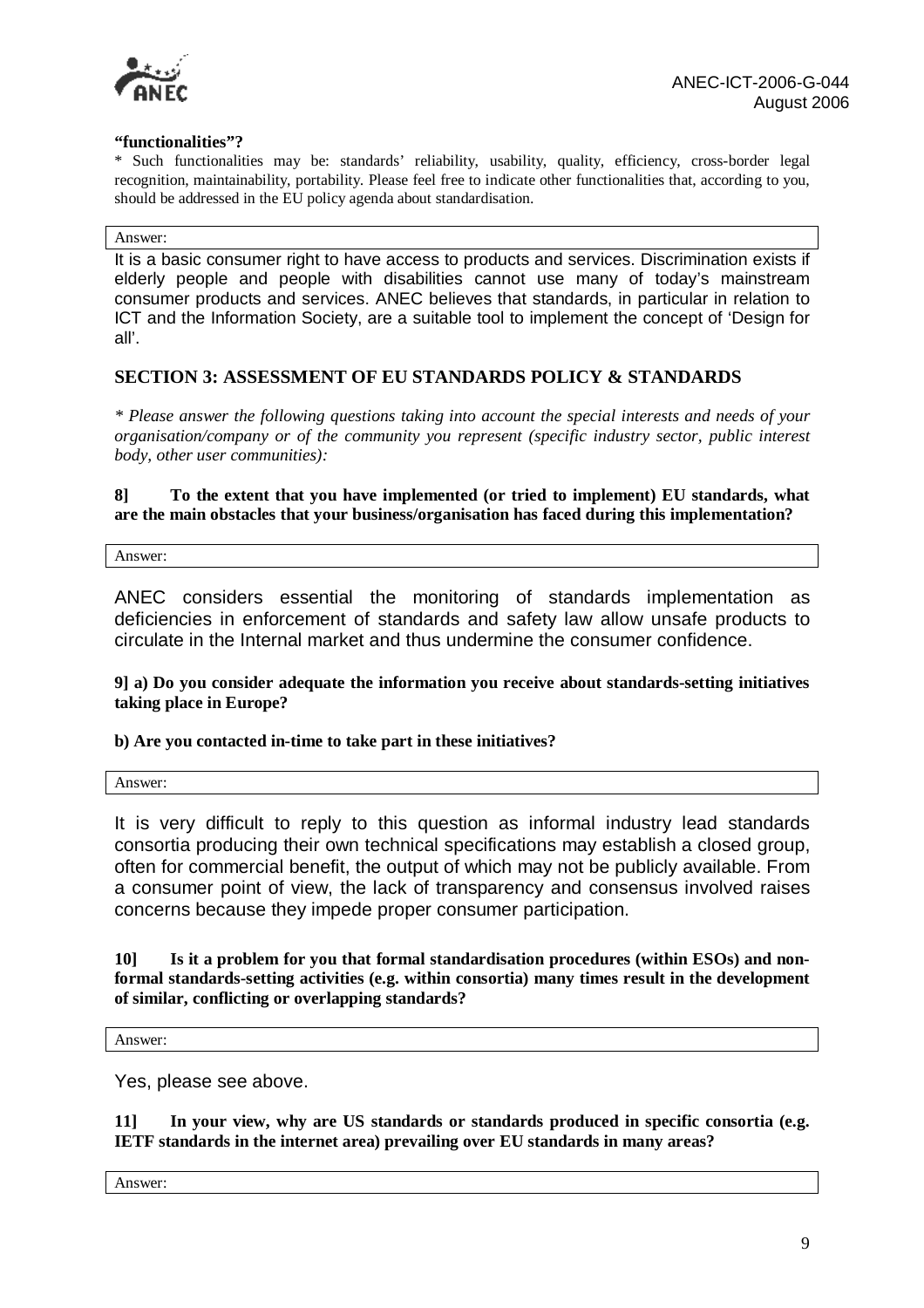

Because the major ICT businesses are bases in the US. However, there could be a better coordination between the European national bodies.

**12] Some ICT areas are typically standardised by certain organisations (e.g. IETF for Internet, IEEE for LANs, etc.). Most of these organisations follow the "philosophy" of the US standardisation system. It is also striking that, in most of these organisations, there is already a strong presence of EU participants (companies and organisations) but there is not an effective presence of Europe as such.** 

**a) How do you explain this fact?** 

**b) Should EU standardisation policy do something about that problem or no action is necessary?** 

Answer:

**13] How do you compare the cycle prototype development / standards creation / product creation between the US and European enterprises?** 

Answer:

**14] As company involved in EU standardisation activities, you have certainly experienced the following problem: Although EU standards are sometimes produced in time with technology needs, the market is slow to roll out/put on the market products and services based on these standards.** 

Answer:

**15] Is something missing from the current EU standardisation policy to help create wide industry consensus on these standards?** 

Answer:

For consumers it is vital that European standardisation is open, transparent and a consensus-driven process, which allows all stakeholders to participate and to safeguard their interests. Most often, however, industry representatives dominate standardisation committees. Therefore, ANEC calls for adding the concept of balanced representation to the list of standardisation principles, to which the European standards bodies commit themselves, so that the European standardisation system ensures that all parties concerned are actually involved in a balanced way, that their views are adequately taken into account and that mechanisms are in place and accessible to all stakeholders to reconcile conflicting arguments.

**16] Is your company involved in non-EU standards organizations? If yes, please state why you**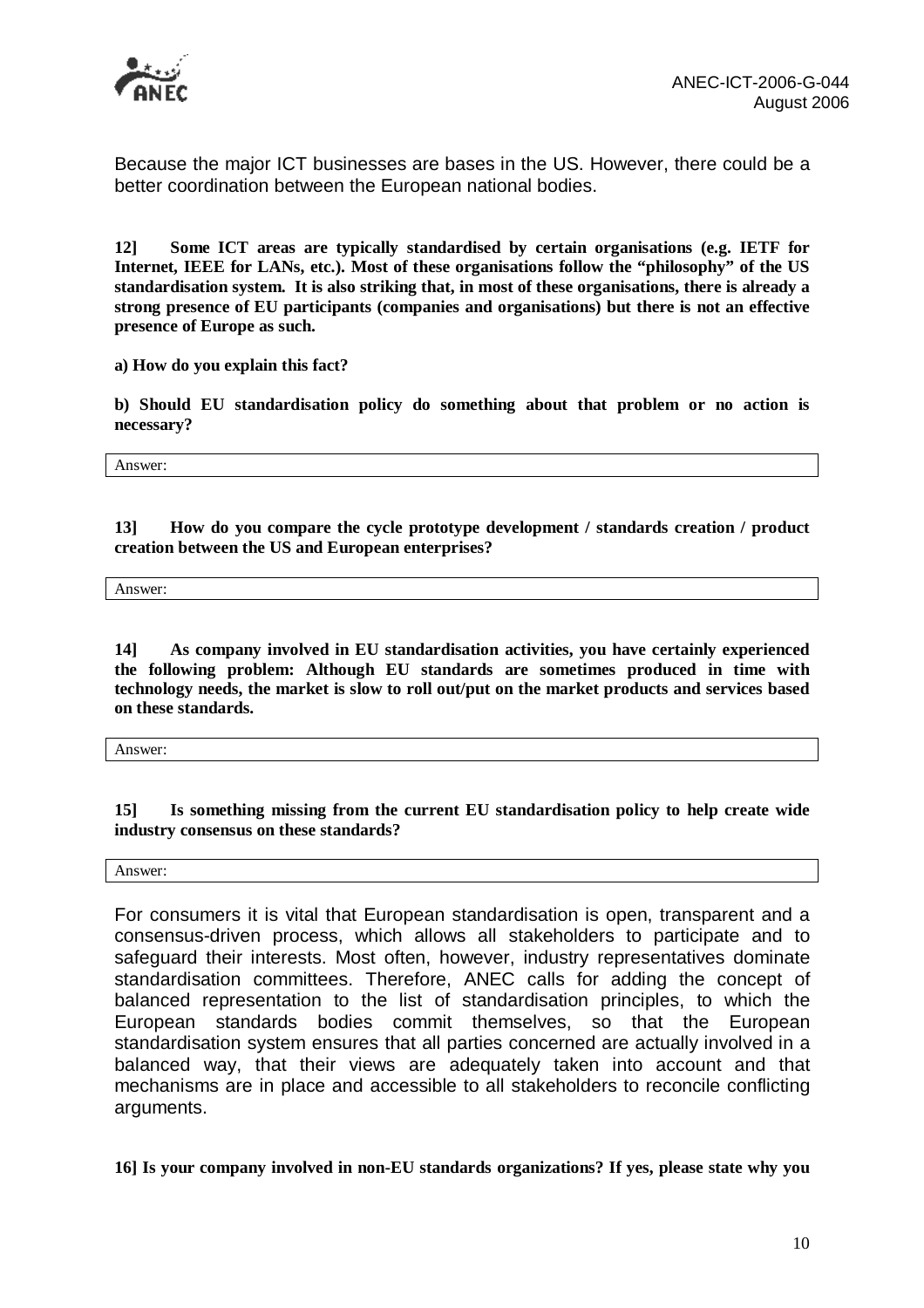

**decided to participate in these organizations. Would it be worthwhile to start similar involvements in EU organizations?** 

#### Answer:

ANEC became a W3C member in October 2004 as a pilot project for consumers participation in informal standards setting organisations. To date, no other consumer association is member of W3C, however there are several disability associations (e.g.: Royal National Institute of the Blind, UK).

Moreover, we participate in UN-ECE - United Nations Economic Commission for Europe and in selected Technical Committee of ISO and IEC (please see complete list under question 1 b).

**17] What is your opinion about the extensive authority of ESOs in EU formal standardisation today? For instance, ETSI aims to cover all aspects of standards setting, from defining European standards, to developing, certifying and testing them.** 

#### Answer:

ANEC would like to stress the importance of establishment of internal mechanisms within standards organisations to monitor the implementation of standards as it would provide stakeholders with essential information on their market uptake and usefulness. ANEC suggests to set up a quality control system to evaluate the process and the content of mandated standards of public interest.

For example, the primary mission of the W3C Quality Assurance Activity is to improve the quality of W3C specification implementation in the field. During its first three years, the Activity set up an improved foundation for quality at W3C: the QA Framework, Matrix of W3C specifications, outreach to working groups in various forms, and the QA library. This offers the unique opportunity to oversee the implementation of W3C deliverables.

#### **18] Have any IPR issues been ever a barrier to your participation in EU standards-setting activities?**

#### Answer:

ANEC is of the opinion that standards should be widely available to all interested parties and not be used as a means of market segmentation. Therefore, ICT standards should either be free of Intellectual Property Rights concerns, or licensable on a fair, reasonable and non-discriminatory basis (FRAND).

#### **19] Are you basically satisfied with your participation in EU activities or do you think that improvements should be made?**

Answer:

ANEC believes that rules or rights for public interest stakeholders, such as consumer representatives, need to be reinforced, in particular in standardisation work related to the public interest and when extending New Approach principles to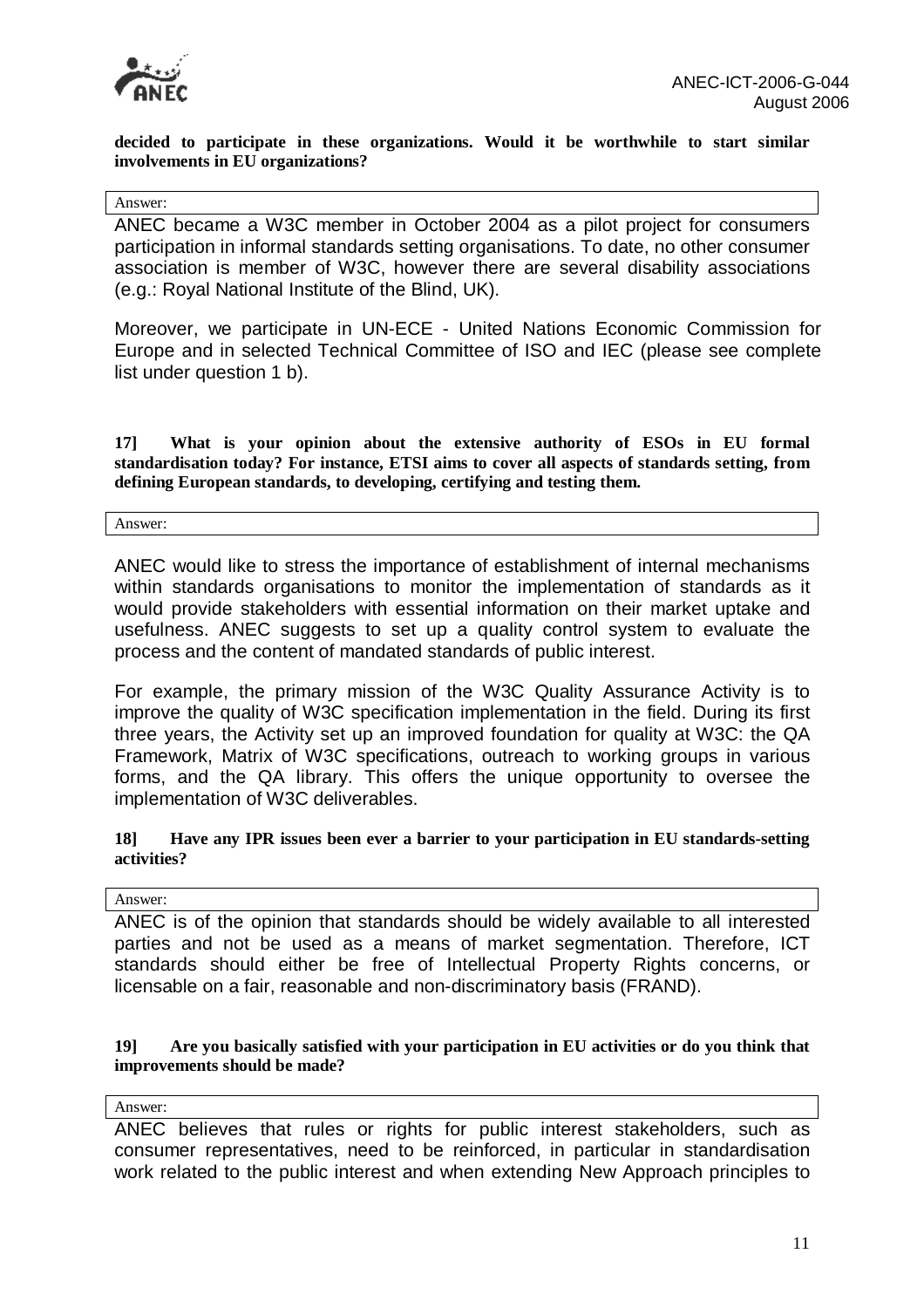

new policy areas. Public interests stakeholders in fact remain a minority and a typical European standardisation committee dealing with product specifications (e.g. toys, electrical appliances, packaging) consists of approx. 60-80% of members representing corporate interests.

To this end, an ANEC position paper (ANEC-GA-2006-G-004) elaborates on a number of practical measures ANEC would like to propose to CEN and CENELC. The measures that ANEC would like to propose, address four dimensions: **B**alanced representation, **C**onsensus building, **S**trengthening public interest representation in the standardisation process, and **I**mproving efficiency and quality management.

As far as ETSI is concerned, ANEC submitted a request to discuss the concept of a consumer membership category in ETSI (ANEC-ICT-2006-G-027). ANEC also suggested the creation of a Dedicated Consumer Seat on the ETSI Board, following last year's commitment of the ETSI General Assembly to address the issue (High Level Review Group (HLRG) Recommendation 7 "Develop mechanisms to encourage User Members to contribute effectively"). ANEC believes it is important that ETSI recognises "Consumers" as a membership category as it would reflect the privatised electronic communications market where consumers constitute an important share of companies' customers. It would also meet the EU standardisation and consumer protection policies.

**20] If the answer to the previous question is negative, please indicate how you think that your involvement should be enhanced in the current EU standardisation arena.** 

Answer:

Please see answer above

**21] If not covered by the questions above, are there specific aspects of the current European standardisation policy in ICT that you would like to criticise?** 

\* We understand the term "standardisation policy" as widely as possible, covering: the legal framework, the organisational structure (i.e. ENs produced only in ESOs, the co-existence of ESOs/consortia), the financing of standards-setting activities, IPR issues, the relation of standardisation to other European policies or national policies, the implementation of standards, etc.

Answer:

An open standardisation process should be based on consensus which means no adoption of standards against sustained opposition of one group of stakeholders. When the national representation rule applies, it is essential that the various stakeholder positions are properly identified in addition to national views at all stages of the process. There should be a form of indicative voting for stakeholder organisations involved directly at the European or International level.

ANEC also sees a need to reform the standardisation system which will not be attained in one leap and a mix of instruments seems reasonable: for instance, enshrine in a general European standardisation law that standards implementing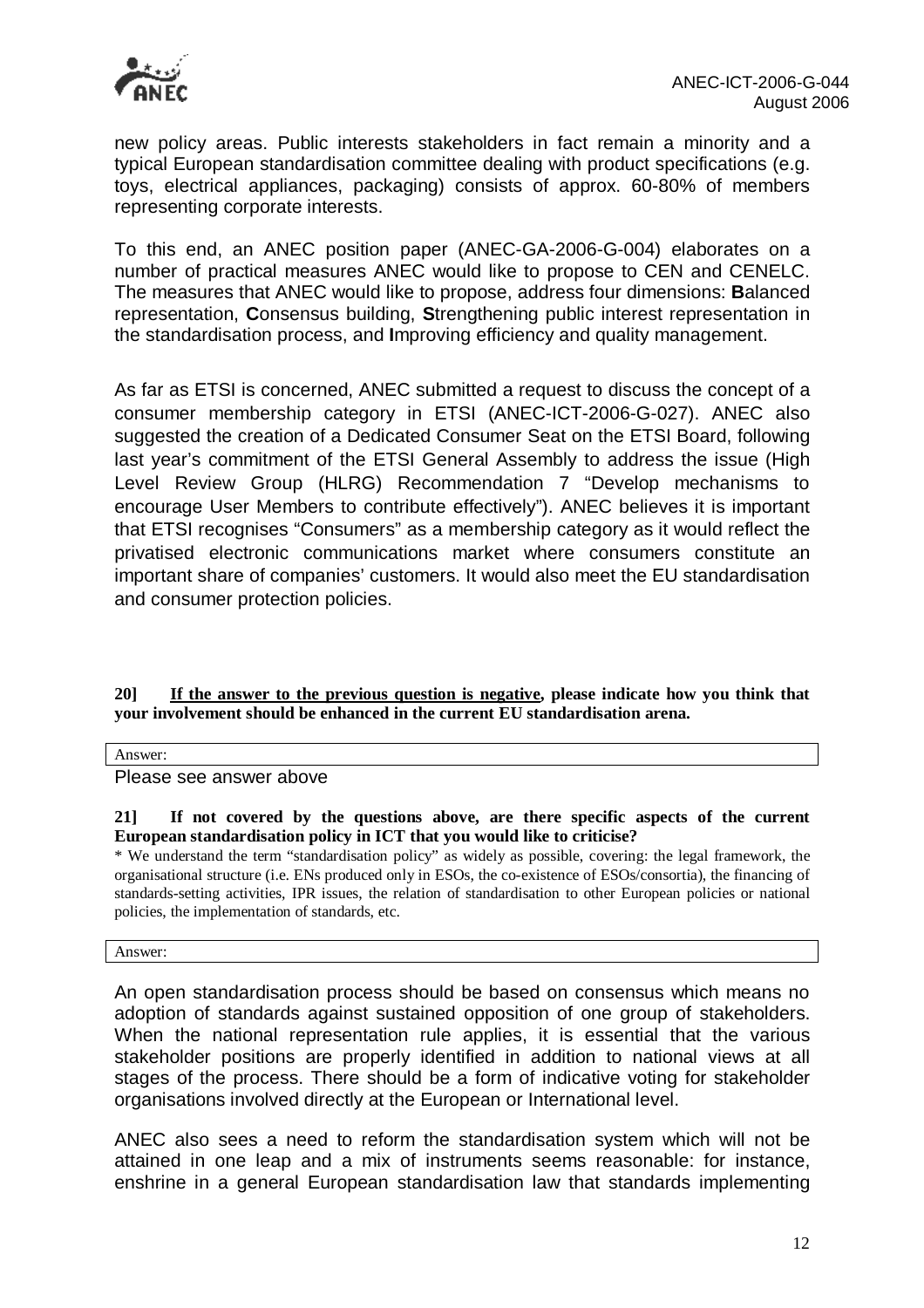

public policies have to be based on a consensus of all parties involved.

#### **22] To the best of your knowledge, can you state two-three real cases whereby you find that the synergy between your community or your own company/organisation within an EU standardisation activity proved to be beneficial?**

\* According to you, what are the reasons behind these "success stories"?

Answer:

ANEC members lobbied very strongly throughout the adoption process of Mandate M/376 (European accessibility requirements for public procurement of products and services in the ICT domain) which started last year and ended in March 2006. However, ANEC regrets that the adoption process of the mandate was delayed by CEN/CENELEC members' concerns on the request to consider the free availability of the produced ENs which is in apparent contradiction with their business models.

### **SECTION 4: RECOMMENDATIONS**

**23] What reform(s) would you like to see in the current EU standardisation policy in order to give your commitment to support and implementation of EU standards?** 

Answer:

ANEC acknowledges that the New Approach to Technical Harmonization in the field of safety has contributed to the completion of the Internal Market, free movement of goods, product safety, and consumer protection. Nonetheless, we have come across many problems in defending consumer interests in the field of standardisation and in ensuring an adequate level of safety. For instance, in a recent enquiry carried out by the European Commission regarding the publication of references of standards in the Official Journal (OJ) that fall under the scope of the General Product Safety Directive, ANEC opposed the publication of seven out of nine proposed standards, dealing with childcare articles, due to significant flaws in these specifications.

The problems are generated by inherent shortcomings of the New Approach system, for instance that it is almost entirely based on standards bodies. Also, in technical committees at European level industry is normally in the majority, reflecting an imbalance in representation in many national standards bodies. This does not ensure balanced decision-making, all the more the set up and processes of the standards bodies disadvantage minority positions.

Therefore, ANEC believes that a fundamental review of the New Approach is needed, going beyond the Commission's current proposal, so as to improve the balance between public interests and business interests. This should be done by strengthening the role of public authorities when elaborating detailed specifications. For instance, standardisation ought to be complemented by the option to task a Committee of Member States (Comitology), complemented by an expert group (stakeholder advisory forum), to set limit values or other key requirements, to resolve problems encountered in the standards bodies and to react on market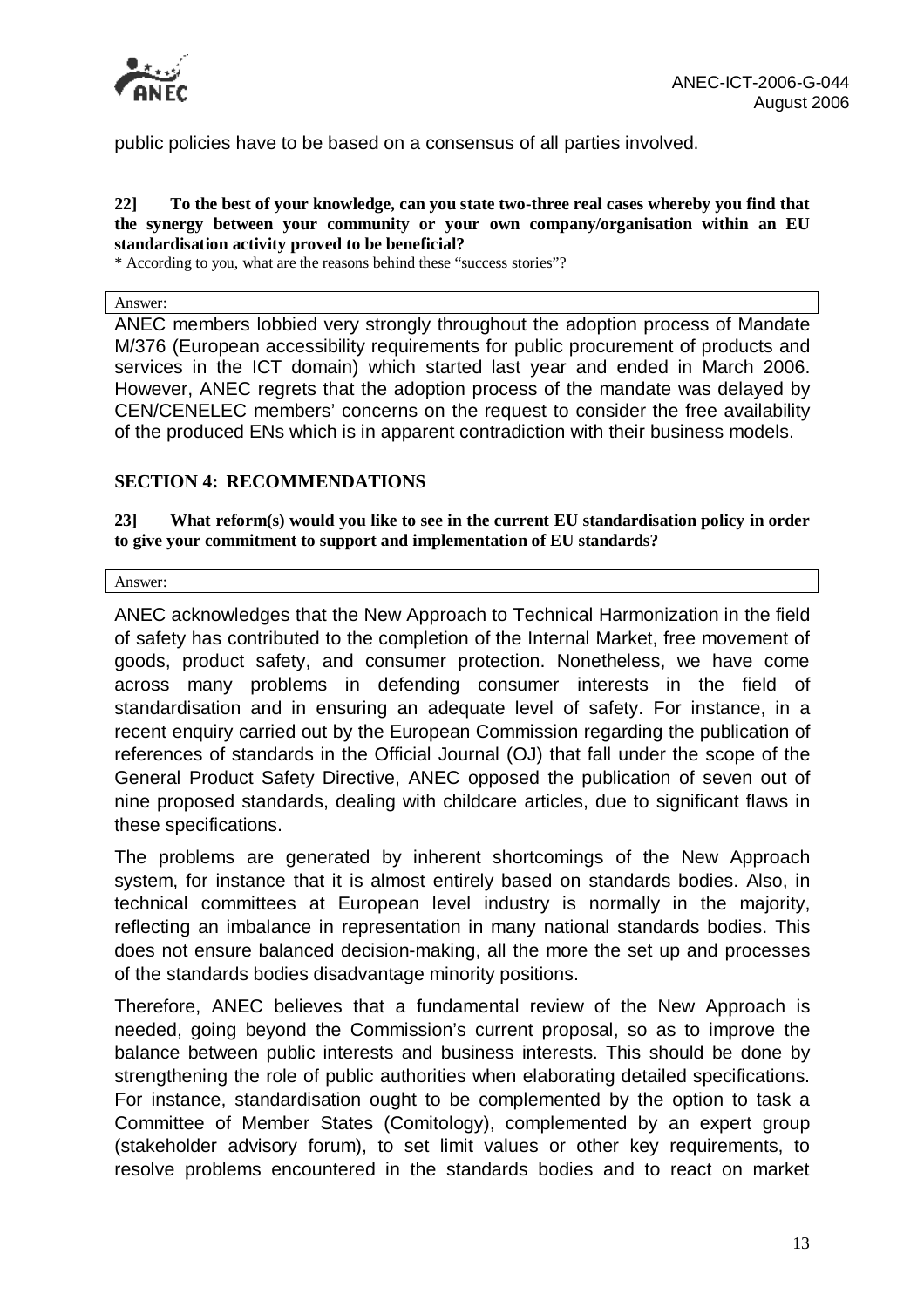

developments in a quick and flexible way. This procedure has to be transparent and open to all stakeholders, in particular public interest stakeholders, such as consumers.

Furthermore, ANEC is convinced that a democratic reform of the European Standards Organisations is needed. To this end, ANEC has elaborated a catalogue of measures to improve public interest stakeholder participation in CEN and CENELEC (ANEC-GA-2006-G-004).

Finally, we reiterate that consumers do not endorse the extended use of the New Approach in policy areas such as the environment, energy, food and health, unless such reform has been implemented. The New Approach should not be considered as the general model applicable in the whole products or services area. Specific standardisation projects in these areas can be useful. But this should be decided on a case-by-case basis.

Please see ANEC positions on the new approach (ANEC-GA-2006-G-036), on the future challenges of ICT standardisation (ANEC2005/ICT/035) and ANEC proposals for improving public interest stakeholder participation in CEN and CENELEC (ANEC-GA-2006-G-004) attached.

**24] In your view, does the market need EU standardisation policies that can help in the formation of "industry consensus" for the adoption of EU standards?** 

Answer:

#### **25] What means should be put forward to implement such reform(s)?**

\* Examples: these means may be policy or legal measures, or a combination of both, etc. Please also mention which entity/authority, if this is necessary, may play a role to implementing these means.

Answer:

#### **26] What should be the role and position of the community you represent into the "revamped" standardisation landscape?**

Answer:

Over the past ten years, ANEC has proven to be a reliable, competent and therefore critical partner in the standardisation community and consumer representation in EU standardisation has shown that consumer participation is not a hampering stone for competitiveness but an important and accepted principle of the European standardisation system. Consumer participation is indeed important to counterbalance the industry view. Furthermore, ANEC is convinced that a democratic reform of the European standards organizations is needed. To this end, ANEC has elaborated a catalogue of measures to improve public interest stakeholder participation in CEN and CENELEC (ANEC-GA-2006-G-004).

**27] a) In your view, are EU standards visible and competitive at an international level?**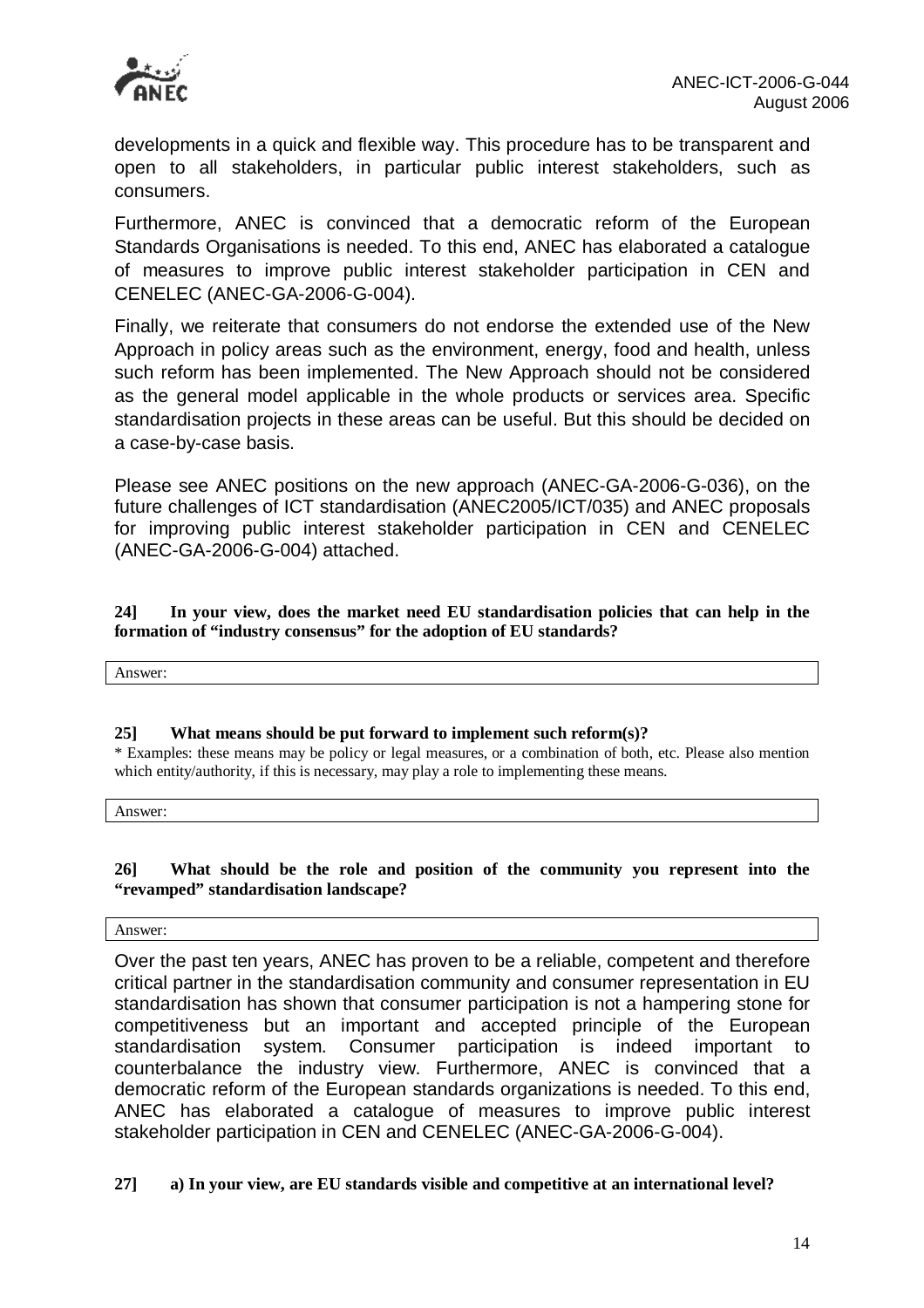

**b) If the answer to this Question is negative, what elements are still missing for making EU standards more visible and reputable on a global scale?** 

Answer: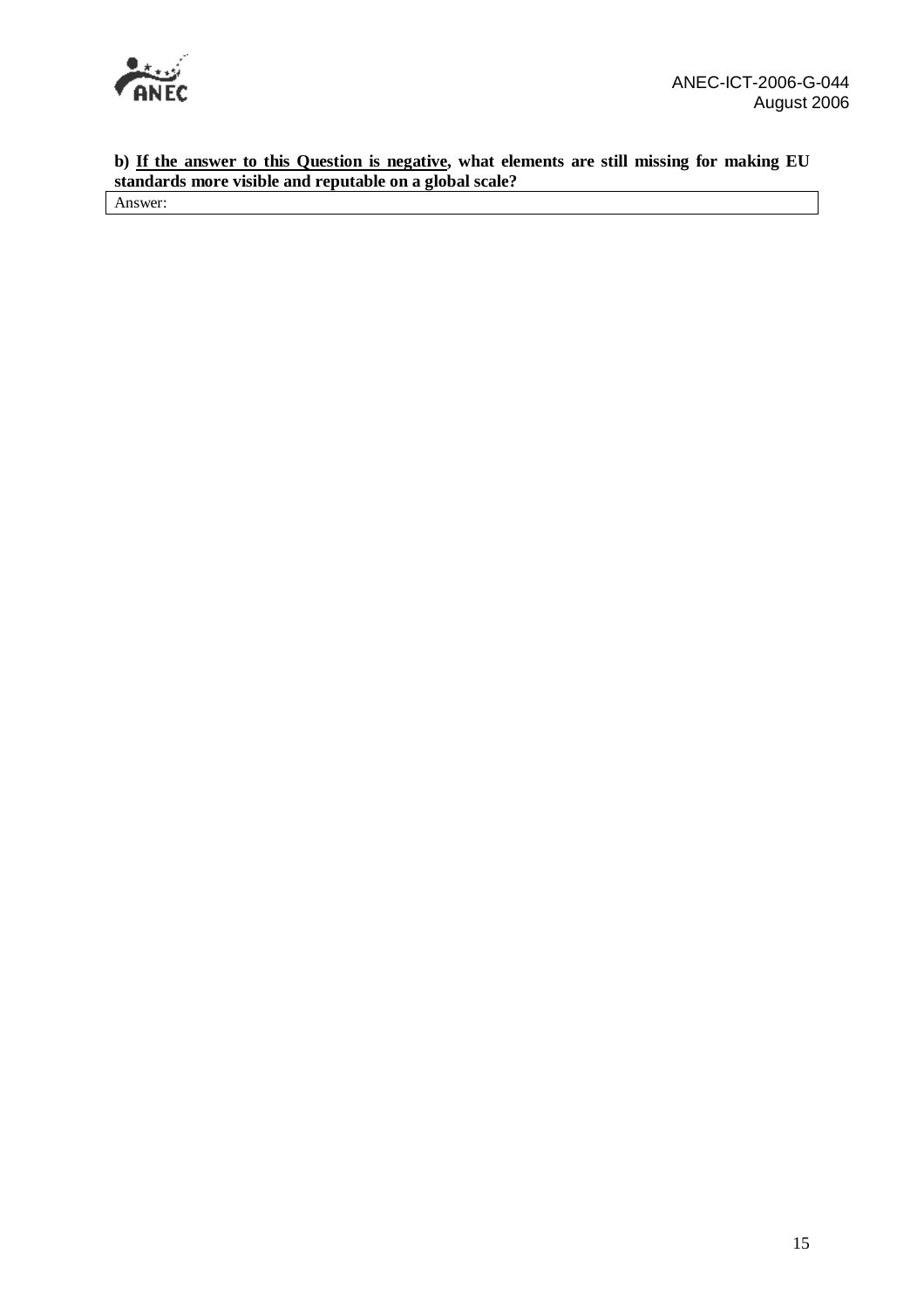

ANNEX I

# **ANEC POSITION PAPER ON THE REVISION OF THE NEW APPROACH** (ANEC-GA-2006-G-036)

# **COMMISSION WORKING DOCUMENT - CERTIF 2005-16 REV. 2: ELEMENTS FOR A HORIZONTAL LEGISLATIVE APPROACH TO TECHNICAL HARMONISATION**

# **INTRODUCTION**

ANEC acknowledges that the New Approach to Technical Harmonization in the field of safety has contributed to the completion of the Internal Market, free movement of goods, product safety, and consumer protection. Nonetheless, we have come across many problems in defending consumer interests in the field of standardisation and in ensuring an adequate level of safety. For instance, in a recent enquiry carried out by the European Commission regarding the publication of references of standards in the Official Journal (OJ) that fall under the scope of the General Product Safety Directive, ANEC opposed the publication of seven out of nine proposed standards, dealing with childcare articles, due to significant flaws in these specifications.

The problems are generated by inherent shortcomings of the New Approach system, for instance that it is almost entirely based on standards bodies. Also, in technical committees at European level industry is normally in the majority, reflecting an imbalance in representation in many national standards bodies. This does not ensure balanced decision-making, all the more the set up and processes of the standards bodies disadvantage minority positions.

Therefore, ANEC believes that a fundamental review of the New Approach is needed, going beyond the Commission's current proposal, so as to improve the balance between public interests and business interests. This should be done by strengthening the role of public authorities when elaborating detailed specifications. For instance, standardisation ought to be complemented by the option to task a Committee of Member States (Comitology), complemented by an expert group (stakeholder advisory forum), to set limit values or other key requirements, to resolve problems encountered in the standards bodies and to react on market developments in a quick and flexible way. This procedure has to be transparent and open to all stakeholders, in particular public interest stakeholders, such as consumers.

Furthermore, ANEC is convinced that a democratic reform of the European Standards Organisations is needed. To this end, ANEC has elaborated a catalogue of measures to improve public interest stakeholder participation in CEN and CENELEC (ANEC-GA-2006-G-004).

Finally, we reiterate that consumers do not endorse the extended use of the New Approach in policy areas such as the environment, energy, food and health, unless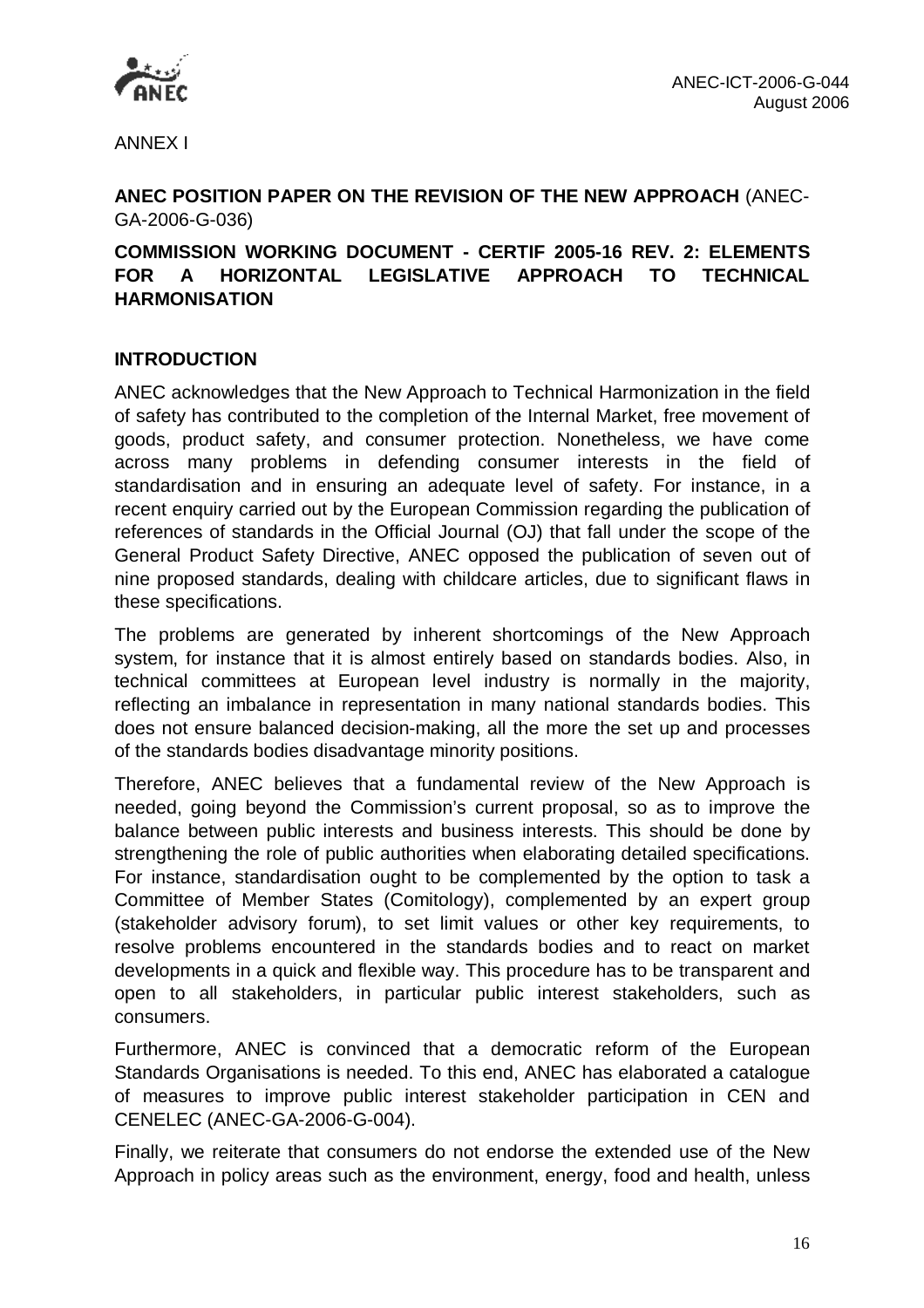

such reform has been implemented. The New Approach should not be considered as the general model applicable in the whole products or services area. Specific standardisation projects in these areas can be useful. But this should be decided on a case-by-case basis.

### **SPECIFIC COMMENTS**

### **Legislative strategy**

ANEC believes that there is a need for more consistency across the board of the New Approach Directives and therefore welcomes the initiative of the European Commission to set an overall framework for safety, to provide a legal base for accreditation and market surveillance and to set a joint framework for the essential requirements common to all New Approach Directives, such as common definitions, requirements for the development of European standards, common approach to conformity assessment as well as the rules and procedures for a common 'safeguard' mechanism.

However, ANEC is of the opinion that standardisation should not be the only option to establish detailed safety requirements for products. The existing Member States Committees (Comitology) could be such an alternative provided the procedures become transparent and are opened up for guaranteed stakeholder participation.

In a joint position paper regarding the revision of the Toy Safety Directive, ANEC and BEUC (ANEC2004/CHILD/059) proposed "the implementation of a Committee Procedure (Comitology) in order to allow for flexible adjustments of the Directive by detailing essential requirements (e.g. to establish limit values for chemicals, noise, speed and so forth). In addition, this procedure can be used to determine the products, which fall inside or outside the scope of the Directive and to determine those toys for which an EC type approval (third party testing) is needed". We believe that this would allow quick reaction to market changes (new products) or new identified risks. Moreover, it would allow the establishment of requirements (specify essential requirements) without having to revise the whole Directive, which is a long process involving the Parliament and the Council.

We would like to emphasise that the idea of stakeholder involvement in a committee pertaining to a New Approach Directive is already informal practice with the Toy Safety Experts Group. And the recently adopted Energy Using Products Directive makes also use of a 'Consultation Forum', involving stakeholders in addition to the regulatory committee restricted to Member States.

Delegating the elaboration of technical specifications to organisations other than the European Standards Bodies might offer new options, however, we consider it important to enshrine in the horizontal legislation that in such a case, adequate procedures are in place that ensure the implementation of the acknowledged standardisation principles, including full participation of all stakeholders and balanced representation.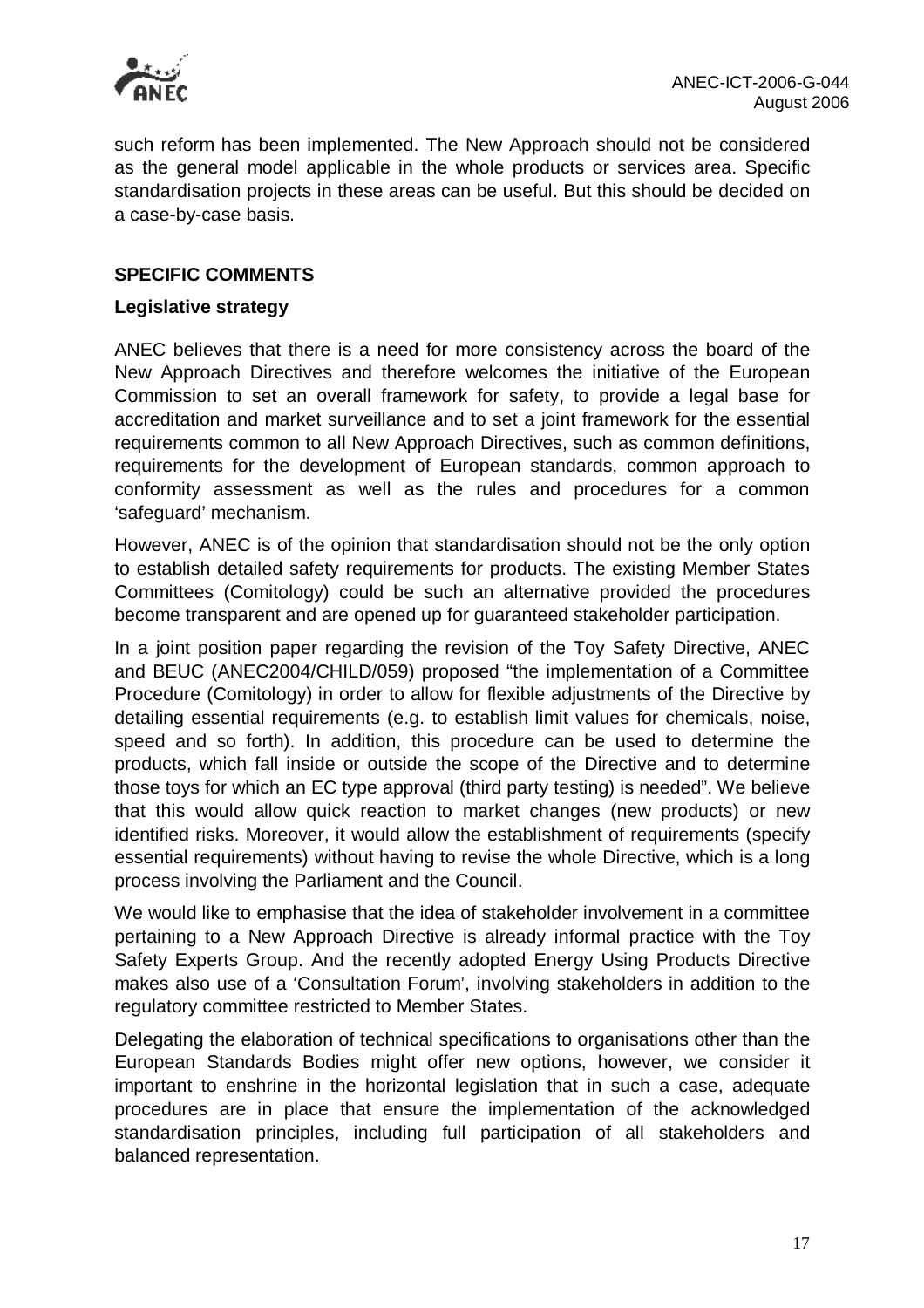

Finally, we identified an urgent need to align the safety concept of the New Approach with the safety concept of the General Product Safety Directive that is based on the notion of reasonably foreseeable use. This is of particular importance with respect to the Low Voltage Directive. ANEC believes that consumer products falling under the scope of the New Approach Directives should follow the same safety philosophy as other consumer products so that consumers enjoy the same level of protection irrespective of the competent legislation. This ought to be reflected in the framework legislation.

### **Motivations**

Whilst we agree that an EU legislative framework for those aspects common to all New Approach Directives will improve the efficiency of the New Approach, we do not believe that this is sufficient in light of the extension of the New Approach to new policy areas such as services.

Standardisation plays a prominent role in the 2005 re-launch of the Lisbon objectives and is considered one of the key factors to enhance Europe's competitiveness. The intention to use standardisation instead of legislation in the services area will have a direct impact on consumers and it is vital that the consumer view is an integral part of this concept. The challenge here is two-fold. First, there is no overarching legislative framework, in which standards could operate, as is the case in the product area. Second, there is a need to innovate the European standardisation system so as to ensure that it is equipped to cope with these future tasks.

Effective participation of public interest stakeholders in the standardisation process is a precondition for the legitimacy of the New Approach, promoted by all political institutions in the EU. Therefore ANEC believes that rules or rights for public interest stakeholders, such as consumer representatives, need to be reinforced, in particular in standardisation work related to the public interest and when extending New Approach principles to new policy areas.

In the longer term, the current standardisation system needs to change so as to ensure fair and equal rights for commercial and non-commercial interests in the field of standards of public interest. This future system would be based on balanced representation, with committees embracing defined numbers of seats and their allocation to stakeholder groups in a balanced way.

In the meantime, ANEC has proposed some reasonably straightforward changes to processes in CEN and CENELEC that could make significant improvements in governance. The proposals aim at structural changes in order to enhance minority positions by counterbalancing existing inequalities, ensuring more equal and fair chances for all stakeholders to influence the standardisation process and to have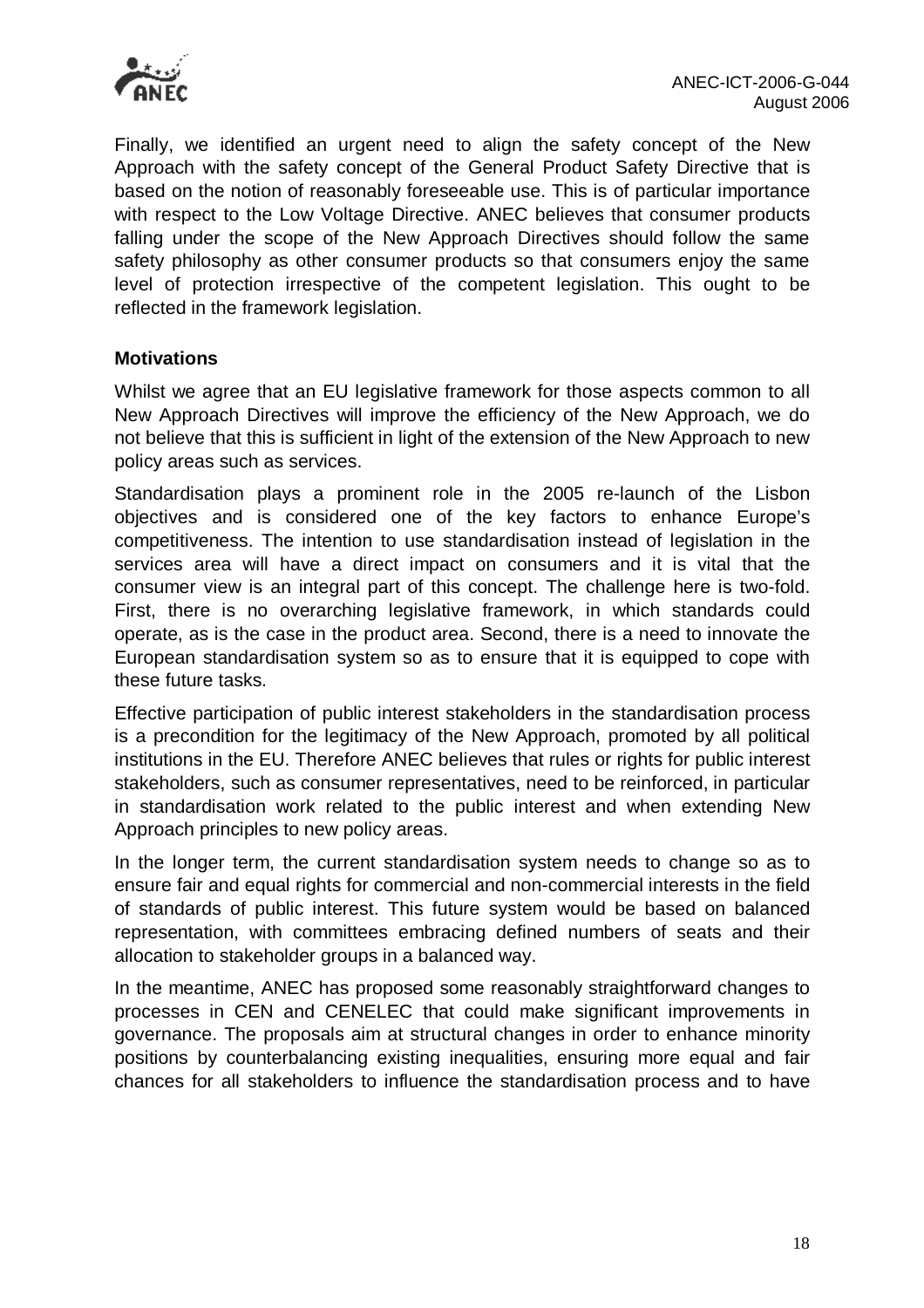

their views taken into account<sup>1</sup>. We hope that our proposals will be taken into consideration in the course of the current review of the CEN Strategy 2010.

A clear concept of balanced representation is also needed when specifications other than standards are used to give a presumption of conformity to the requirements of directives. ANEC calls upon the Commission to develop a code of good practice which would be applicable to traditional and new standardisation institutions.

# **Contents of the possible horizontal legislative act**

### **1. Scope and essential requirements**

ANEC is of the opinion that the following elements need to be enshrined in the future horizontal legislative framework:

- Same safety concept as enshrined in the General Product Safety Directive, which is based on the concept of reasonably foreseeable use instead of intended use only;
- Possibility of a Committee Procedure, complemented by a stakeholder advisory forum, for the elaboration of specific requirements as described above, including adequate procedures that ensure full participation of all stakeholders and balanced representation;
- The scope should include accessibility as products should be safe for all consumers;
- Procedures to develop mandates to the ESOs including the need for public consultation, involvement and review of consultants involved, level of detail, need for adequate involvement and balanced decision making of stakeholders in the elaboration of standards;
- Quality criteria and supervision of New Approach consultants monitoring the compatibility of standardisation work with legal requirements;
- Quality assurance of the output (=the standards) in terms of content and procedure (e.g. compliance with mandates, adequately balanced stakeholder influence) prior to publication of the references of the standards in the OJ. We perceive the procedure applied under the General Product Safety Directive (stakeholder consultation prior to publication) as a good starting point;
- Obligation of the Commission to reject inadequate standards not fulfilling the criteria mentioned above (not only the MS should be able to formally object to

 $\mathbf{1}$ <sup>1</sup> ANEC acknowledges that apart from gearing up the CEN/CENELEC system for balanced representation, improved public interest stakeholder participation also requires the availability of financial resources. Therefore, we call upon the European Commission and Member States to enshrine in legislation the obligation for national governments to provide funds for public interest stakeholder participation in standardisation.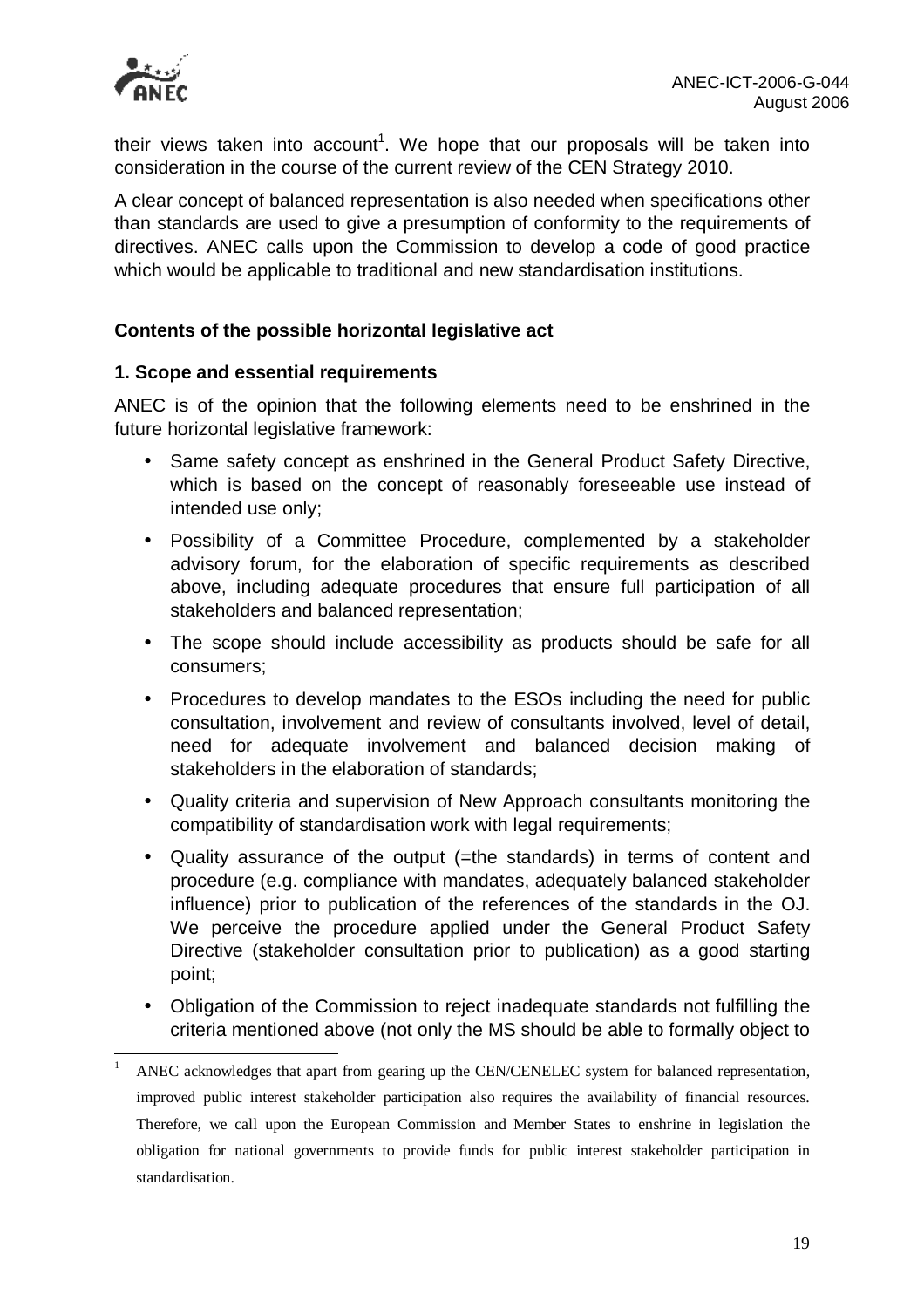

a standard);

• Genuine European market control strategy with basic rules for enforcement.

Finally, we agree that essential requirements should be formulated in terms of performance rather than design where appropriate (which is, however, not always the case) and should be as precise as possible. Equally important is a concrete and precise wording of standardisation mandates as well as an adequate follow-up of the results.

# **3. Traceability requirements**

We welcome the listed obligations to ensure transparency about the manufacturer, importer and suppliers. We support the idea to record this data with the help of a European database.

# **4. Conformity assessment**

The existing guidelines remain unchanged except that Modules D, E and H would be modified to reflect two options:

- a. replacement by Module Q containing guidelines for directives on determining the requirements of the quality system (ISO 9001:2000) that apply in each sector
- b. reflect requirements of ISO 9001:2000.

In general, ANEC dos not appreciate Modules D, E and H because we prefer third party testing. From a consumer's point of view, quality management systems may complement third party product performance tests but should on no account be regarded as a replacement.

# **5. Conformity assessment/Notified bodies**

ANEC welcomes all efforts, transparency measures and collaboration between Member States aiming at improving the consistency and reliability of the notification system.

ANEC also supports the idea of a horizontal guidance document on best practices and a set of stringent essential requirements for the assessment, designation and monitoring of conformity assessment bodies. Notified bodies shall be fully independent third-party bodies. This has to be based on transparent criteria.

Finally, ANEC endorses an on-line notification system for notified bodies as well as joint working groups between Member States.

# **6. Accreditation**

We agree with the European Commission that public authorities must recognise accreditation as their own obligation and therefore commercial competition is to be excluded between accreditors. Ideally there would be only one accreditation body in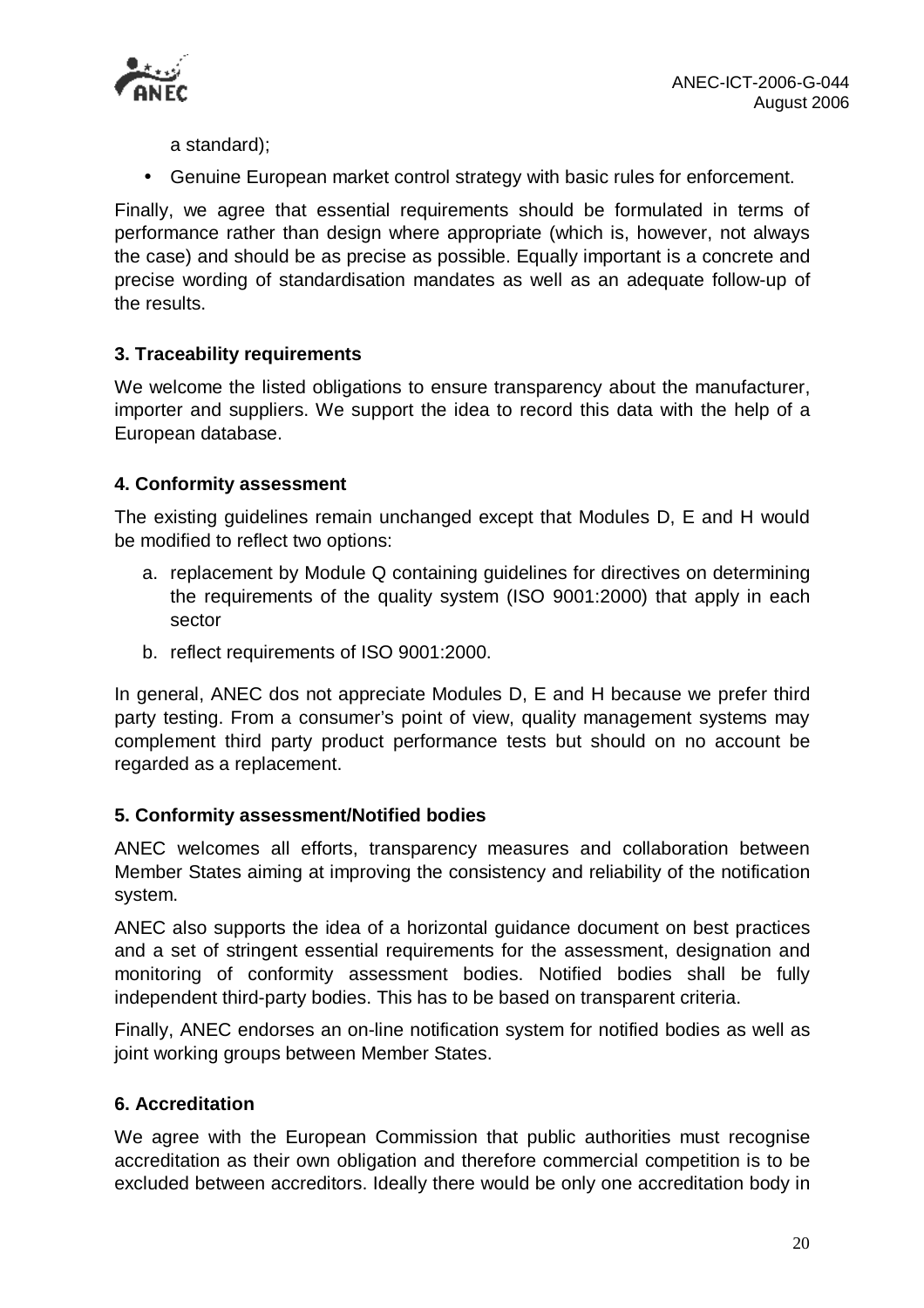

each country operated or controlled by authorities. In any case the government must have the final responsibility.

Essential requirements and operational obligations must be as such to guarantee the safeguard of the public interest mission of the European accreditation system.

National accreditation bodies have set up a private association at the European level (EA), in order to coordinate their activities and to operate a peer evaluation system. We would agree with the recognition of the EA provided all members fulfil the criteria.

# **7. CE Marking of conformity**

*"Lack of understanding in the meaning of the CE marking by the consumers, and poor policing of its rules undermines the confidence in the New Approach. The option of abolishing it should be an object of public debate."* This is one of the conclusions from the European Commission's reflection paper on the role and significance of the CE marking. In our comment (ANEC2005/GA/037), ANEC welcomes this option because we are concerned about the misuse of the CE marking.

Consumer advocates know too well that not all products circulating in the Internal Market are safe, even though they bear the CE marking. Faulty and unsafe products, however, trigger a loss of consumer confidence in the European Internal market. On top of this misuse of the CE marking, which is directly linked to deficiencies in market surveillance, the majority of European consumers misread the CE marking, which is not addressed to consumers but to public authorities.

We understand that apparently most of the consulted parties would like to maintain the CE marking but not as it is. Bearing in mind that we still believe that it would be best to abolish the CE marking in all communications to consumers in order to avoid further erosion of the credibility of the New Approach, we propose as an alternative to remove the CE marking from the product itself and to affix it on the technical file.

### **8. Market surveillance**

ANEC welcomes the Commission's intention to improve market surveillance in the European Internal Market as deficiencies in enforcement of standards and safety law allow unsafe products to circulate in the Internal market and thus undermine the consumer confidence. We call for establishing a genuine European market control strategy with basic rules for enforcement, which Member States would be obliged to comply with, including sanctions. Proper implementation of such basic rules requires a legal framework. However, the essential elements, as listed in the Commission document, do not appear to be stringent and detailed enough.

We believe that improving market surveillance in the European Union will only be feasible by allocating adequate resources to national authorities in terms of people and funds. Funds should be made available also at the European level to carry out some spot checks independently of the Member States.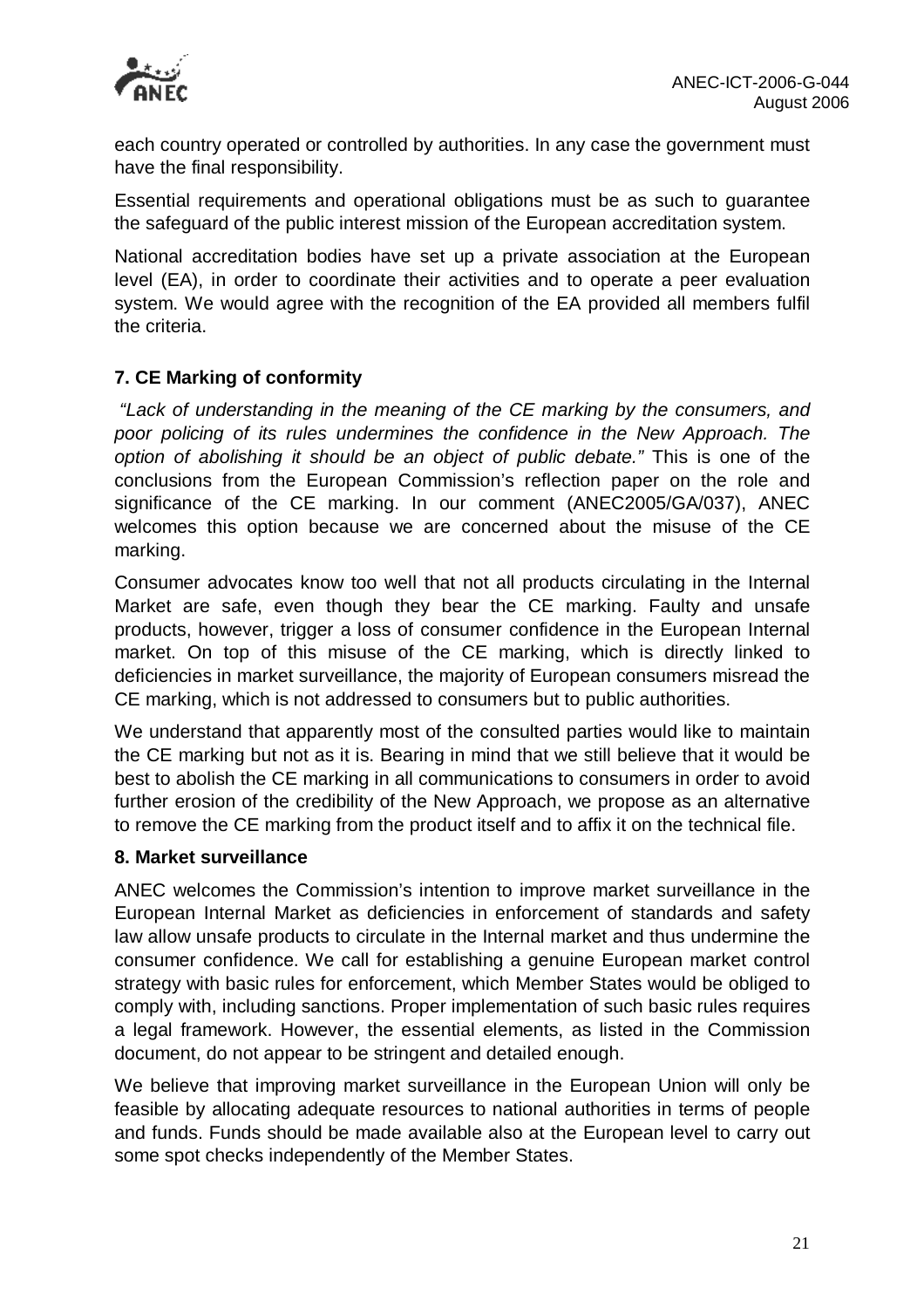

ANEC also endorses the efforts to reinforce administrative co-operation and information exchange amongst Member States and with the European Commission. We welcome the extension of the existing RAPEX system. Reliable accident data is not only an important tool for consumer organisations but also for strategic market surveillance in order to identify areas for action. Therefore, ANEC reiterates its call for long-term maintenance and improvement of the former EHLASS/ISS meanwhile IDB system and retention of its product safety basis.

ANEC would like to stress the importance of full transparency regarding enforcement activities. European citizens have a right to know which products have been subject to national measures (in particular, of non-compliances) and also how active their authorities are. To this end, all national enforcement agencies should be obliged to prepare annual reports summarising the main results at an appropriate level of detail, which ought to be available in the public domain. Guidelines should be elaborated for this.

We appreciate that the ICSMS database will be available to all stakeholders and not only to authorities; however, we believe that the system will have to be improved significantly in terms of user-friendliness. For instance, consumers should have a possibility to search for faulty products found in one particular country.

Finally, ANEC welcomes the recommendation to modify the safeguard clause procedure in the New Approach Directives in order to ensure a uniform approach, to simplify and shorten the process. However, we believe that it is insufficient that other Member States are just informed about enforcement activities of a Member State in the national procedure. As in the case of the community procedure (where a Member State or a manufacturer disagrees with a national measure) there should be an obligation for all Member States to take action and to make sure that unsafe products are removed from the market. END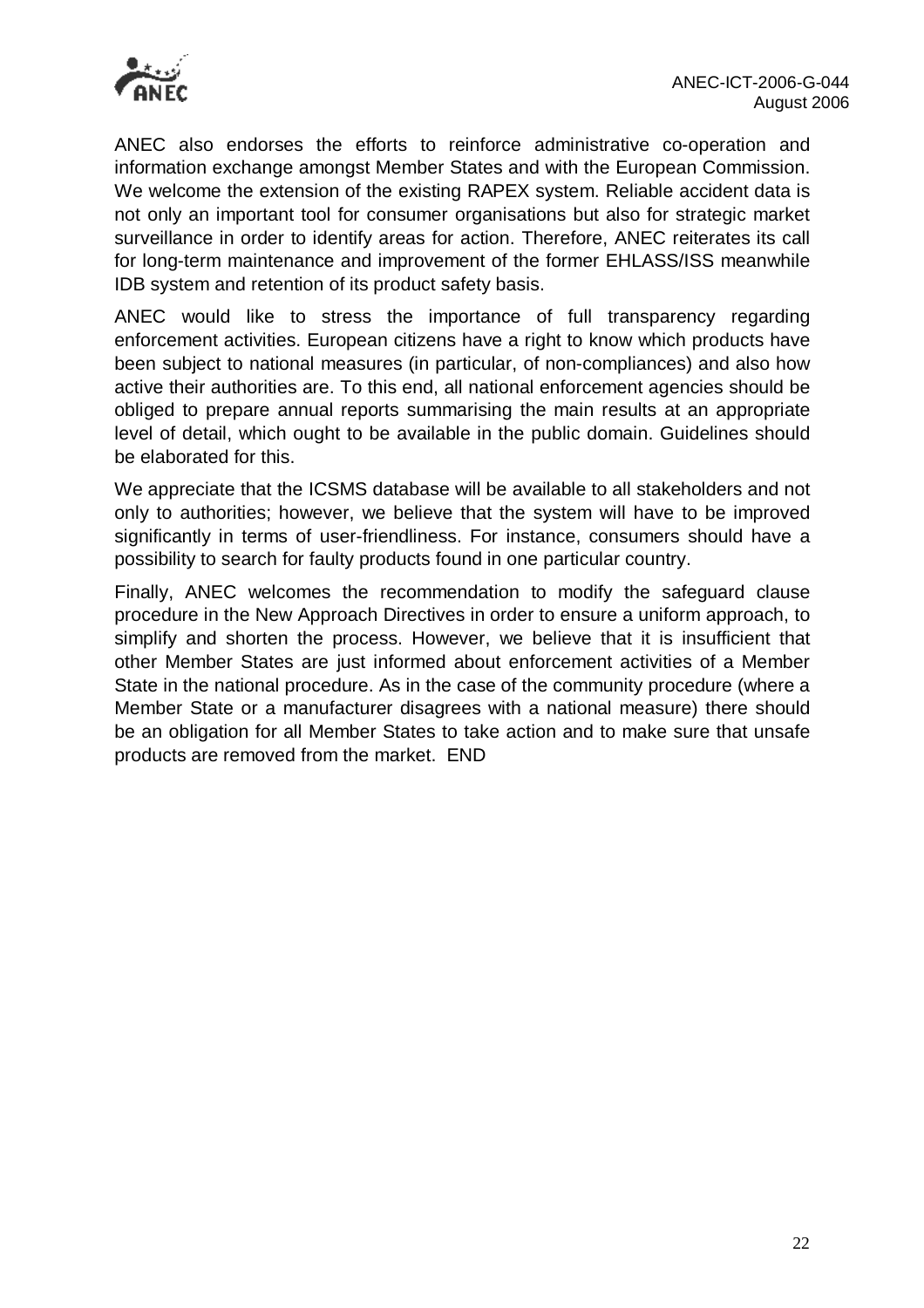

ANNEX II

# **ANEC PROPOSALS FOR IMPROVING PUBLIC INTEREST STAKEHOLDER PARTICIPATION IN CEN AND CENELEC** (ANEC-GA-2006-G-004)

### **INTRODUCTION**

The New Approach to Technical Harmonisation entrusted the European standardisation organisations with the task of defining European safety standards. This delegation of powers from the legislator to private organisations simplified legislation and law-making on the one hand, and induced a democratic deficit on the other hand. Therefore the European Commission, politicians and consumer organisations in the aftermath of the introduction of the New Approach called for an independent consumer body in standardisation to ensure the legitimacy of the New Approach and to organise consumer representation in standardisation. They referred to existing structures in the bigger Member States, in particular France, Germany and the United Kingdom, where the standardisation process had been opened for consumer participation in the 1970's or even earlier.

Over the past ten years, ANEC has proven to be a reliable, competent and therefore critical partner in the standardisation community and consumer representation in EU standardisation under the New Approach has shown that consumer participation is not a hampering stone for competitiveness but an important and accepted principle of the European standardisation system. Consumer participation is indeed important to counterbalance the industry view. The opening-up of the standardisation process for public interest stakeholders, meanwhile also for environmental groups, as a compensation for the delegation of legislative powers to private bodies has become an indispensable element of the New Approach.

However, public interests stakeholders remain a minority and a typical European standardisation committee dealing with product specifications (e.g. toys, electrical appliances, packaging) consists of approx. 60-80% of members representing corporate interests. Therefore, ANEC believes that rules or rights for public interest stakeholders, such as consumer representatives, need to be reinforced, in particular in standardisation work related to the public interest and when extending New Approach principles to new policy areas. Standardisation plays a prominent role in the 2005 re-launch of the Lisbon objectives and is considered one of the key factors to enhance Europe's competitiveness. The intention to use standardisation instead of legislation in the services area will have a direct impact on consumers and it is vital that the consumer view is an integral part of this concept. The challenge here is two-fold. First, there is no overarching legislative framework, in which standards could operate, as is the case in the product area. Second, there is a need to innovate the European standardisation system so as to ensure that it is equipped to cope with these future tasks.

We see that with current processes, all partners are having representation challenges. In the longer term, standardisation bodies need to improve synergies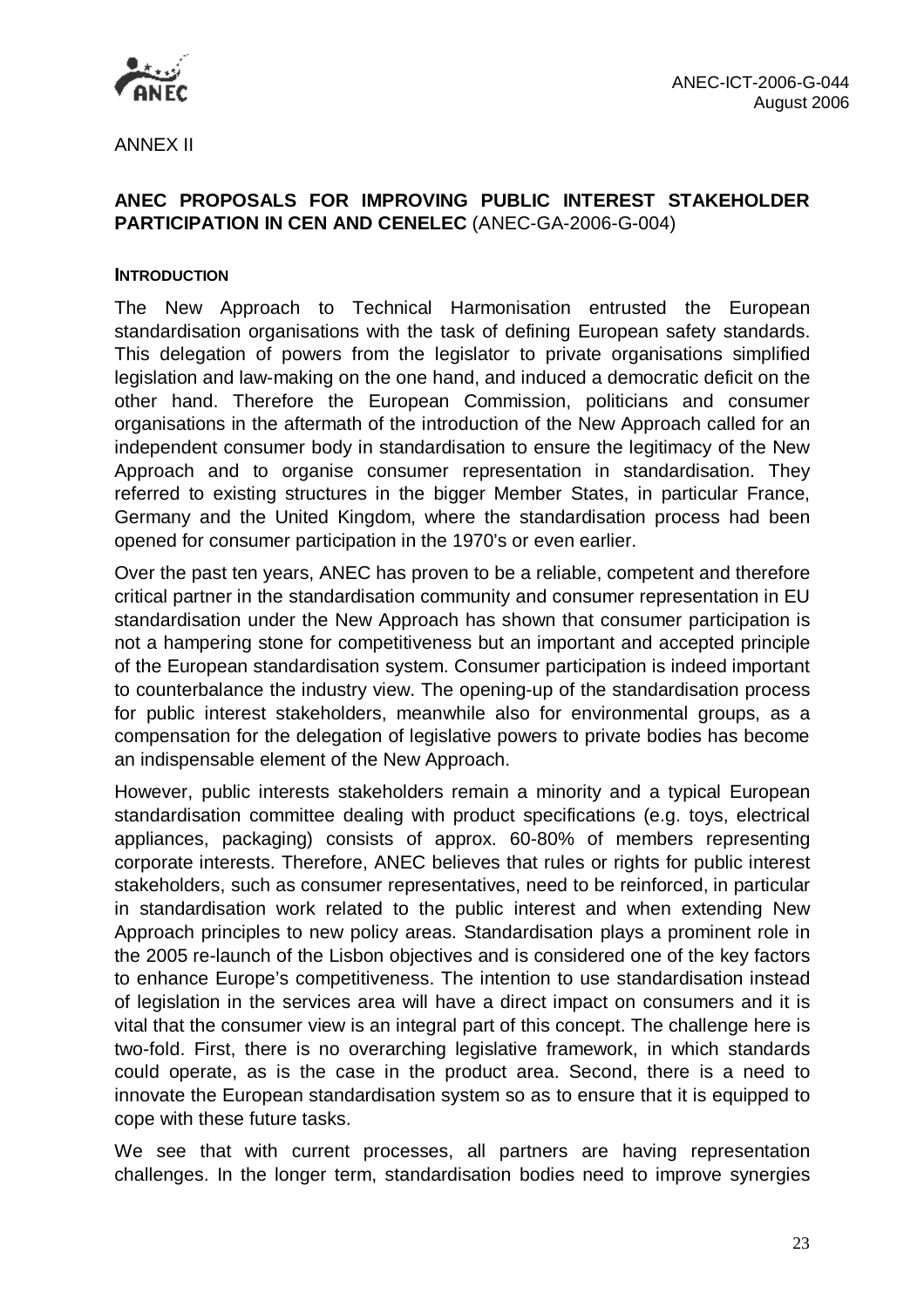

and provide innovative, sustainable solutions that enable all relevant stakeholders to voice their opinion and to be counted, irrespective of their size, location, resources etc. In the meantime, we have concentrated on some reasonably straightforward changes to processes in CEN and CENELEC that will make significant improvements in governance. One of our main proposals relates to the concept of balanced representation, ensuring equal and fair chances for all stakeholders to influence the standardisation process and to have their views taken into account<sup>2</sup>.

To this end, this paper<sup>3</sup> elaborates on a number of practical measures ANEC would like to propose to CEN and CENELC. Hopefully, our proposals will be taken into consideration in the course of the current review of the CEN Strategy Paper 2010.

### **RECOMMENDATIONS**

The measures that ANEC would like to propose, address four dimensions: **B**alanced representation, **C**onsensus building, **S**trengthning public interest representation in the standardisation process, and **I**mproving efficiency and quality management.

### **1. Balanced representation<sup>4</sup>**

- ANEC urges CEN and CENELEC to add to the catalogue of standardisation principles they are committed to, the principle of balanced representation of all societal stakeholders ranging from business, public authorities, trade unions to NGOs representing the public interest, such as consumers and environmental groups.
- It is proposed to revisit CEN/CENELEC internal rules with the view of identifying opportunities to implement and enforce the principle of balanced representation (see in particular the proposals under Strengthening public interest representation in the standardisation process).
- In this respect, the concrete obligations of CEN and CENELEC members, also deriving from the following commitment in the CEN Strategy 2010, ought to be clarified: "Based on their statutes and on their procedures the NSBs ensure that all interested parties (even national minorities) have a fair chance to participate actively in the development of European Standards. The democratic

 $\overline{c}$ <sup>2</sup> ANEC acknowledges that apart from gearing up the CEN/CENELEC system for balanced representation, improved public interest stakeholder participation also requires the availability of financial resources. Therefore, we call upon the European Commission and Member States to enshrine in legislation the obligation for national governments to provide funds for public interest stakeholder participation in standardisation.

<sup>3</sup> Further, the aspects related to the legal level (design of directives following the New Approach, mandates given by the European Commission, their follow-up, safeguard procedures, publication of harmonised standards and the quality control of the entire system) will be dealt with in a separate paper.

<sup>&</sup>lt;sup>4</sup> Annex D provides the reasoning behind our recommendations related to balanced representation.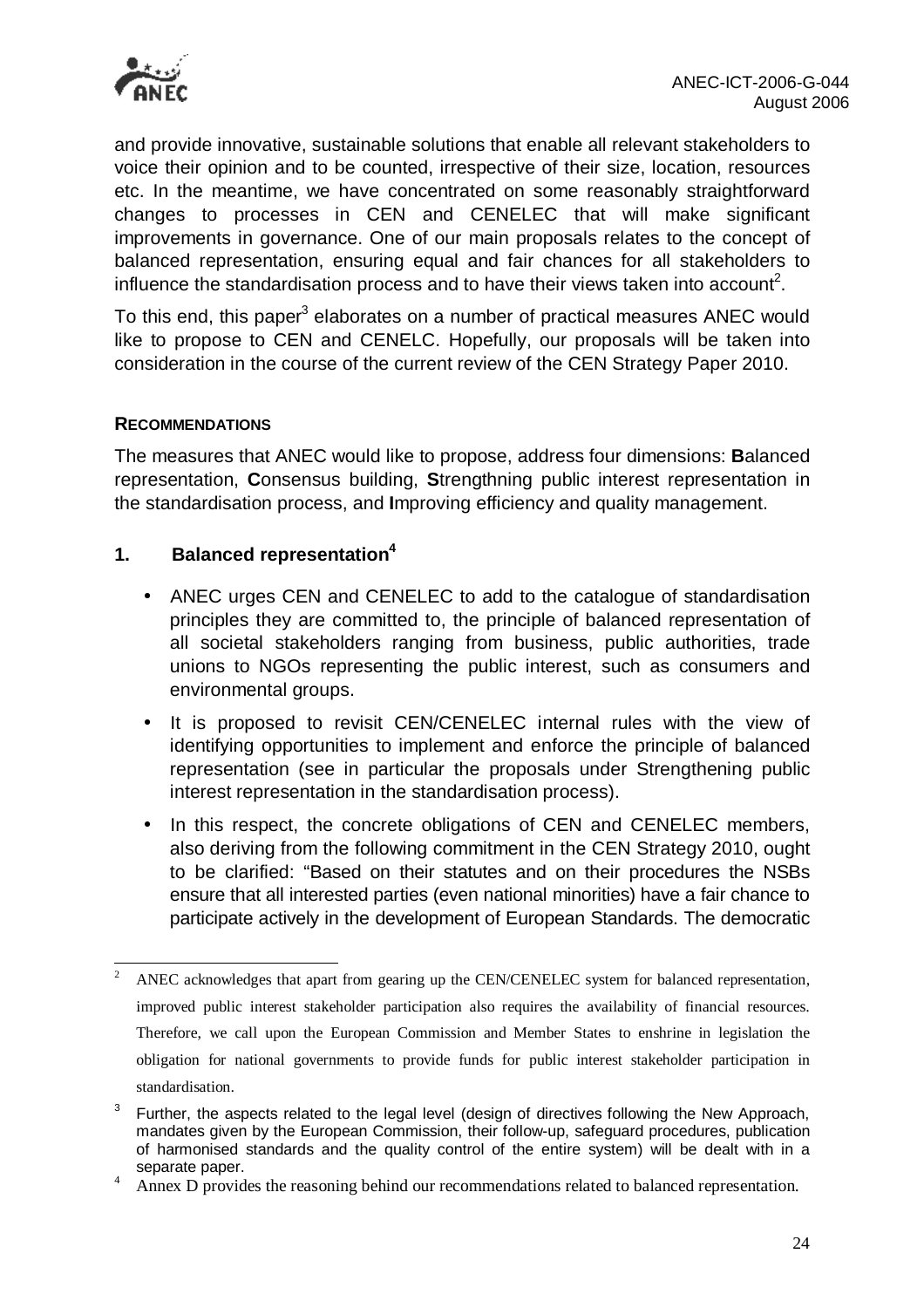

legitimating of the European Standards can only be derived from this process." (CEN Strategy 2010, page 12). The national practices ought to be subject to regular screening and reporting.

• The concrete obligations for the NSBs should be listed in CEN/CENELEC Guide 2 that in any case, we believe, is due for revision as it dates from the 1970s. Our proposal for revising Guide 2 is provided in Annex C.

# **Consensus building<sup>5</sup>**

- It is suggested to define the term 'consensus' on the basis of the notion of 'substantial objection' rather than on the notion of 'sustained opposition' and to describe how to lodge 'substantial objection' (e.g. simply by indicating this in the relevant section of the comments template and, in addition, in the general section of the comments template or in a separate line in the relevant forms).
- Guidance on how the consensus can be established and on how to proceed in the event of a substantial objection would be helpful. This procedure should include CEN Associates and CENELEC Cooperating Partners.

### **Strengthening public interest representation in the standardisation process**

Technical committees, Subcommittees and Working Groups in CEN and CENELEC dealing with issues of public interest are to be identified. For these bodies the following measures are suggested:

- To define a number of stakeholder groups and to establish a stakeholder classification scheme in order to register the occupational background of participants of meetings. An example for such a scheme is provided in Annex B, based on ISO work.
- To record data, such as the percentage of the different stakeholder groups attending meetings. The collected data would be accessible to CEN/CENELEC members, including CEN Associates and CENELEC Cooperating Partners.
- To consider copying the operational procedures, as developed by the ISO Working Group on Social Responsibility for balanced representation in general, and the composition of national delegations attending standardisation meetings in particular (Annex C). For instance, the ISO SR WG rules fix a maximum number of representatives for each stakeholder category. Another ISO SR rule refers to the establishment of stakeholder groups in large committee, consisting of those stakeholders represented, with the possibility to convene during a meeting to develop positions on procedures.

 5

Annex D provides the reasoning behind our recommendations related to consensus building.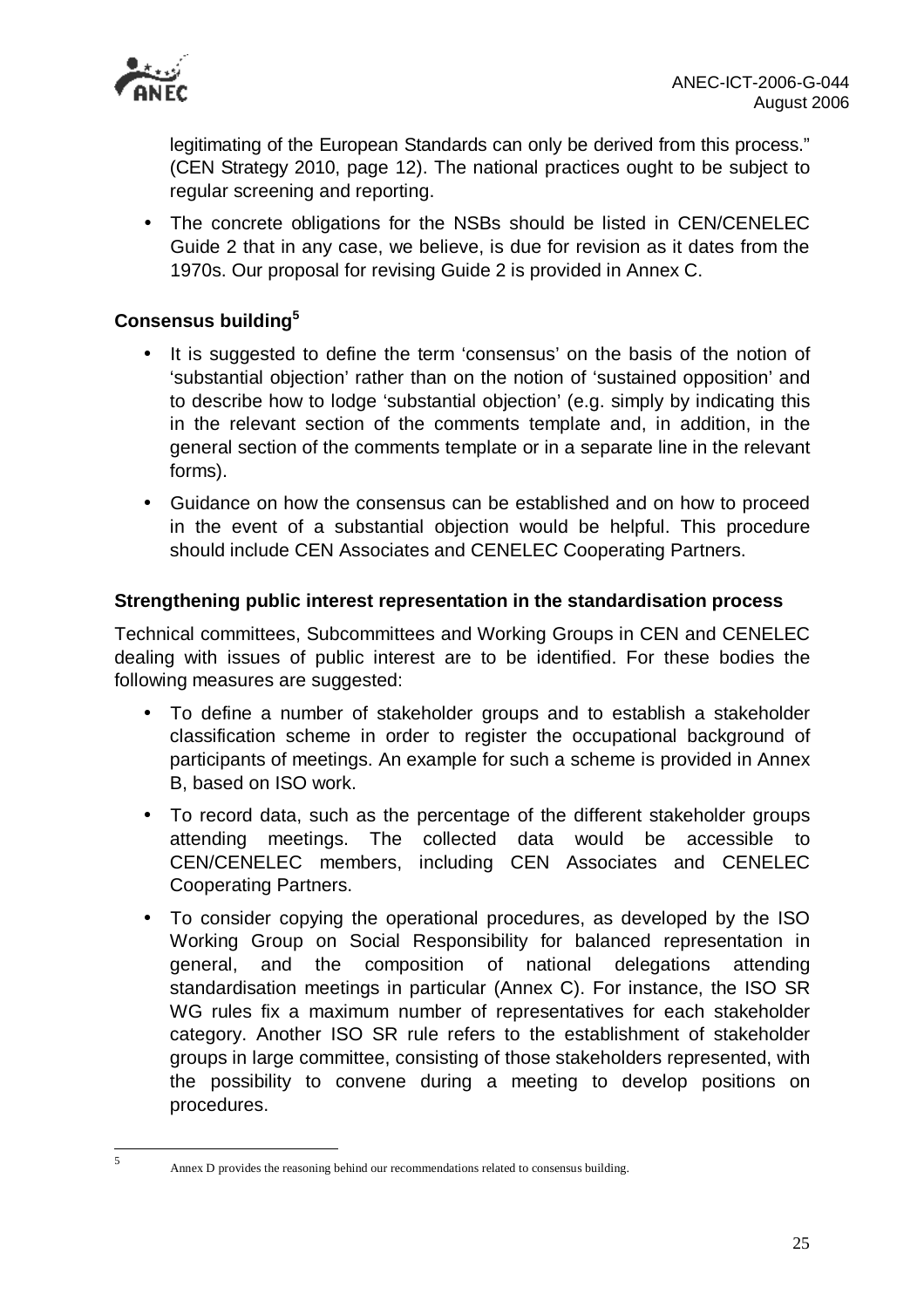- To assign the task of monitoring balanced representation and decisionmaking in standardisation groups and eventually of addressing imbalances to Chairs and Convenors who would be assisted by an advisory group, consisting of one representative from each stakeholder group.
- To revisit the procedures for standards enquiries so as to allow for communicating stakeholder views disagreeing or complementing the national views. For the sake of transparency, national mirror committees should provide information on minority views in addition to the national consensus positions, in particular in the event that the minority view substantially deviates from the national point of view.
- To allow stakeholders to express their opinion in addition to the national positions at TC or SC level.
- To assign an indicative voting right to CEN Associates/CENELEC Cooperating Partners to identify informally their approval/disapproval of committee decisions. This indicative voting right would be applicable to any decision-making, such as approval of new work items, draft standards and resolutions.
- To consider measures so as to resolve negative indicative votes of CEN Associates/CENELEC Cooperating Partners in the same manner as negative votes expressed by NSOs.
- To incorporate the CEN informal "Early conflict resolution mechanism" as adopted by CEN BT in May 2004, into the CEN/CENELEC Internal Rules and extend it to the pre-enquiry stage.
- To make draft standards dealing with subjects of public interest, available free of charge on the Internet, together with the invitation to comment.
- To provide easy access to information with respect to standards development, for instance to provide tools – ideally on-line – so as to identify the exact stage of a draft standard, to generate lists of new work items and enquiry/formal vote documents for a specific period of time (for instance monthly), including the necessary search functions.

# **Improving efficiency and quality management**

CEN has speeded up the production of standards considerably by introducing the 3 years time lead for all new work items. However, ANEC believes that in addition new concepts need to be introduced so as to optimize the process. Therefore we propose:

• To initiate a standards project, only if a feasibility study or a draft specification (e.g. a national standard or a proposal elaborated by a stakeholder) is available. The feasibility study should result in an outline of a draft standard and should be reviewed by the working group in charge and the TC to obtain consensus otherwise the standards work should not commence.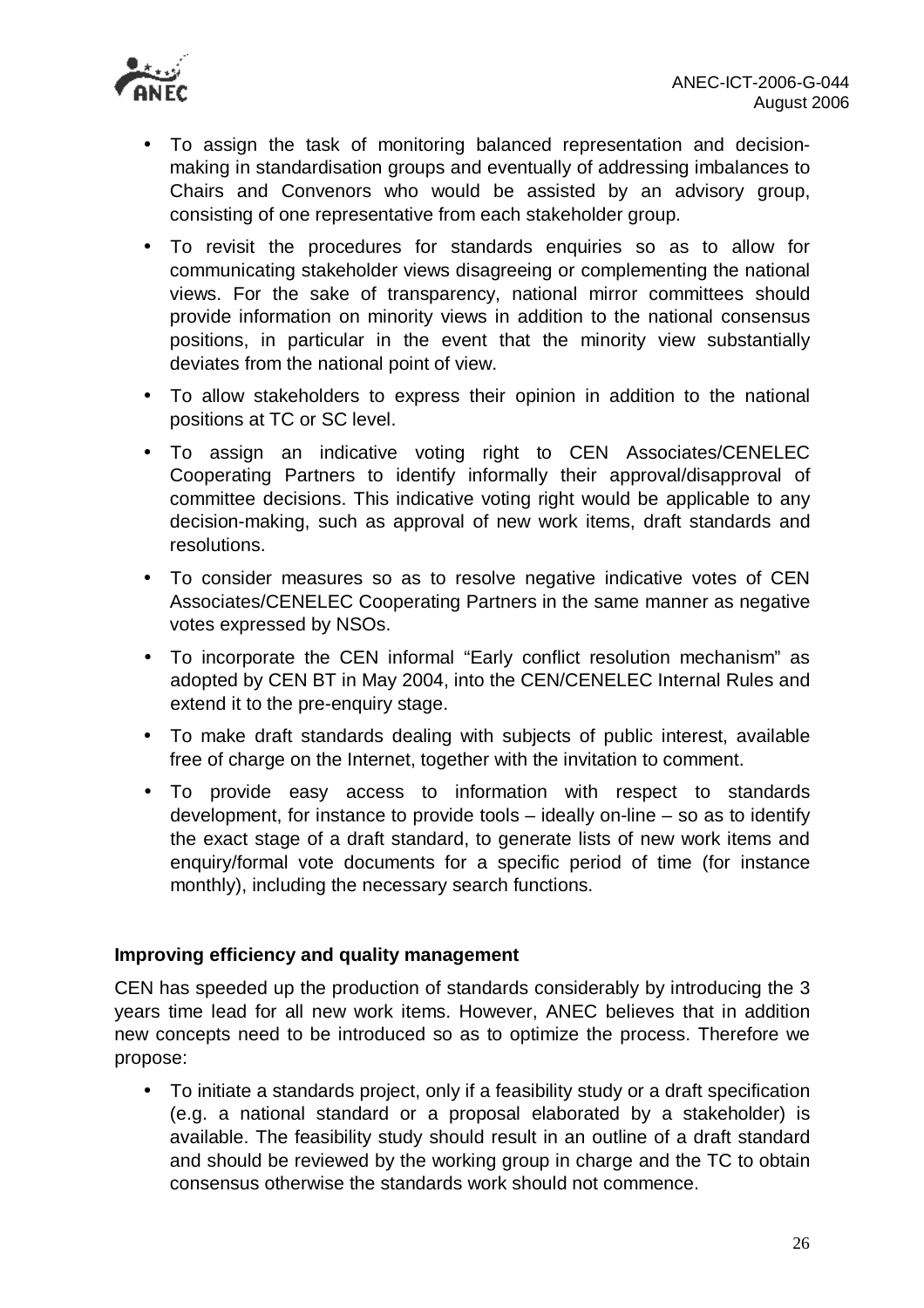

- To nominate one of the Working Group members as project leader for each work item, including preliminary work items. The project leader should be responsible for managing the process. He should be assisted by a small group of stakeholders (and a consultant, where appropriate) that would be in charge of preparing drafts to be reviewed by the full working group. The comments ought to be compiled together with a recommendation on how to proceed (as it is done after the enquiry). This whole process could be handled in the main by email correspondence. Meetings should be held for the purpose of establishing the principles and resolving disputes.
- To evaluate the process and the project leaders, chairpersons, convenors and secretariats on a regular basis by the participants of the respective groups. It is important to provide guidance on how to proceed.
- To evaluate the consultants, who are recruited in consultation with the Commission and the EFTA Secretariat and advise committees preparing European standards in the context of New Approach Directives, by all parties involved.
- To ensure that a negative assessment of a draft standard by the competent consultant would lead to a halt in the processing of the document until the reasons for the negative evaluation are addressed and rectified.
- To trigger by default the Appeals Procedure in case a European standard fails the formal vote. The BT in cooperation with the management centre of CEN or CENELEC should - in cooperation with all stakeholders - resolve the issue without another vote.
- To consider that often international standards are not elaborated with the participation of public interest stakeholders because in many ISO member countries adequate representation of public interest stakeholders, such as consumers, hardly exists for various reasons. Therefore, safeguards have to be developed in order to ensure that European public policy issues are adequately taken into consideration in international standards. Whenever standardisation tasks related to an EU standardisation mandate are transferred to an international standards committee, a EU monitoring process involving all stakeholders concerned should be ensured.
- To ensure that standards, transposed from the international to the EU level in order to complement EU legislation in the field of health and safety, do not contain options resulting in non-compliance with EU legislation and legal uncertainty. If the international standards are not fully compatible with EU legislation, European standards shall be prepared.
- To implement a quality monitoring system for assessing the quality and effectiveness of European standards and to match the assessment with data on balanced representation.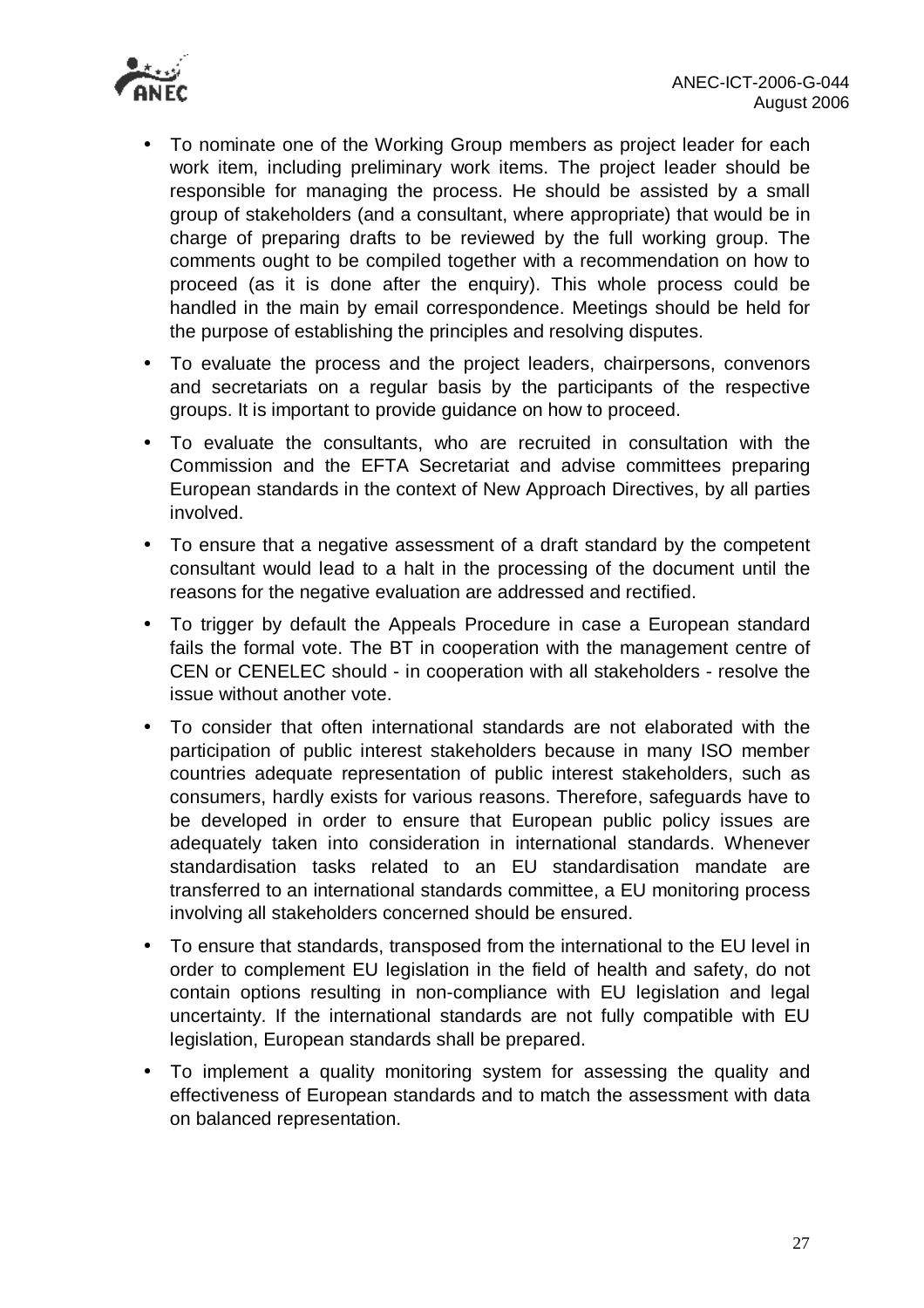

• To incorporate all of the proposed changes into the CEN/CENELEC system in the training programmes of CEN/CENELEC and NSOs respectively, in order to ensure proper implementation.

In conclusion, ANEC would be pleased to discuss with CEN and CENELEC the options for implementing our recommendations.

# **2. Annex A: Proposal for a revised CEN/CENELEC Guide 2**

# **Consumer interests and the balanced preparation of standards (2005)**

A) General – Balanced representation of social interests

Member bodies of CEN and CENELEC support the principle of balanced representation and decision-making of different social interests in standardisation. It is a goal of standards activity that all interests affected by the work, are properly taken into account. The member bodies of CEN and CENELEC commit themselves:

- to ensure that all relevant stakeholders business, consultants, certification bodies, government, consumers, and other NGOs – are regularly represented in a balanced way in those national committees dealing with issues of public interests
- to regularly monitor the composition of the national technical committees and to take corrective action, where necessary
- to implement an arbitration procedure/conflict resolution mechanism open to all stakeholders
- to establish written procedures in co-operation with all stakeholders for all of the above
- to prepare an annual report on actions taken and to make it publicly available

### B) Specific recommendations for consumer representation

Member bodies of CEN and CENELEC acknowledge the important role, which consumer representatives play in standardisation and commit themselves to promote consumer participation in standardisation at the national level wherever possible and, in particular, by :

- inviting consumer representatives to join the managing board of the NSO
- involving consumer representatives both in the planning of the standardisation programmes and in policy matters relevant to consumers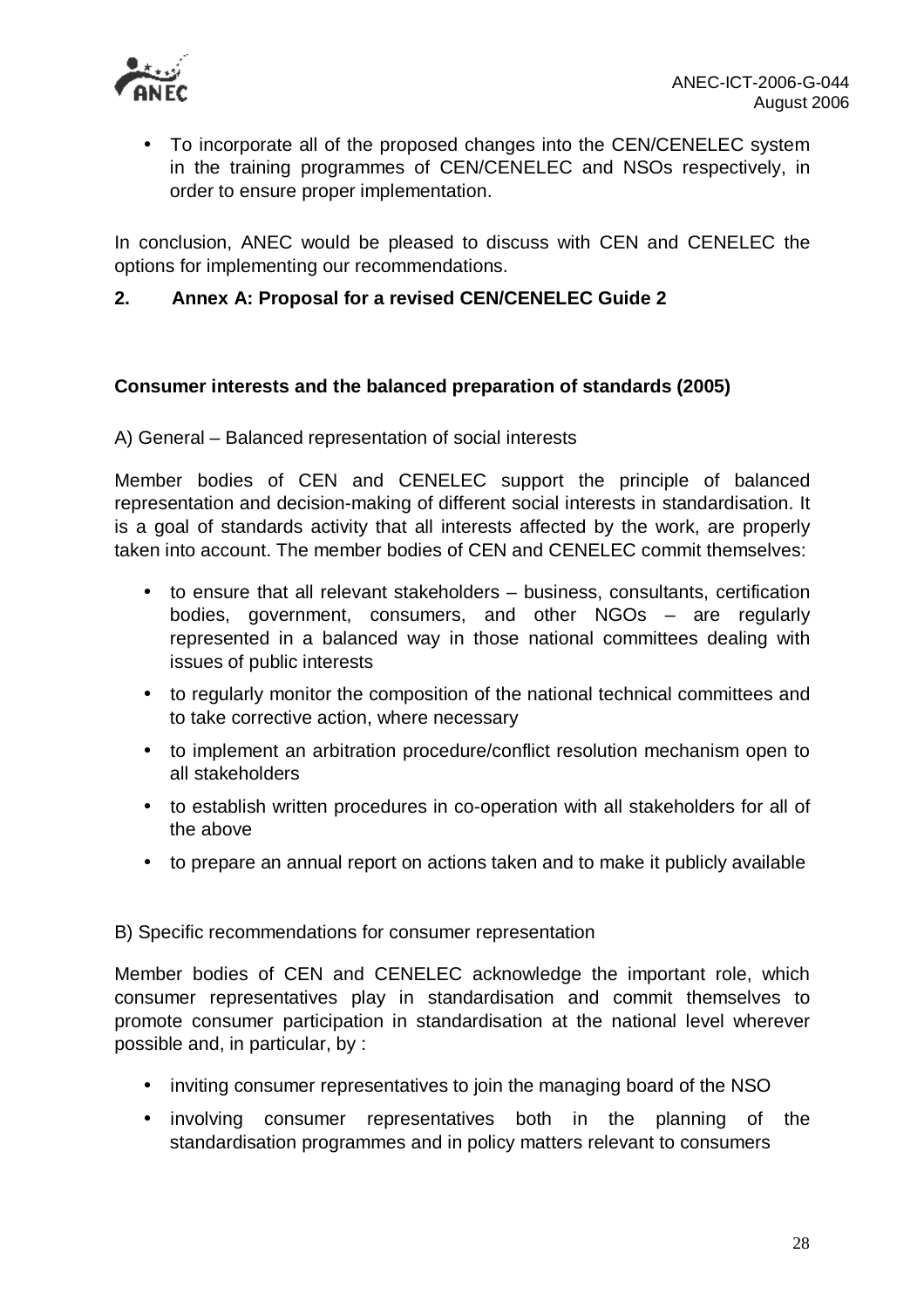

- inviting consumer representatives free of charge to participate in all technical committees dealing with standardisation work of public interest
- encouraging the active participation of consumers in national delegations to European standardisation meetings
- providing consumer representatives with guidance on standards procedures
- finding solutions to overcome financial difficulties where the representation of consumers is hampered by the lack financial resources, e.g. by providing a subsidy allowing consumers to attend at least a minimum number of national and European committees; by providing infrastructure free of charge for a consumer body within the standards organisation; by providing support to consumer organisations when approaching public authorities to obtain financial support
- preparing an annual report on the above and by making it publicly available

Member bodies of CEN and CENELEC will evaluate the situation together with the stakeholders concerned and consider further actions or recommendations to be taken.

CEN and CENELEC will review annually the reports submitted by their members in cooperation with the stakeholders concerned and consider further actions or recommendations to be taken. In particular, CEN/CENELEC will develop and periodically revise a best practices document regarding the subjects mentioned above.

# **Annex B: ISO/TMB/WG SR (Social Responsibility): Guidance on Stakeholder Categories in the ISO/TMB/WG SR**

Recognizing the importance of ensuring balanced participation in the development of SR standards, the ISO/TMB specified that representation in the ISO/TMB/WG/SR shall be organized within six stakeholder categories. These categories are:

**Consumers Government Industry** Labour NGO **Other** 

(Note: the ISO/TMB/WG/SR agrees that the other category should be re-named "Service, support, research and others")

The ISO/TMB/WG/SR notes the importance of ensuring, to the extent possible, that experts, observers and national mirror committee members involved in the ISO 26000 standardization process participate under the appropriate stakeholder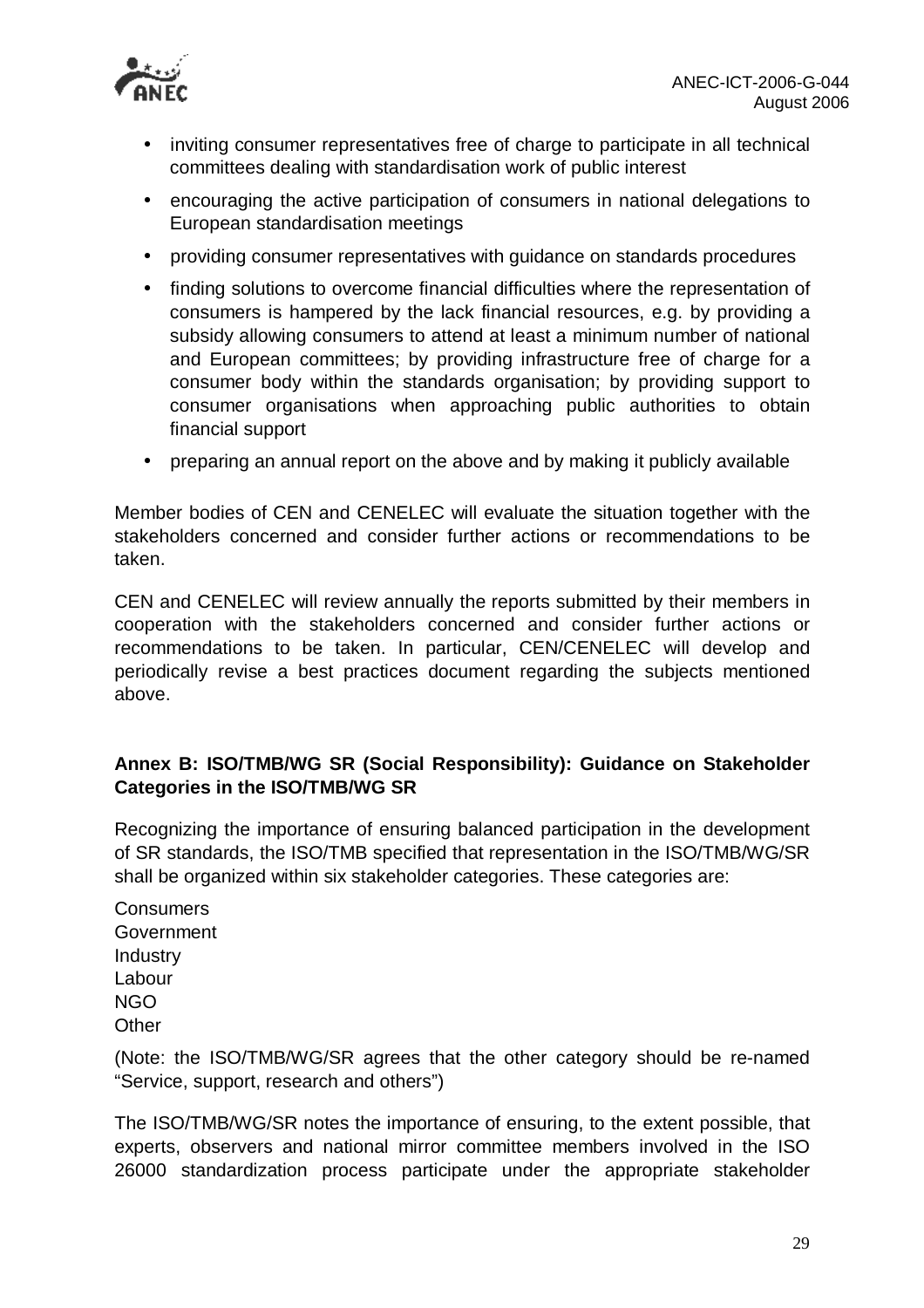

category. To this end, the ISO/TMB/WG/SR believes that there is a value in providing guidance on the definition of, the nomination process for, and the verification of these different stakeholder categories.

The following guidance has been developed to assist individuals and organizations to better understand the scope and intent of each stakeholder category. This guidance is a work in progress and, where necessary and based on experience, the ISO/TMB/WG/SR may in the future provide additional or revised guidance for any of these stakeholder categories.

# **2.1.1 Definition of a representative in the consumer stakeholder category to the ISO TMB WG SR process**

# **CONSUMER**

A member of a consumer stakeholder category is a representative of a consumer organization, which is defined as either:

1. An independent organization which is:

- advocating the interests of consumers before other organisations and governments.
- not-for-profit in character
- not involved in the advancement of commercial interests, although it may engage in trading activities related to the provision of consumer information and to promoting its own work
- not affiliated with any political party

#### or,

2. An organisation or agency that is active in consumer affairs. Such an organization or agency may for example, specialise in one particular consumer issue such as standards, law or consumer protection.

# **2.1.2 Consumer Stakeholder Category -**

### **Guidance to National Standards Bodies**

### **1. National level**

**All Consumer stakeholder representatives should be committed to the role they are undertaking, which as a minimum requires the representative to be responsible for the following tasks:** 

• When appropriate, should be active in the consumer movement in the country and promote dialogue on SR among relevant public interest and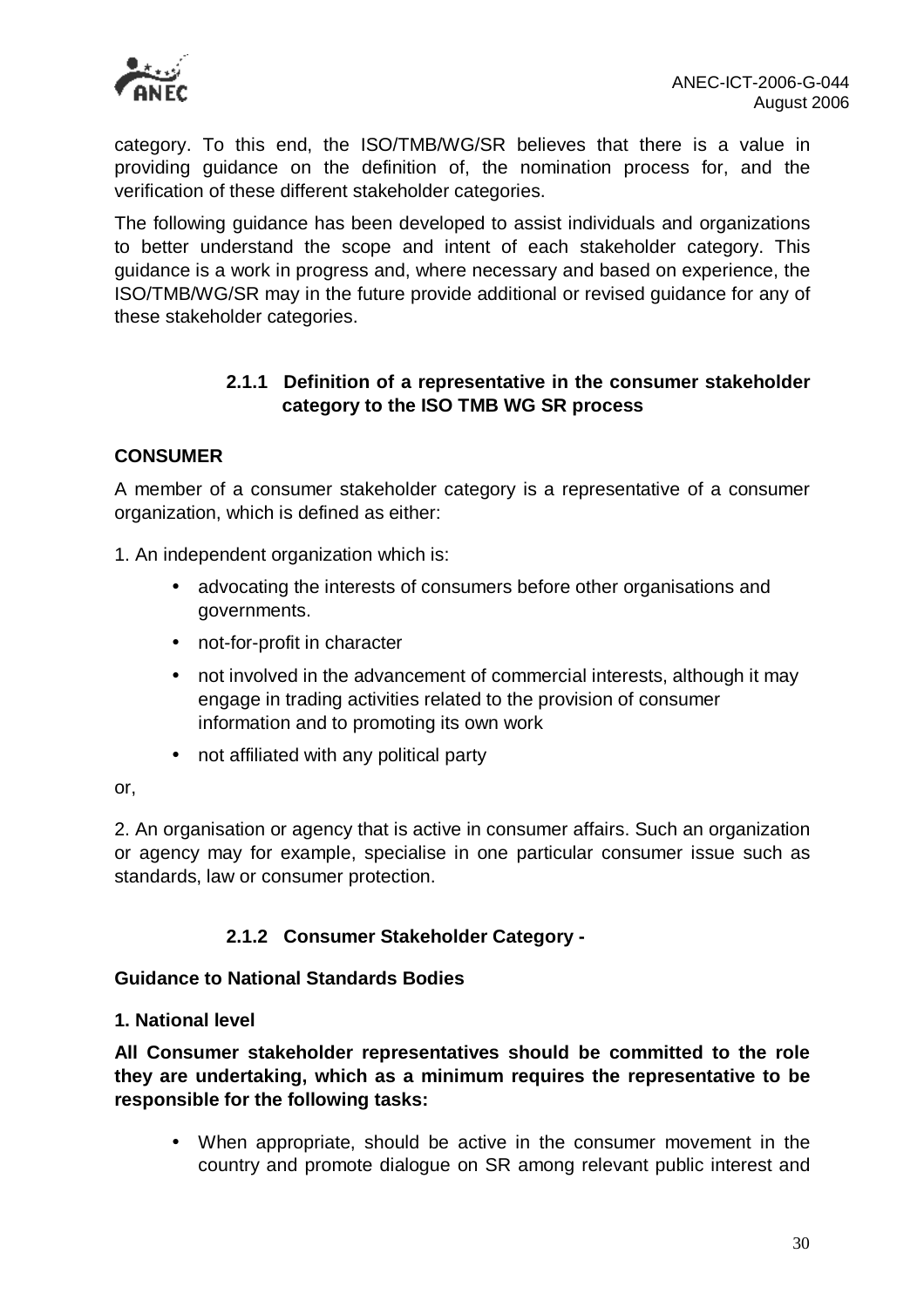

/or consumer organisations.

• Participate in the activities of the country SR mirror committee

Participation is understood to involve sharing the position of the consumer representative's organisation, within the national stakeholder group.

# **2.1.3 The number of consumer organisations participating in the national mirror committee should not be limited.**

# **2. International level**

Priority should be given to representatives of consumer organisations that meet definition 1.

**If there is no consumer organization that meets the definition 1, given in 'Definition of a representative in the consumer stakeholder category to the ISO TMB WG SR for Consumer' in a country or if none of the consumer organisations decide to engage in the process then** a designated representative from an organisation or agency which meets definition 2 may participate.

(An example of this is a government department or agency handling consumer affairs and recognised by the public as such, or an independent body within a national standards body representing consumer interests).

**The consumer stakeholder representative should be committed to the role they are undertaking, which as a minimum requires the representative to be responsible for the following tasks in addition to those stated above, in** 

### **1. National level:**

- Participate in one or more ISO/TMB/WG task groups
- Participate in ISO/TMB/WG meetings
- Participate in stakeholder discussions and meetings

Participation is understood to involve sharing the national consumer stakeholder position within the ISO TMB WG SR Consumer stakeholder group.

# **2.1.4 Government Stakeholder Category**

### **Definition**

An individual formally selected by a governmental or inter-governmental body to represent it.

- In most circumstances, this individual is likely to be a salaried civil servant, although it would be possible for a governmental or intergovernmental body to select someone from outside of government (e.g. an academic), to represent a governmental body.
- Under this definition, a government could nominate a national standards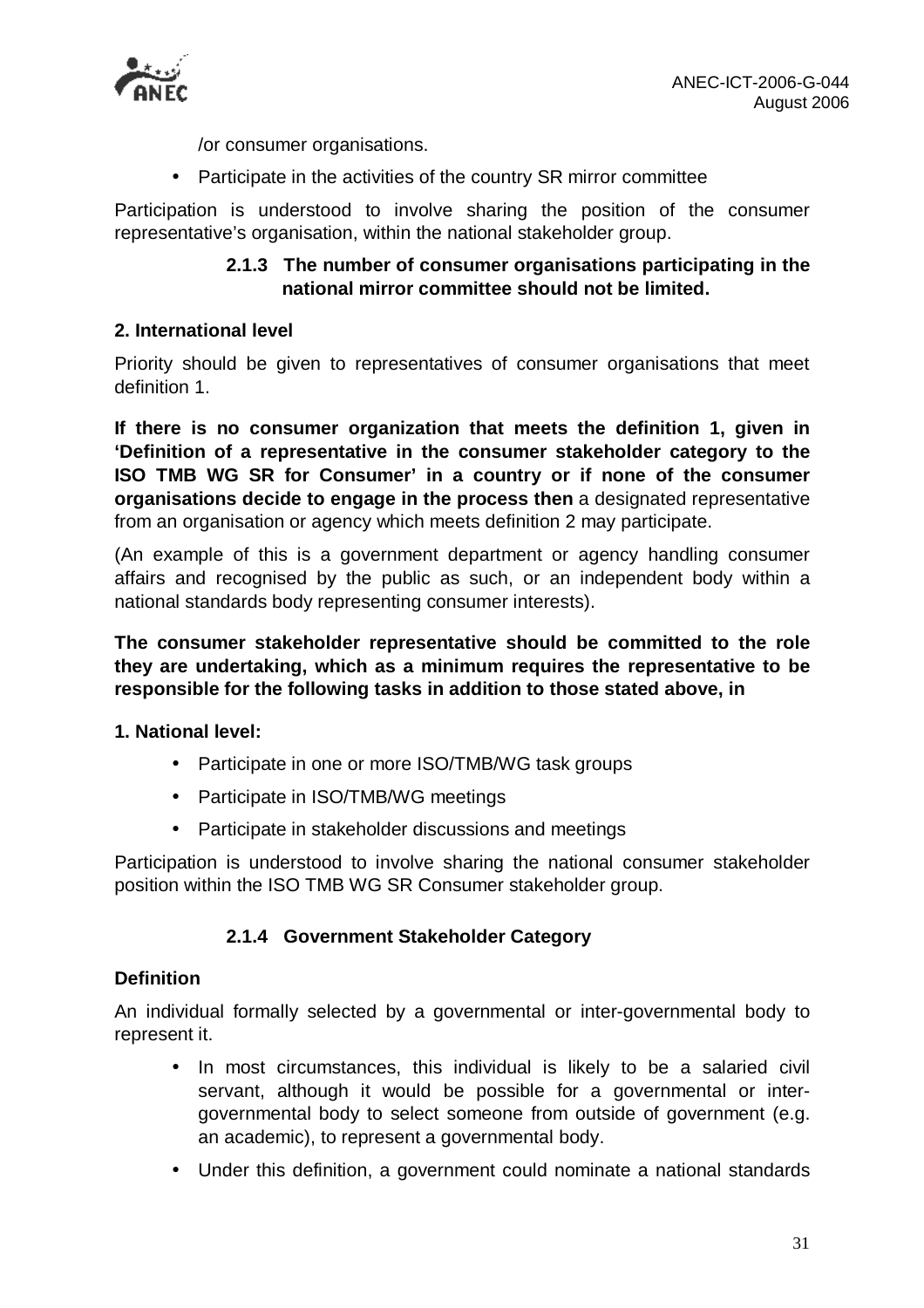

body to represent it.

"Government" includes any public sector body, whether it operates at the local, national, regional or international level. The public sector body may take the form of a department, independent commission, board, bureau, office, agency, government owned or controlled corporation of the government.

# **2.1.5 Industry Stakeholder Definition**

The industry stakeholder group includes representatives of:

Enterprises that manufacture products or provide services and pursue primarily commercial interests. This group includes supportive enterprises like energy and water supply, banking, communication, insurance or transport companies. Such enterprises exist of any size and legal form and may operate at local, regional or international level.

Industry also includes employer organizations, business associations, special industry organizations and trade associations representing various industries at the national, regional and international levels.

**Excluded** are enterprises and other organizations that offer services related to standardization, including certification, registration, accreditation, and related consulting services (SRI services) that pose an inherent conflict of interest. General consulting or advisory services are also excluded unless they have been retained for the purpose of representing enterprises or employer organization in the ISO/TMB/WG/SR process or nominated to represent industry by their national standard bodies.

# **2.1.6 Labour (from CAG N1)**

This category was created for workers as stakeholders and should therefore include only persons designated by independent representative workers' organizations. This means that it cannot include persons or representatives of organizations that deal with labour or workplace issues but do not represent workers nor persons from the human resource departments of companies or from enterprises providing labourrelated services or advice or from NGOs that deal with labour or workplace issues. Obviously, it also excludes representatives of organizations established or effectively controlled by employers, industry or governments in any way.

ILO Convention 135 defines worker representatives as "…persons who are recognized as such under national law or practice, whether they are -- (a) trade union representatives, namely, representatives designated or elected by trade unions or by members of such unions; or (b) elected representatives, namely, representatives who are freely elected by the workers of the undertaking in accordance with provisions of national laws or regulations or of collective agreements and whose functions do not include activities which are recognized as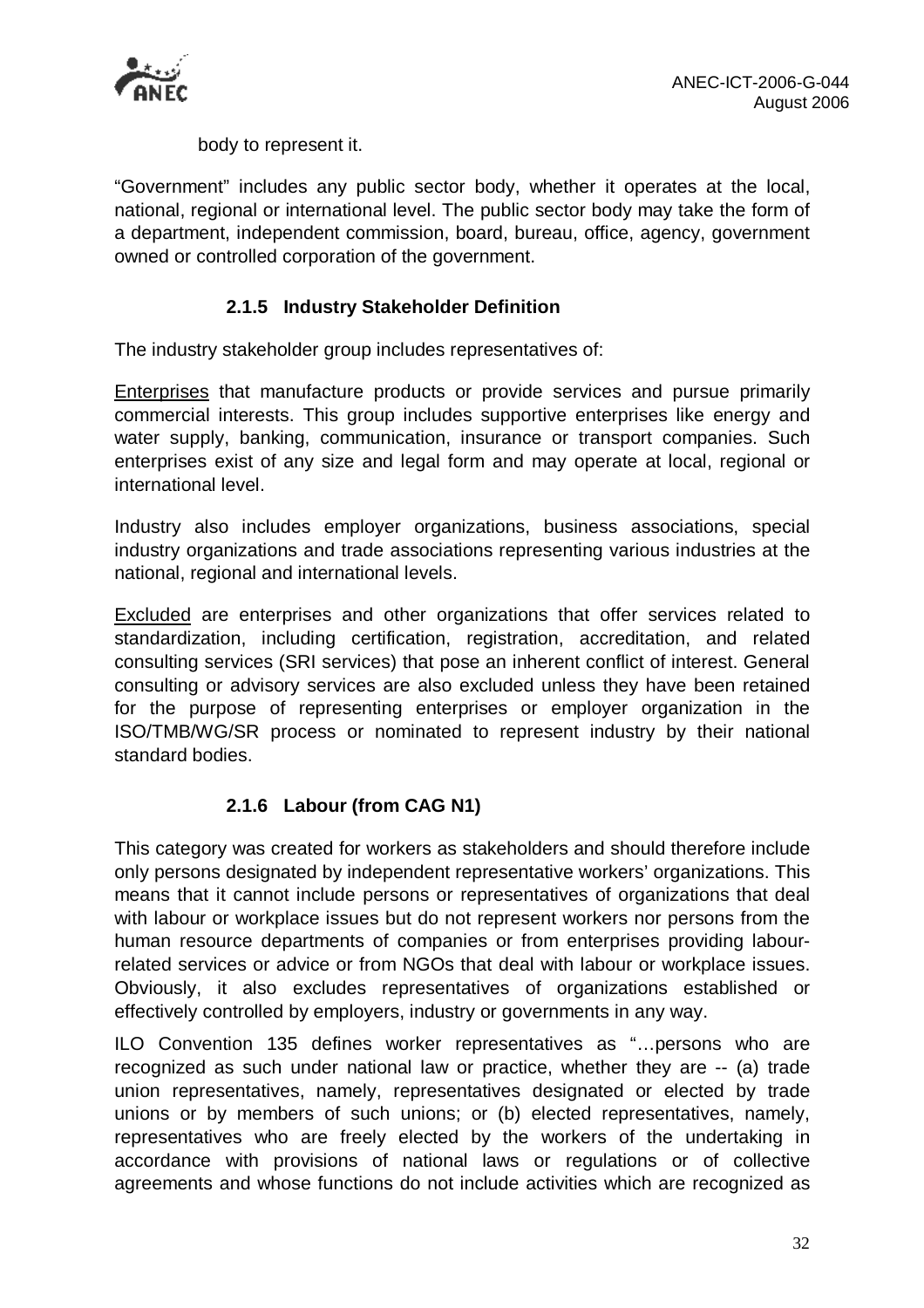

the exclusive prerogative of trade unions in the country concerned." This definition provides the basis for an understanding at the international level as to what constitute genuine workers' organizations (usually referred to collectively as trade unions) in any specific situation or country. National standard bodies should invite the most representative workers' organization to nominate an expert. When the standards body is in doubt ICFTU or ILO should be consulted. If ILO is consulted it will apply its procedures for recognizing delegates to the international labour conferences.

# **NGO**

Within the context of the ISO/TMB/WG/SR a non-governmental organization (NGO) is defined as:

A non-profit association of individuals or organizations that has public interest objectives related to the topic of Social Responsibility or any of its component issues.

The following baselines should be considered:

- The mission of the NGO should not be the development of standards, or the provision of standards-related services;
- The NGO should not represent the specific interests of either government, industry, labor unions or consumer groups; and
- Grants or membership dues from, or fee-based services to, forprofit organizations should not be a significant proportion of an NGO's overall funding or compromise the autonomy of its governance.

Information to be provided by NGO Stakeholder Category members

All organizations participating in the NGO Group shall provide the following information, which will be available to all NGO Group members:

- Proof of charitable/non-profit status
- Publicly available statement of mandate/objectives (e.g. from website)
- Governance structure, including membership and board members' affiliation
- Sources of funding, including roughly which percentage of total funding is derived from grants or membership dues from, or fee-based services to, for profit organizations.

# **(Formerly "Other") Title: Service, support, research and others**

Organisations and individuals, not from other stakeholder categories, that seek to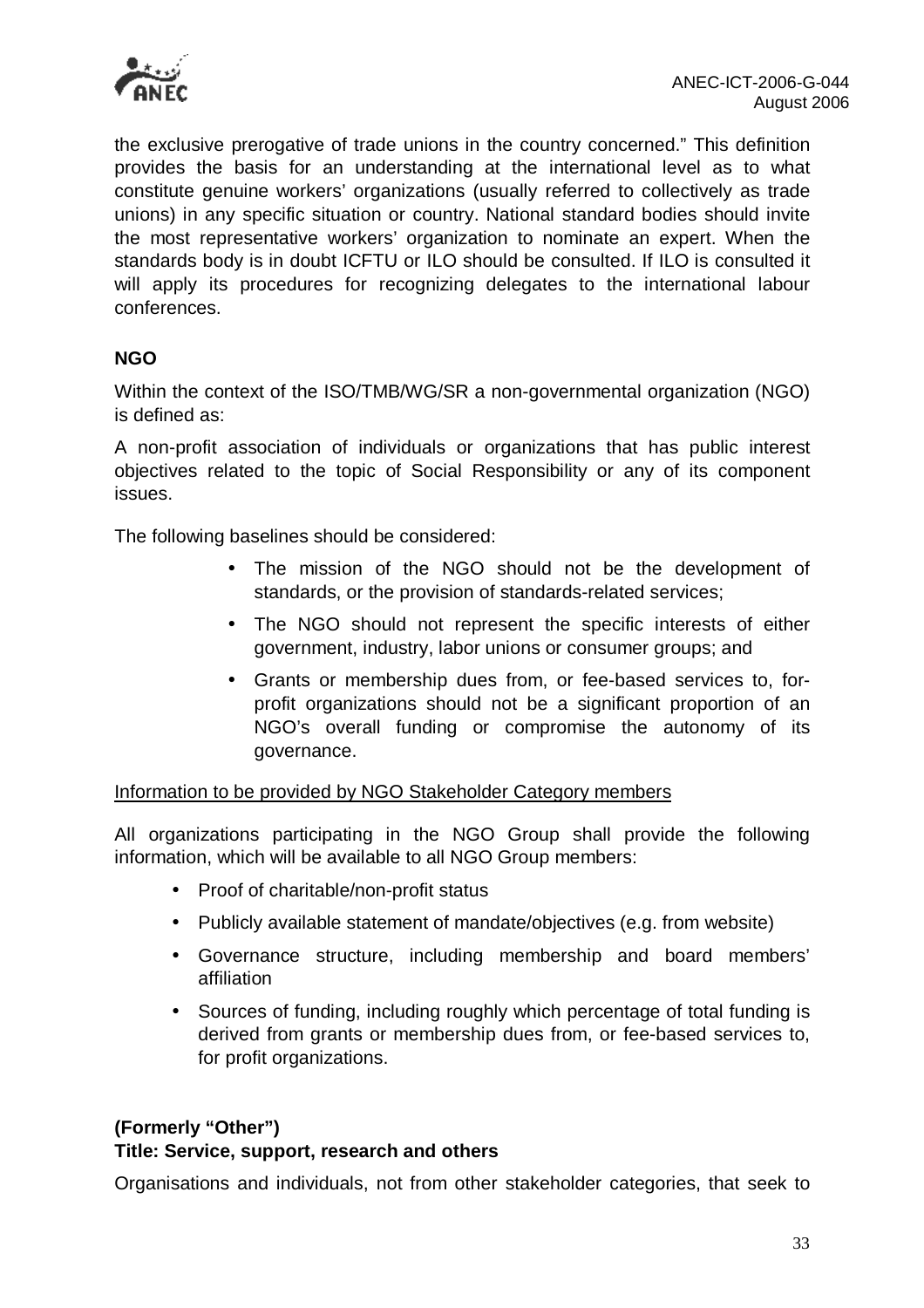

advance understanding of SR through education, training, academic study and research.

Organizations and individuals, not from other stakeholder categories, that develop voluntary standards, codes of practice and SR related tools.

Organizations and individuals, not from other stakeholder categories, that provide services related to the implementation and support on SR activities.

# **Annex C: Extract from procedural rules under development in ISO WG SR**

### **Ensuring balanced participation in TGs**

- 1. TG Convenors should keep an up to date register of TG experts and observers, including information on their delegation, stakeholder category and expert status.
- 2. An aggregated summary of the stakeholder balance in the TG should also be kept up to date and made available.
- 3. Stakeholder Groups are encouraged to nominate at least one (1) "TG coordinator" for each TG.
- 4. This TG Coordinator will take shared responsibility, along with the respective TG Convenor, for assessing and ensuring adequate stakeholder balance.
- 5. Each Stakeholder Group is free to establish its own TG Coordinator nomination process.
- 6. TG Convenors should review stakeholder balance at regular intervals and, in consultation with the Stakeholder Group TG Coordinators, decide if and how to address imbalances.
- 7. Temporary imbalances should not restrict progress in the TG.
- 8. There are a wide range of approaches through which TG Convenors can improve balance, including:
	- encourage WG experts from the under-represented stakeholder group(s) to join the work of the TG;
	- encourage WG experts from the under-represented stakeholder group(s) to comment on a specific issue;
	- give more weight to opinions of the under-represented stakeholder group(s) when determining consensus;
	- seek input on an issue from the relevant Stakeholder Group TG Coordinators;
	- invite ISO members and liaison organizations to recommend special advisors from the relevant stakeholder category who would for a defined time period be granted: expert status in that TG only, observer status in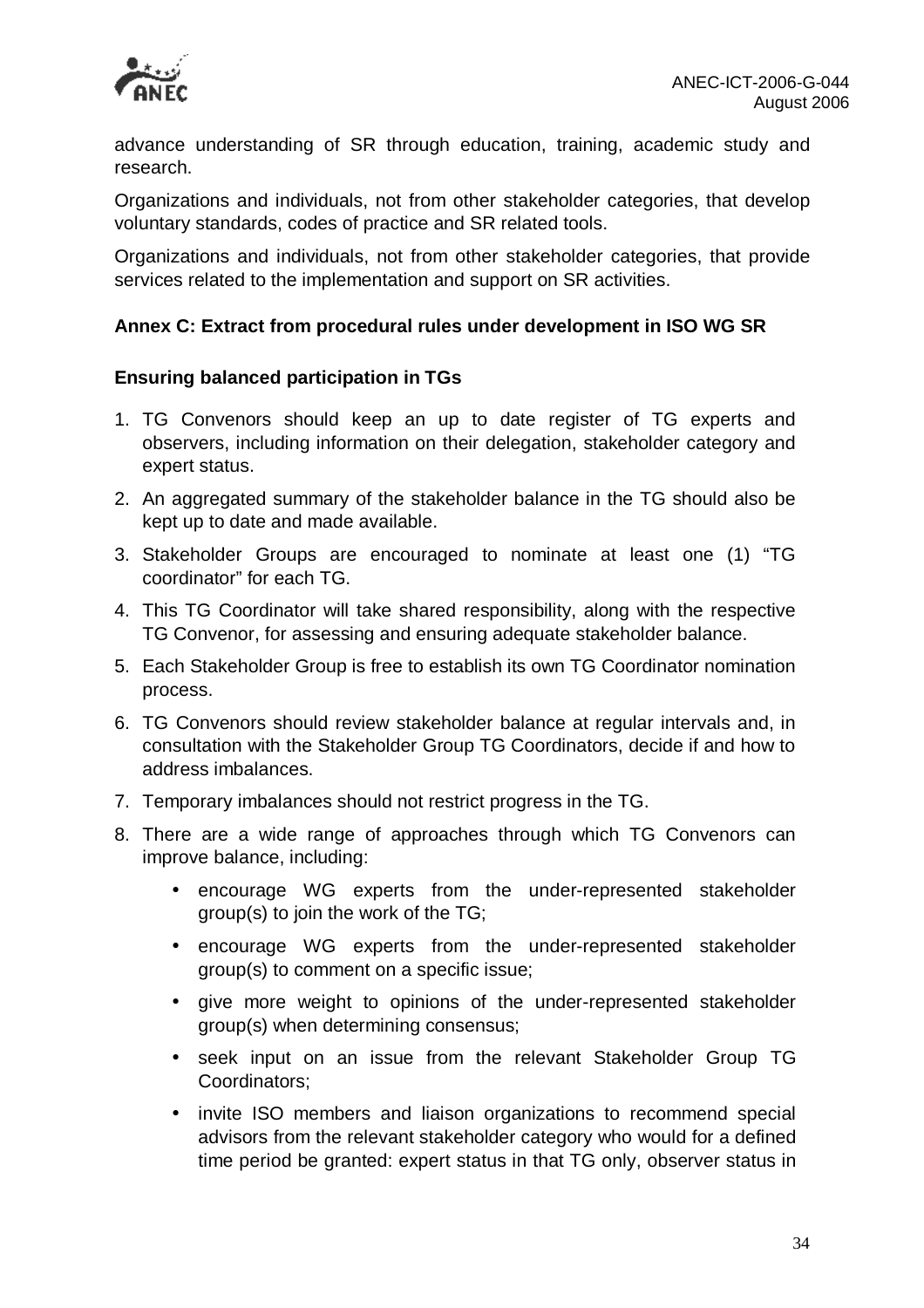

the WG and relevant Stakeholder Groups, but neither observer nor expert status in other TGs.

- 9. The WG Convenors will provide logistical assistance in achieving any of the above, including sending requests from TG Convenors to all WG experts.
- 10.TG Convenors must register all statements of sustained opposition in the meeting minutes. A participant list, including expert and observer profiles, will also be included in the meeting minutes.

# **Annex D: Rationale for ANEC recommendations related to balanced representation and consensus building**

# **(i) Basic principles of standardisation work**

The internationally accepted principles of standardisation in accordance with the TBT Agreement include transparency, openness, impartiality, consensus, effectiveness, relevance, coherence and the development dimension. Whilst these principles require "that the standard development process will not give privilege to, or favour the interests of, a particular supplier/s, country/ies or region/s" and state that "the impartiality and openness of any international standardization process requires that developing countries are not excluded de facto from the process" the balance or imbalance between different social interests is not addressed. Moreover, the concepts of these principles are not clarified and hence remain ambivalent, in particular with respect to "consensus".

# **(b) Balance of interests**

It seems that the balance of societal interests has not been subject to a systematic and thorough consideration within the standards organisations even though some NSOs do actively promote consumer representation in standardisation. In some cases, bodies representing the consumer interest have been established at the national level. Last but not least, ANEC is recognized by the CEN as CEN Associate and by CENELEC as Cooperating Partner. However, this does not rectify the inherent imbalance in the standardisation system and does not automatically result in a balanced outcome of the process.

The ISO/IEC Directive Part 1 contains an obligation of the national standards bodies to take into account the views of all relevant interests in developing a national position and in determining their delegations to ISO TC or SC meetings (clause 1.7 Participation in the work of technical committees and subcommittees). *"National bodies have the responsibility to organize their national input in an efficient and timely manner, taking account of all relevant interests at their national level"*. Similarly the CEN/CENELEC Internal Regulations Part 2 stipulates that: *"When forming and briefing its delegation to a Technical Committee meeting, a member shall ensure that the delegation will convey a national point of view that takes account of all interests affected by the work"* (3.2.3.1 Responsibilities of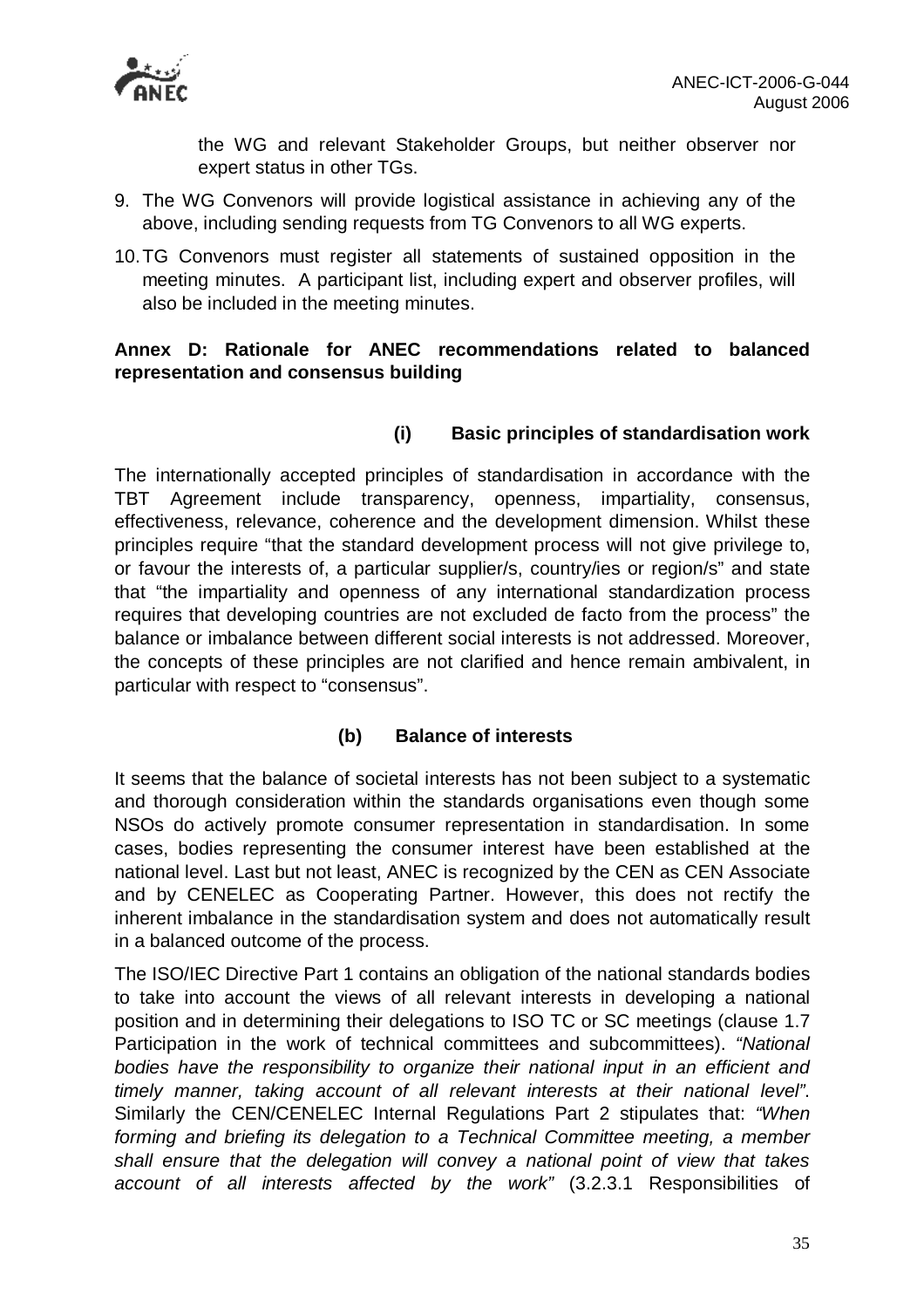

CEN/CENELEC national members).

In our point of view, this provision is too general to be of practical use because there is no definition of "relevant" interests and no guidance on how this should be accomplished in practice. NSBs do not report on the involvement in the decisionmaking and whether indeed all parties agree with the national point of view. The composition of the national delegations is also at the discretion of the NSOs. There are no provisions in place – neither within ISO/IEC nor within CEN/CENELEC which oblige NSOs to ensure a balanced composition of their committees or a balanced outcome (except for the ISO SR Guidance Standard). Hence, it is not obvious to which extent the various stakeholders had an influence on the national position building. According to our experience, the national opinions are often determined by business interests and minority views (e.g. from consumers) are "filtered out" by the system. These national imbalances are further amplified at the European or international levels.

### **Consensus**

The term "consensus" is introduced first in the foreword of the ISO/IEC Directives Part 1 as a basic concept: "*Consensus, which requires the resolution of substantial objections, is an essential procedural principle and a necessary condition for the preparation of International Standards that will be accepted and widely used. Although it is necessary for the technical work to progress speedily, sufficient time is required before the approval stage for the discussion, negotiation and resolution of significant technical disagreements".* 

In the part dealing with the various stages of the development of international standards (clause 2) this is further detailed by referring to the definition of consensus contained in ISO/IEC Guide 2:1996: *"consensus: General agreement, characterized by the absence of sustained opposition to substantial issues by any important part of the concerned interests and by a process that involves seeking to take into account the views of all parties concerned and to reconcile any conflicting arguments. NOTE: Consensus need not imply unanimity."* 

Some procedural guidance is also provided: *"Within ISO, in case of doubt concerning consensus, approval by a two-thirds majority of the P-members of the technical committee or subcommittee voting may be deemed to be sufficient for the committee draft to be accepted for registration as an enquiry draft; however every attempt shall be made to resolve negative votes".* This applies to the committee stage. *Every attempt shall be made to resolve negative votes"* This applies to the enquiry stage.

However, it is not clear what "sustained *opposition/ substantial objections*" means and how it can be expressed. Whilst the definition in the foreword of the ISO/IEC Directives Part 1 uses the term "substantial objections" the ISO/IEC Guide 2 uses the notion "sustained opposition". The two expressions have different connotations. Whilst he former seems to indicate a strong disagreement, the later suggests a continuous or persistent activity, a repeated expression of disagreement.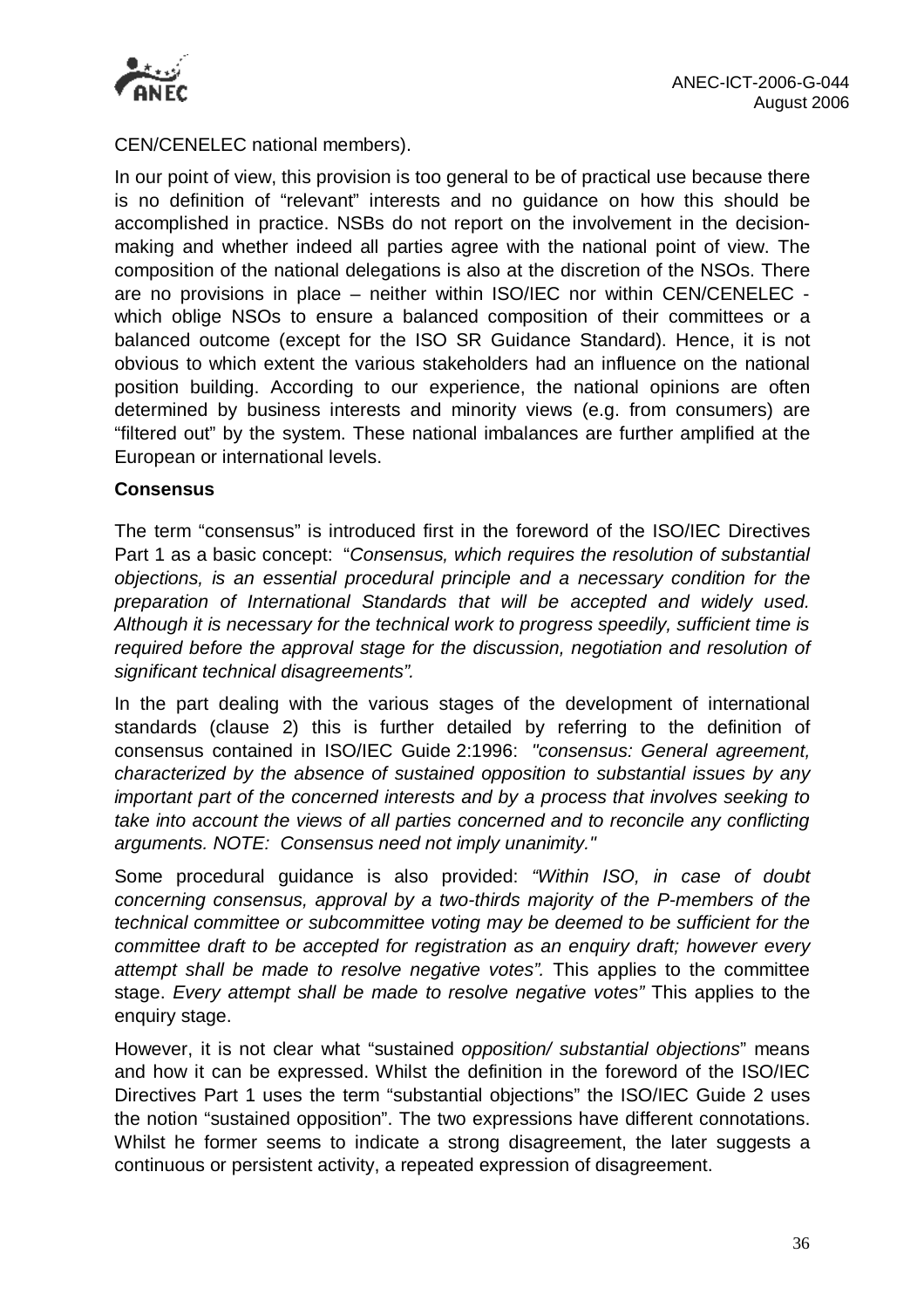

Moreover, there are no rules for registering such disagreement. One possible option could be that a sustained opposition is expressed through a negative vote. But the provision that "*in case of doubt concerning consensus*" a voting result (two-third majority of the P-members) is considered sufficient to register a document as enquiry document suggests that negative votes do not exclude consensus and do not have to be resolved automatically. A second option could be that "*sustained opposition*" refers to something else than a negative vote without clarifying it.

Finally, there is no guidance on who is allowed to express a "*sustained opposition*". Whilst the definition of consensus talks about "*absence of sustained opposition to substantial issues by any important part of the concerned interests*" seems to include the views of ISO liaison organisations, the provision that "*every attempt shall be made to resolve negative votes*" appears to limit the consensus building to the ones allowed to vote and thus able to vote negatively – the NSOs. In both cases the ISO/IEC rules are inconclusive, even contradictory.

The CEN/CENELEC Internal Regulations Part 2 use the term consensus in a number of places, but no definition is given. For example, a chairman of a technical committee should try to reach consensus: "The chairman shall do everything possible to obtain a unanimous decision of the Technical Committee. If unanimity on a subject is not obtainable, the chairman should try to seek consensus rather than rely simply on a majority decision". It seems that the provisions of the European standards bodies rely on the ISO/IEC definitions.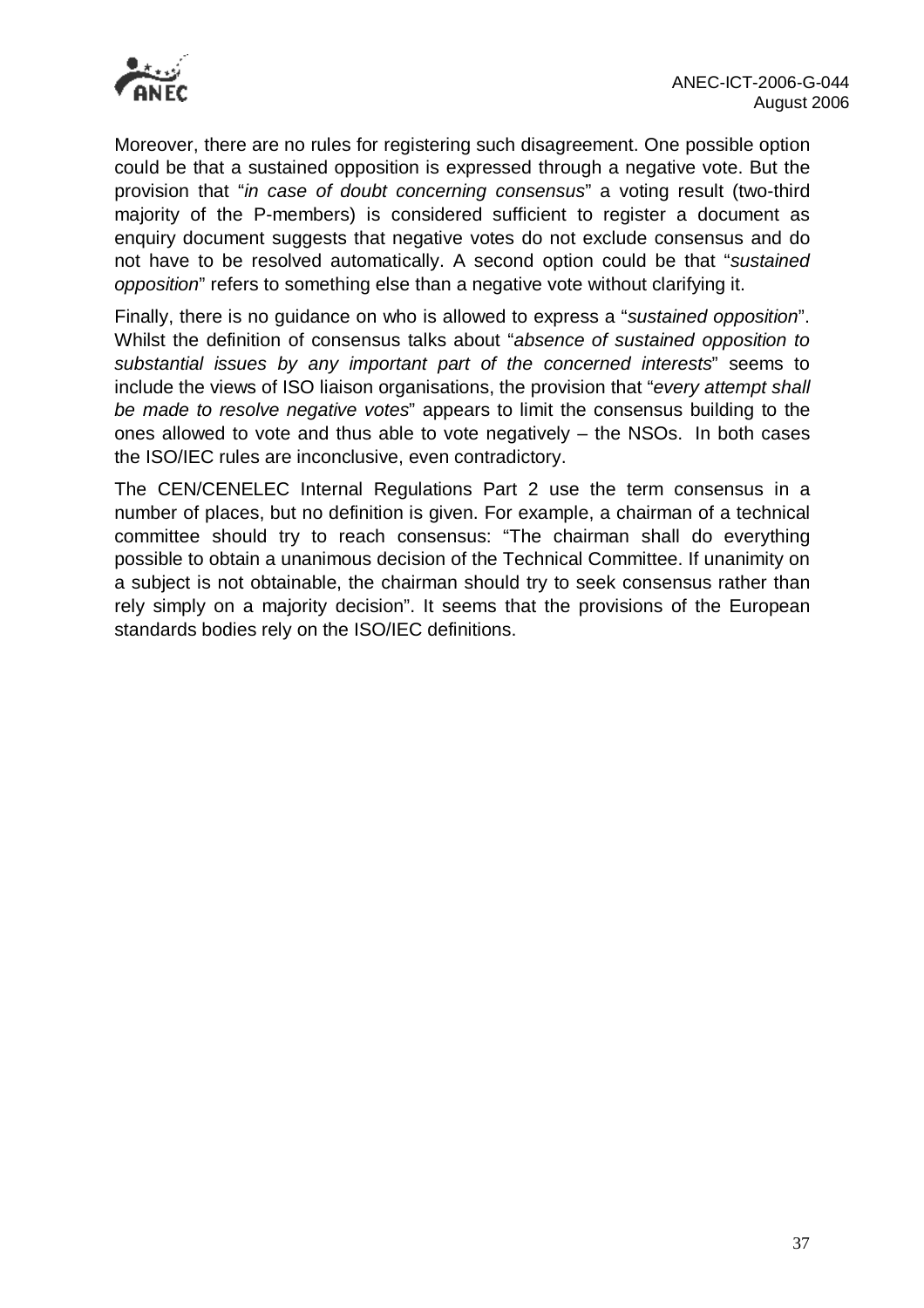

ANNEX III

# **ANEC position on the future challenges of ICT standardisation (ANEC2005/ICT/035, April 2005)**

# **Executive summary**

The importance of Information and Communication Technologies (ICT) has been recognised in the Lisbon Strategy 2000, which aimed to make the EU the most competitive and knowledge based society in the world by 2010. With the re-launch of the Lisbon Strategy - as Jobs and Growth strategy - agreed by the European Council in early 2005, the European Commission decided to start a new initiative aimed at boosting competitiveness in the ICT sector. The new programme *i2010* (or European Information Society 2010) intends to create an internal market for electronic communications and digital services and make the European Information Society as inclusive and accessible as possible. Standardisation plays a key role in the widespread use of ICT products and services by consumers**<sup>6</sup>** in terms of accessibility, interoperability and safety.

Due to the enormous impact of the Information Society on the consumer, it is vital that standards elaborated for Information Society products and services take into account the views of the consumer. As a consequence, it is essential that the ICT standardisation process ensures full and effective consumer participation whilst responding to the fast changing specific market needs.

The aim of this position paper is to present ANEC's point of view on the future challenges of ICT standardisation and the impact on consumers in the overall political debate that is currently taking place at the European level.

**ANEC believes that ICT standardisation should be based on the following principles, which go beyond the WTO TBT Agreement "Code of Good Practice for the preparation, adoption and application of standards":** 

- **1. Openness and transparency;**
- **2. Enhanced consumer participation;**
- **3. Consensus;**

l

- **4. Implementation and assessment of standards;**
- **5. Cautious use of New Deliverables and non-formal standard setting fora.**

<sup>6</sup> The consumer is a natural person or group of persons using products and/or systems for purposes, which are outside his or her trade, business or profession.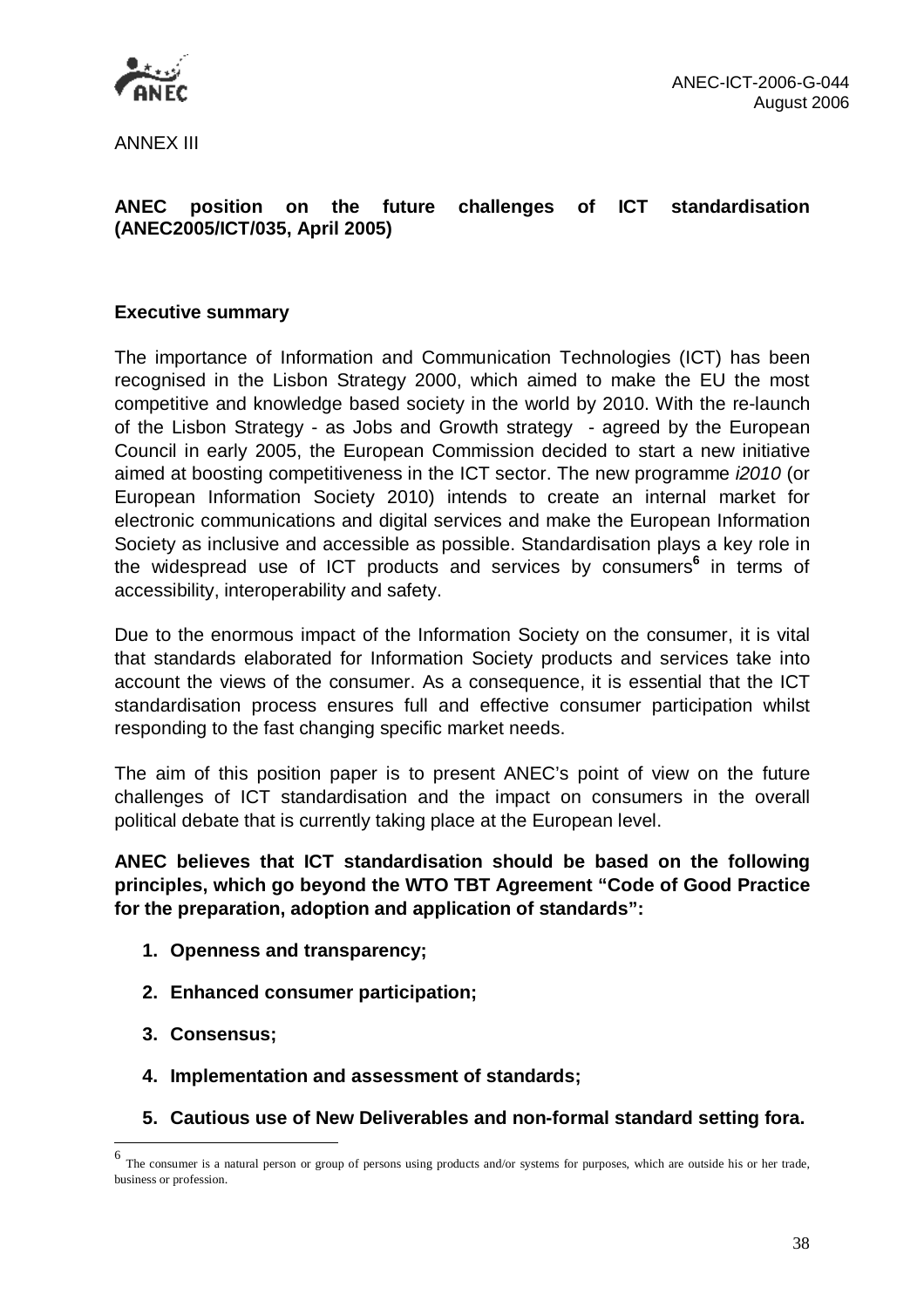

# **Background**

The European Commission released, in October 2004, a Communication on the role of EU standardisation in the framework of European policies and legislations, as well as a Staff Working document of the challenges for European Standardisation with Annex 2 dedicated to ICT standardisation**<sup>7</sup>** .

Both documents acknowledge that the ICT marketplace has changed over the years entailing a shift from hardware to software and to products and services with shortterm life cycles. This implies a shift from traditional forms of standardisation towards informal standards setting fora and consortia. The Commission states that standardisation in support of legislation in the ICT sector should be reviewed as the role and structures of European Standards Bodies are challenged by the increasing role of fora and consortia.

**ANEC too is of the opinion that there is a genuine need to reform the standardisation system so as to ensure effective consumer participation in order to develop standards that meet consumers' requirements, both in the ICT sector and in general.** 

# **PRINCIPLES OF STANDARDISATION IN THE ICT SECTOR**

1. Openness and transparency

# • **Availability of standards**

ANEC is of the opinion that standards should be widely available to all interested parties and not be used as a means of market segmentation. Therefore, ICT standards should either be free of Intellectual Property Rights concerns, or licensable on a fair, reasonable and non-discriminatory basis (FRAND). In addition, ANEC members appreciate the use of clear performance indicators to evaluate the output of public supported standardisation activities. Such indicators should refer to consumer interests and free availability of standards.

# • **Open standardisation process**

l

ANEC recognises the need of increasing the efficiency of the standards bodies, namely the timely development of standards to respond to the fast moving ICT sector. However, decreasing the lead-time should not be achieved at the expense of quality and democracy. Therefore, ANEC believes that a balance between efficiency and openness must always be maintained.

<sup>7</sup> Commission Communication COM (2004) 674 of 18.10.2004 and Commission Staff Working Document 'The challenges for European standardisation' of October 2004.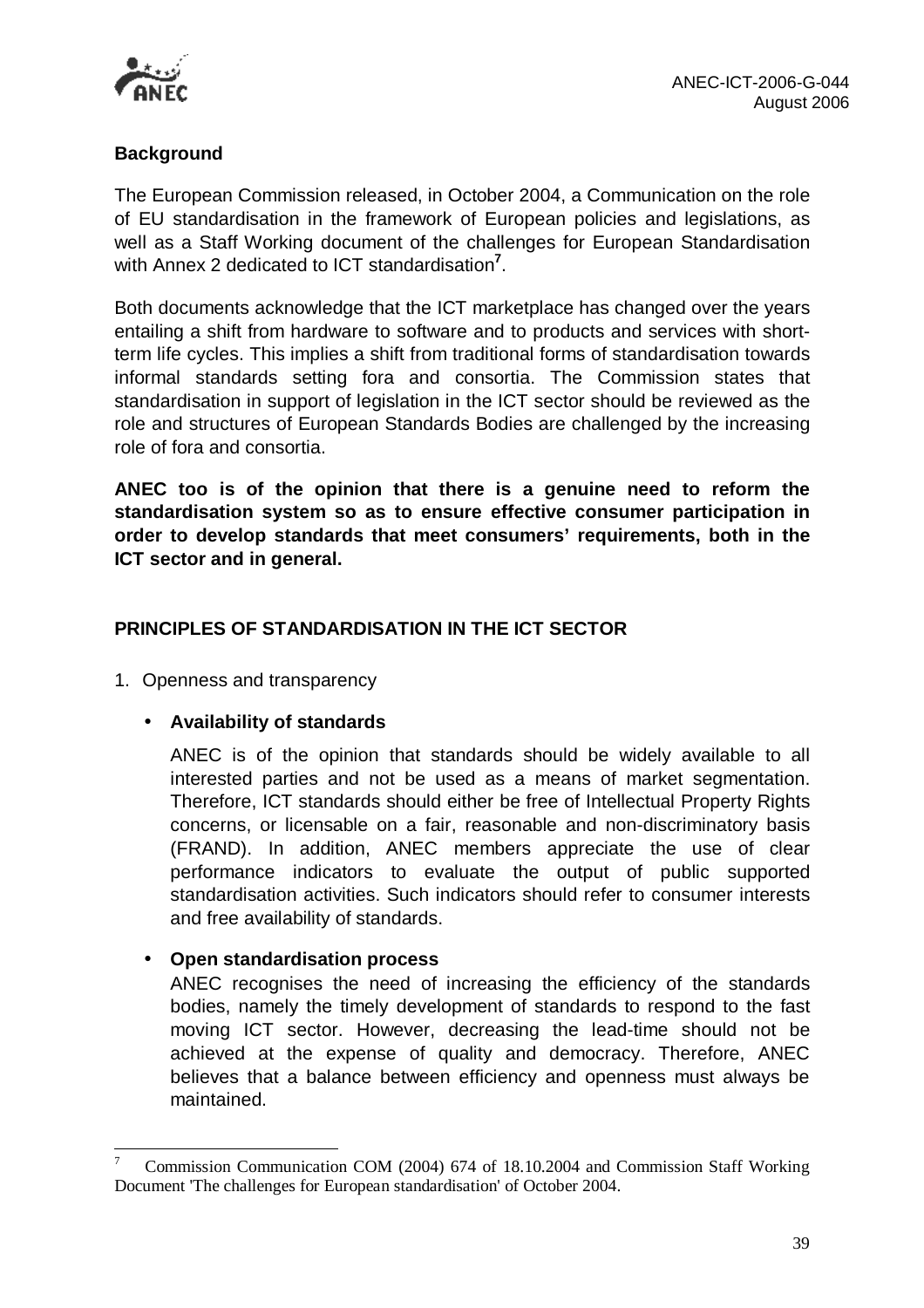

The standardisation activity must be carried out under a public process, which implies that participation should be open to all interested parties. A public comment phase before the adoption of the standard is the appropriate way to ensure public scrutiny whereas it is not sufficient to obtain effective stakeholders involvement by making the activity publicly known ex post. The draft standards should be available on the standards organisations web page (without restricted access) in order to have an open consultation via the Internet.

From a consumers' point of view, the elaboration of open standards in a focused or closed group within the ESOs is only acceptable when they do not deal with mandated work or issues dealing with health, safety, environment and basic legal and economic interests of consumers.

# **2. Enhanced consumer participation**

### • **Availability of resources**

Although ICT standardisation is not exclusively based on national voting and representation, consumer participation is still lagging behind because of the lack of human and financial resources, especially at the national level. This is the result of the survey that the European Commission (DG SANCO) published in early 2005 to assess the participation of consumer representatives in the work of standard-setting bodies.

The findings of the survey confirm the results of earlier ANEC studies, mainly that in many European countries, consumer participation in national standardisation is rather weak or hardly exists, particularly in the new Member States.

Given that lack of public funding is one of the major obstacles for consumer participation in standardisation, it is crucial to provide funding for the coordination of consumer participation at EU level and to encourage national governments to provide resources to consumer organisations at national level.

The difficulty is how to achieve this. ANEC believes that legislation is needed to commit Member States to provide earmarked funds for consumer participation in standardisation without the payment of membership fees, for instance in a European standardisation law. This legislation should also refer to adequate structures for balanced representation of consumer interests.

### • **Balanced representation**

European standardisation is supposed to be an open, transparent and consensus-driven process, which allows all stakeholders to participate and to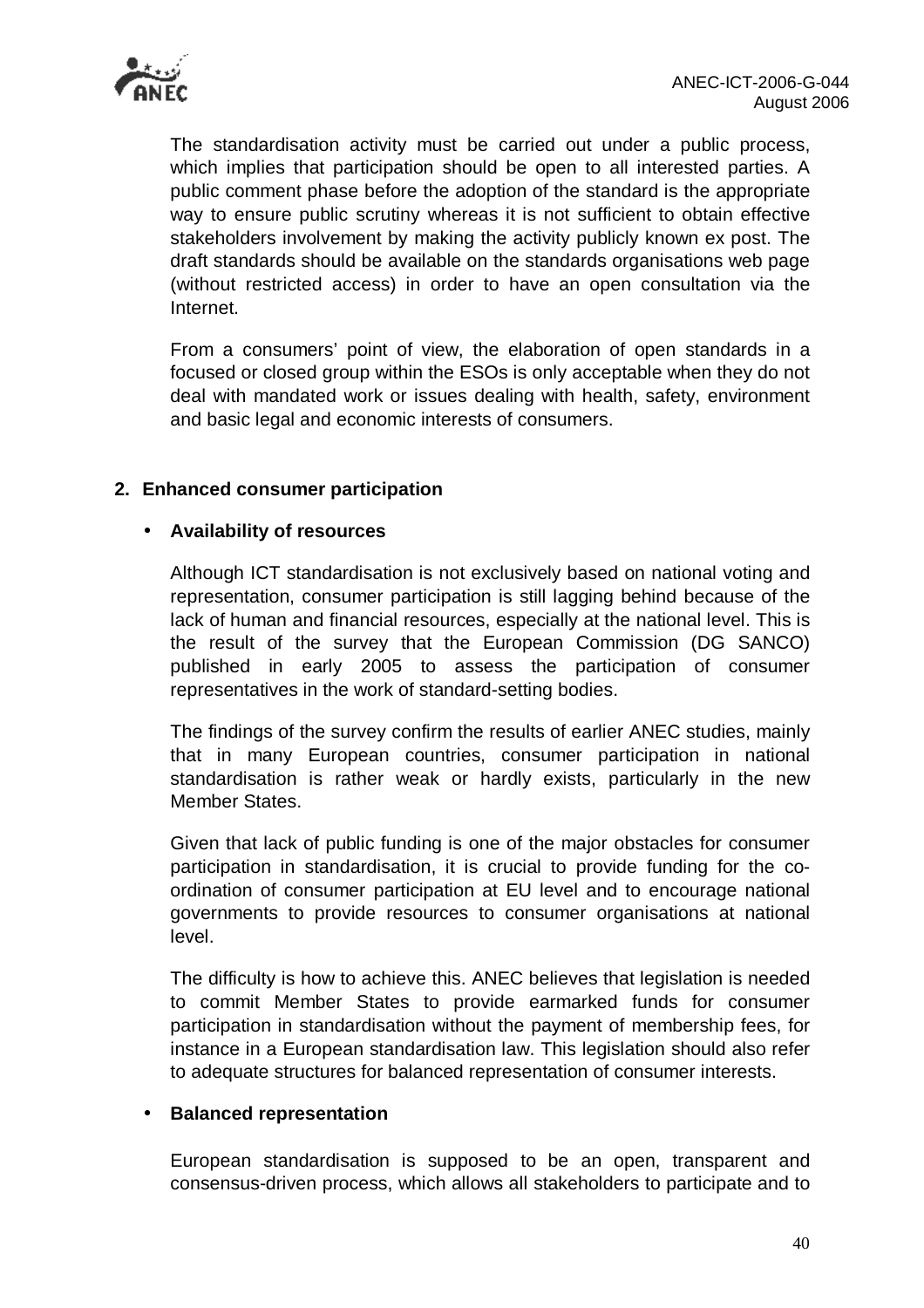

safeguard their interests. Most often, however, industry representatives dominate standardisation committees. Therefore, ANEC calls for adding the concept of balanced representation to the list of standardisation principles, to which the European standards bodies commit themselves, so that the European standardisation system ensures that all parties concerned are actually involved in a balanced way, that their views are adequately taken into account and that mechanisms are in place and accessible to all stakeholders to reconcile conflicting arguments. A practical tool would be to publish the names and affiliations of the experts participating in the standardisation process.

### • **Consumers as users**

Consumers are often referred to as users of ICT product and services, together with Governments, Small and Medium Sized enterprises and non-ICT companies.

In ANEC's opinion, this definition does not capture the whole range of stakeholders' interests. Consumers use products and services systems for purposes which are outside their trade, business or profession. This nondifferentiation between users and consumers is particularly unfortunate when it is essential to define the specific requirements in the standardisation process.

ANEC urges standards bodies and ETSI in particular, to recognise consumers as a specific category, in order to better identify and meet their requirements.

### **3. Consensus**

An open standardisation process should be based on consensus which means no adoption of standards against sustained opposition of one group of stakeholders. When the national representation rule applies, it is essential that the various stakeholder positions are properly identified in addition to national views at all stages of the process. There should be a form of indicative voting for stakeholder organisations involved directly at the European or International level.

ANEC also sees a need to reform the standardisation system which will not be attained in one leap and a mix of instruments seems reasonable: for instance, enshrine in a general European standardisation law that standards implementing public policies have to be based on a consensus of all parties involved.

#### **4. Implementation and assessment of standards**

ANEC would like to stress the importance of the implementation of standards which meet consumer requirements, for instance with respect to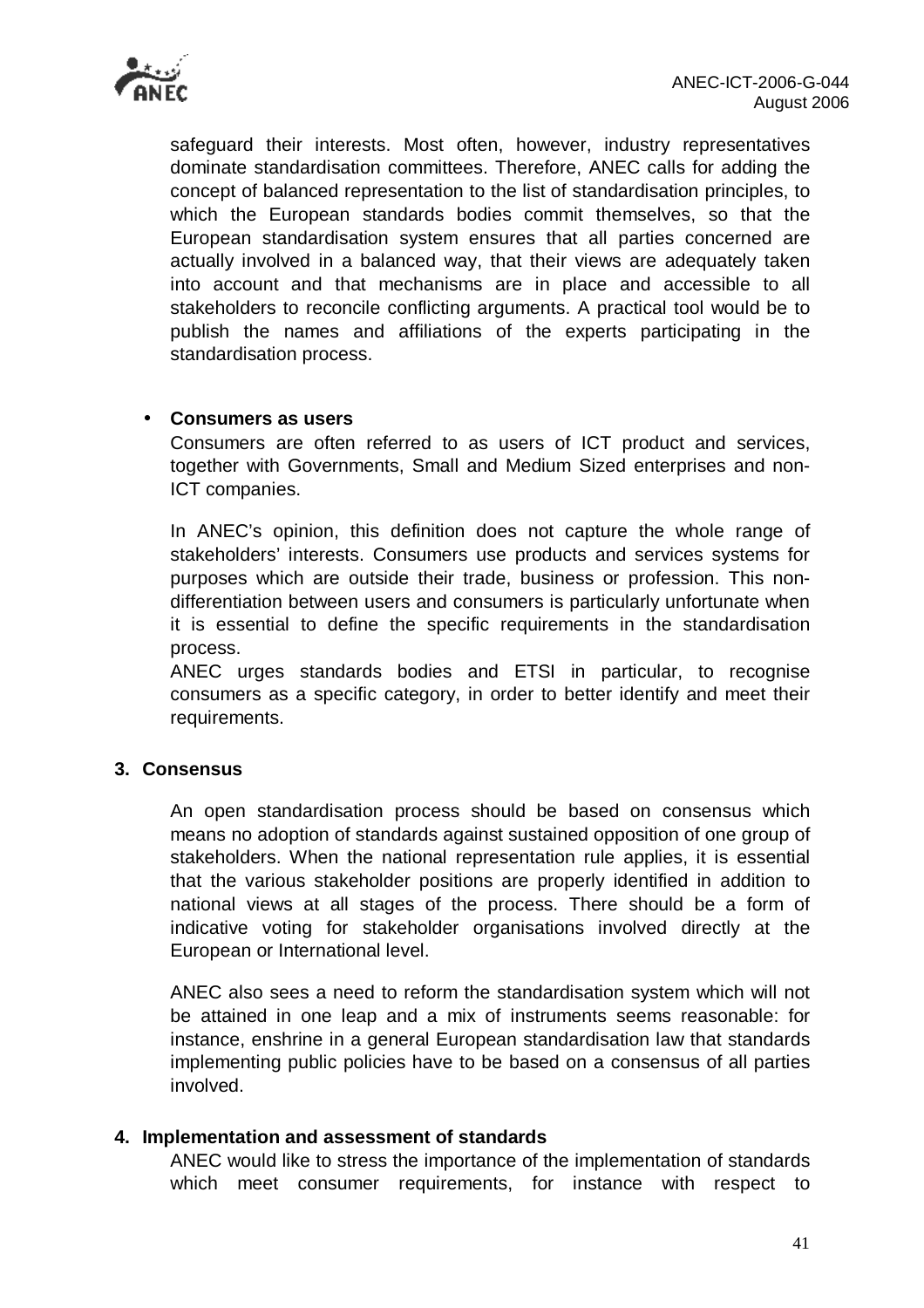

eAccessibility. We believe in fact, that is crucial to develop resources and strategies to globally promote standards, in particular those taking into account consumer needs. Consumers see standardisation as an appropriate tool to enhance basic consumer requirements such as safety, accessibility, security and privacy.

The establishment of internal mechanisms within standards organisations to monitor the implementation of standards would provide stakeholders with essential information on their market uptake and usefulness. ANEC suggests to set up a quality control system to evaluate the process and the content of mandated standards of public interest.

### **5. New Deliverables and non-formal standards setting fora**

Most often, the formal standards-making process is too slow to produce the standards required by the ICT market in due time. The ESOs took action to meet market needs by developing so called *New Deliverables* such as the CEN Workshop Agreements (CWAs). ANEC recognises the need expressed in some areas by the market to develop specifications in a way faster than is possible with formal European standards. We do however, object to the reference, *New Deliverables* in European legislation, in particular when dealing with health, safety, environment and basic legal and economic interests of consumers.

The main reason for this position is inherent in the characteristics of *New Deliverables*, for instance CWAs. First of all, they do not require full stakeholder participation. Public enquiry is possible but not mandatory. CEN members are not responsible for the content. Last but not least, the lifetime of CWAs is limited to three years. Even though transformation into another deliverable is not excluded, the former Workshop participants might decide to withdraw the CWA.

Another response to the specific ICT market needs has been the considerable growth of informal industry lead standards consortia producing their own technical specifications. Informal standardising bodies may establish a closed group, often for commercial benefit, the output of which may not be publicly available.

From a consumer point of view, the lack of transparency and consensus involved raises concerns because they impede proper consumer participation.

However, ANEC, acknowledging the reality of the ICT standards scene, suggests the review of non-formal and alternative models of standardisation in terms of structure, openness, access, balance of interests, aims, values, and efficiency, to identify best practices for the established standards bodies. At the same time ANEC may consider becoming actively involved in some of the non-formal and alternative standard setting organisations to defend